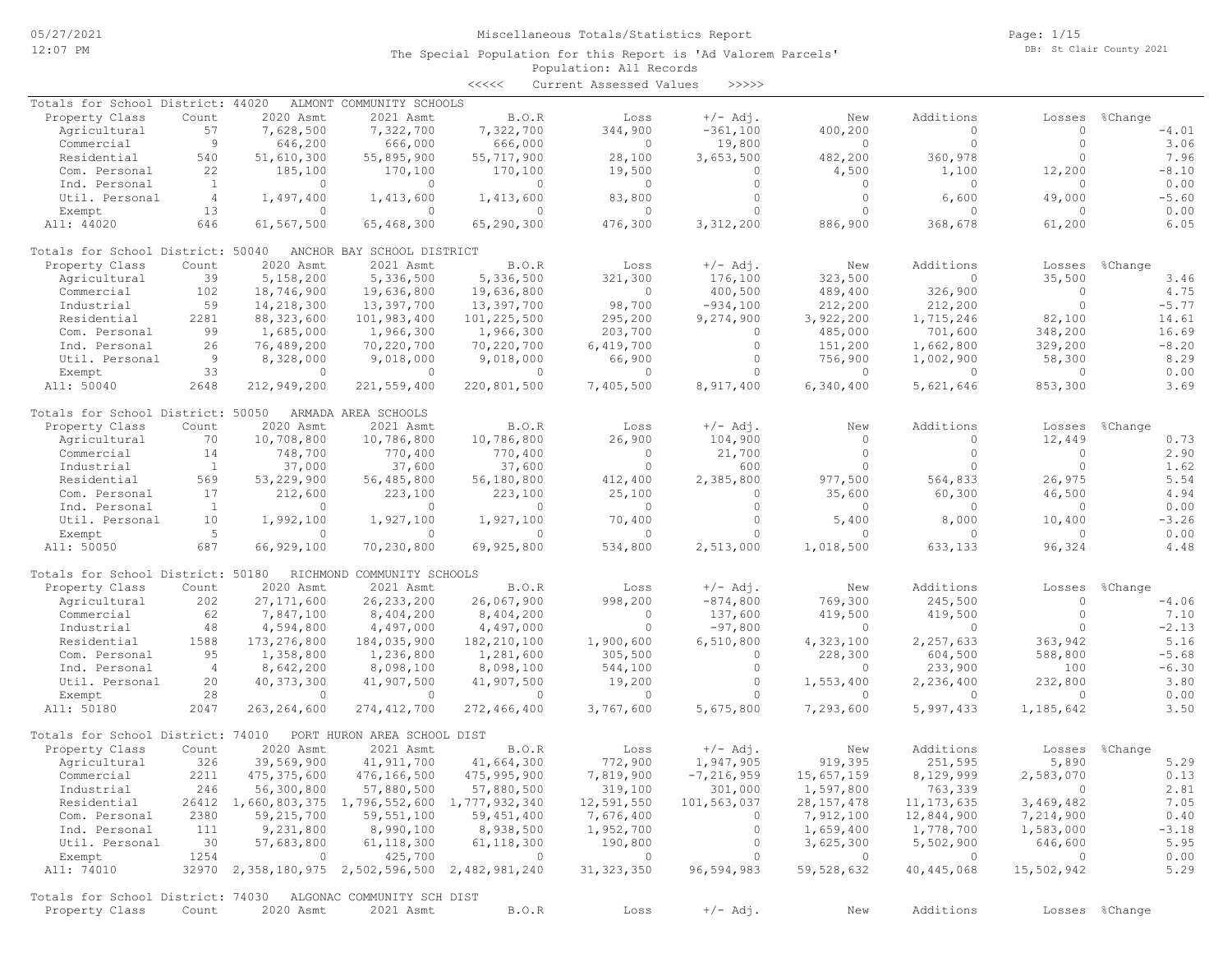|                                                              |                |                |                                                                | <<<<          | Current Assessed Values | >>>>>                    |                         |                          |                       |                |
|--------------------------------------------------------------|----------------|----------------|----------------------------------------------------------------|---------------|-------------------------|--------------------------|-------------------------|--------------------------|-----------------------|----------------|
| Agricultural                                                 | 62             | 8,828,700      | 8,474,900                                                      | 8,474,900     | 395,200                 | $-120, 400$              | 161,800                 | 55,200                   | 66,983                | $-4.01$        |
| Commercial                                                   | 631            | 60, 412, 100   | 58, 574, 700                                                   | 58, 574, 700  | 1,074,500               | $-1,528,500$             | 765,600                 | 81,200                   | 92,166                | $-3.04$        |
| Industrial                                                   | 31             | 3,607,500      | 3,373,900                                                      | 3,373,900     | 149,200                 | $-84,400$                | $\circ$                 | $\circ$                  | $\circ$               | $-6.48$        |
| Residential                                                  | 9829           | 862, 315, 673  | 941,618,200                                                    | 932,536,782   | 5,742,068               | 65,266,001               | 10,697,176              | 6,215,672                | 2,786,918             | 8.14           |
| Ag. Personal                                                 | $\circ$        | 13,000         | $\circ$                                                        | $\circ$       | 13,000                  | $\circ$                  | $\circ$                 | $\circ$                  | 13,000                | $-100.00$      |
| Com. Personal                                                | 437            | 3,866,700      | 4,119,400                                                      | 4,119,400     | 641,900                 | $\circ$                  | 894,600                 | 1,172,800                | 620,300               | 6.54           |
| Ind. Personal                                                | 13             | 108,500        | 138,300                                                        | 138,300       | 56,000                  | $\circ$                  | 85,800                  | 20,000                   | 52,300                | 27.47          |
| Util. Personal                                               | 8              | 12,432,400     | 13,343,200                                                     | 13, 343, 200  | $\circ$                 | $\circ$                  | 910,800                 | 1,470,900                | 164,000               | 7.33           |
|                                                              | 688            | $\circ$        | $\Omega$                                                       | $\Omega$      | $\circ$                 | $\Omega$                 | $\circ$                 | $\Omega$                 | $\circ$               | 0.00           |
| Exempt                                                       | 11699          |                |                                                                |               |                         |                          |                         |                          |                       |                |
| All: 74030                                                   |                |                | 951, 584, 573 1, 029, 642, 600 1, 020, 561, 182                |               | 8,071,868               | 63,532,701               | 13,515,776              | 9,015,772                | 3,795,667             | 7.25           |
| Totals for School District: 74040                            |                |                | CAPAC COMMUNITY SCH DISTRICT                                   |               |                         |                          |                         |                          |                       |                |
| Property Class                                               | Count          | 2020 Asmt      | 2021 Asmt                                                      | B.O.R         | Loss                    | $+/-$ Adj.               | New                     | Additions                | Losses                | %Change        |
| Agricultural                                                 | 693            | 90,531,700     | 92,566,300                                                     | 92,536,100    | 1,141,300               | 1,614,800                | 1,530,900               | 80,728                   | 249                   | 2.21           |
| Commercial                                                   | 122            | 14,150,400     | 14,284,600                                                     | 14,224,400    | 311,100                 | $-69,800$                | 454,900                 | 476,922                  | $\circ$               | 0.52           |
| Industrial                                                   | 29             | 5,397,600      | 5,791,200                                                      | 5,791,200     | $\circ$                 | 171,100                  | 222,500                 | 13,500                   | $\circ$               | 7.29           |
| Residential                                                  | 3706           | 283, 230, 700  | 298,295,300                                                    | 295, 142, 538 | 1,865,200               | 11,035,838               | 2,741,200               | 1,775,448                | 829,381               | 4.21           |
| Com. Personal                                                | 193            | 3,631,800      | 2,921,900                                                      | 2,920,400     | 1,271,000               | $\circ$                  | 559,600                 | 528,300                  | 1,038,200             | $-19.59$       |
| Ind. Personal                                                | $\overline{4}$ | 1,767,600      | 1,431,200                                                      | 1,431,200     | 336,400                 | $\circ$                  | $\circ$                 | $\circ$                  | 329,700               | $-19.03$       |
| Util. Personal                                               | 19             | 13, 133, 500   | 13,525,800                                                     | 13,525,800    | 39,000                  | $\circ$                  | 431,300                 | 472,100                  | 107,800               | 2.99           |
|                                                              | 137            | $\circ$        | $\circ$                                                        | 0             | $\Omega$                | $\Omega$                 | $\overline{0}$          | $\circ$                  | $\circ$               |                |
| Exempt                                                       |                |                |                                                                |               |                         |                          |                         |                          |                       | 0.00           |
| All: 74040                                                   | 4903           | 411,843,300    | 428,816,300                                                    | 425, 571, 638 | 4,964,000               | 12,751,938               | 5,940,400               | 3,346,998                | 2,305,330             | 3.33           |
| Totals for School District: 74050 EAST CHINA TWP SCHOOL DIST |                |                |                                                                |               |                         |                          |                         |                          |                       |                |
| Property Class                                               | Count          | 2020 Asmt      | 2021 Asmt                                                      | B.O.R         | Loss                    | $+/-$ Adj.               | New                     | Additions                | Losses                | %Change        |
| Agricultural                                                 | 855            | 99,799,375     | 100,338,000                                                    | 99,456,600    | 5,244,950               | 1,396,075                | 3,506,100               | 1,077,498                | 517,669               | $-0.34$        |
| Commercial                                                   | 589            | 93, 359, 400   | 96,186,100                                                     | 96,140,300    | 1,387,010               | 1,054,310                | 3, 113, 600             | 2,645,927                | 644,407               | 2.98           |
| Industrial                                                   | 249            | 357,220,600    | 316, 225, 800                                                  | 316,225,800   | 48,063,900              | $-4, 185, 500$           | 11,254,600              | 10,924,600               | 47,849,402            | $-11.48$       |
| Residential                                                  |                |                | 12840 1, 174, 462, 520 1, 236, 886, 400 1, 227, 685, 500       |               | 5,965,185               | 45,100,665               | 14,087,500              | 7,823,332                | 2,359,366             | 4.53           |
| Com. Personal                                                | 1008           | 14,393,600     | 18,639,800                                                     | 18,672,600    | 2,312,600               | $\circ$                  | 6,591,600               | 7,051,300                | 2,341,800             | 29.73          |
| Ind. Personal                                                | 85             | 393,022,700    | 479,484,800                                                    | 479,303,300   | 5,371,500               | $\circ$                  | 91,652,100              | 94, 112, 100             | 3,232,700             | 21.95          |
|                                                              | 55             |                |                                                                |               |                         | $\circ$                  |                         | 17,268,720               |                       |                |
| Util. Personal                                               |                | 134,406,780    | 145, 912, 800                                                  | 145, 912, 800 | 2,582,500               |                          | 14,088,520              |                          | 1,930,500             | 8.56           |
| Exempt<br>All: 74050                                         | 346<br>16027   | $\Omega$       | $\Omega$<br>2, 266, 664, 975 2, 393, 673, 700 2, 383, 396, 900 | $\Omega$      | $\circ$<br>70,927,645   | $\Omega$<br>43, 365, 550 | $\Omega$<br>144,294,020 | 0<br>140,903,477         | $\circ$<br>58,875,844 | 0.00<br>5.15   |
|                                                              |                |                |                                                                |               |                         |                          |                         |                          |                       |                |
| Totals for School District: 74100                            |                |                | MARYSVILLE PUBLIC SCH DIST                                     |               |                         |                          |                         |                          |                       |                |
| Property Class                                               | Count          | 2020 Asmt      | 2021 Asmt                                                      | B.O.R         | Loss                    | $+/-$ Adj.               | New                     | Additions                | Losses                | %Change        |
| Agricultural                                                 | 97             | 11,232,100     | 11,087,100                                                     | 10,934,800    | 842,300                 | 108,900                  | 436,100                 | 160,400                  | $\circ$               | $-2.65$        |
| Commercial                                                   | 381            | 60,292,300     | 61, 613, 000                                                   | 61,592,200    | 70,500                  | 1,197,300                | 173,100                 | 115,000                  | 56,006                | 2.16           |
| Industrial                                                   | 196            | 57,618,640     | 56,134,300                                                     | 56,134,300    | 4,200                   | $-1,855,140$             | 375,000                 | 344,190                  | 2,445                 | $-2.58$        |
| Residential                                                  | 6057           | 437,488,100    | 472,240,500                                                    | 468,521,800   | 1,669,200               | 26,842,764               | 5,860,136               | 4,372,969                | 639,829               | 7.09           |
| Com. Personal                                                | 514            | 23,547,900     | 19,296,700                                                     | 19,262,600    | 5,227,600               | $\circ$                  | 942,300                 | 1,769,600                | 4,276,200             | $-18.20$       |
| Ind. Personal                                                | 27             | 6,559,900      | 5,868,100                                                      | 5,931,300     | 766,000                 | $\circ$                  | 137,400                 | 346,300                  | 565,300               | $-9.58$        |
| Util. Personal                                               | 31             | 77,945,900     | 81,611,100                                                     | 81,611,100    | 1,686,900               | $\circ$                  | 5,352,100               | 12,858,900               | 7,179,988             | 4.70           |
| Exempt                                                       | 335            | $\circ$        | $\circ$                                                        | $\circ$       | $\overline{0}$          | $\Omega$                 | $\circ$                 | $\circ$                  | $\circ$               | 0.00           |
| All: 74100                                                   | 7638           | 674,684,840    | 707,850,800                                                    | 703,988,100   | 10,266,700              | 26, 293, 824             | 13,276,136              | 19,967,359               | 12,719,768            | 4.34           |
|                                                              |                |                |                                                                |               |                         |                          |                         |                          |                       |                |
| Totals for School District: 74120                            |                | MEMPHIS        | COMMUNITY SCHOOLS                                              |               |                         |                          |                         |                          |                       |                |
| Property Class                                               | Count          | 2020 Asmt      | 2021 Asmt                                                      | B.O.R         | Loss                    | $+/-$ Adj.               | New                     | Additions                |                       | Losses %Change |
| Agricultural                                                 | 401            | 35,778,200     | 38,124,000                                                     | 37,849,900    | 1,913,400               | 1,635,200                | 2,349,900               | 247,828                  | 1,377                 | 5.79           |
| Commercial                                                   | 48             | 5,232,000      | 5,155,100                                                      | 5,155,100     | $\overline{0}$          | $-76,900$                |                         | $\overline{\phantom{0}}$ | $\overline{0}$        | $-1.47$        |
| Industrial                                                   | 19             | 2,556,600      | 2,559,800                                                      | 2,559,800     | $\overline{0}$          | $-13,300$                | 16,500                  | 16,500                   | $\circ$               | 0.13           |
| Residential                                                  | 1968           | 163,792,000    | 175,520,200                                                    | 173,771,600   | 1,372,000               | 7,766,700                | 3,584,900               | 2,353,523                | 429,896               | 6.09           |
| Com. Personal                                                | 79             | 870,600        | 786,400                                                        | 786,400       | 162,000                 | $\circ$                  | 77,800                  | 107,900                  | 74,600                | $-9.67$        |
| Ind. Personal                                                | - 9            | 179,200        | 170,000                                                        | 170,000       | 12,700                  | $\circ$                  | 3,500                   | 9,200                    | 11,900                | $-5.13$        |
| Util. Personal                                               | 25             | 40,543,200     | 42,229,100                                                     | 42,249,900    | 671,700                 | $\circ$                  | 2,378,400               | 7,762,800                | 4,883,500             | 4.21           |
| Exempt                                                       | 61             | $\overline{0}$ | $\overline{0}$                                                 | $\sim$ 0      | $\overline{0}$          | $\circ$                  | $\overline{0}$          | $\overline{0}$           | $\overline{0}$        | 0.00           |
| All: 74120                                                   | 2610           | 248,951,800    | 264,544,600                                                    | 262,542,700   | 4,131,800               | 9, 311, 700              | 8,411,000               | 10,497,751               | 5,401,273             | 5.46           |
|                                                              |                |                |                                                                |               |                         |                          |                         |                          |                       |                |
| Totals for School District: 74130 YALE PUBLIC SCHOOLS        |                |                |                                                                |               |                         |                          |                         |                          |                       |                |
| Property Class                                               | Count          | 2020 Asmt      | 2021 Asmt                                                      | B.O.R         | Loss                    | $+/-$ Adj.               | New                     | Additions                |                       | Losses %Change |
|                                                              |                |                |                                                                |               |                         |                          |                         |                          |                       |                |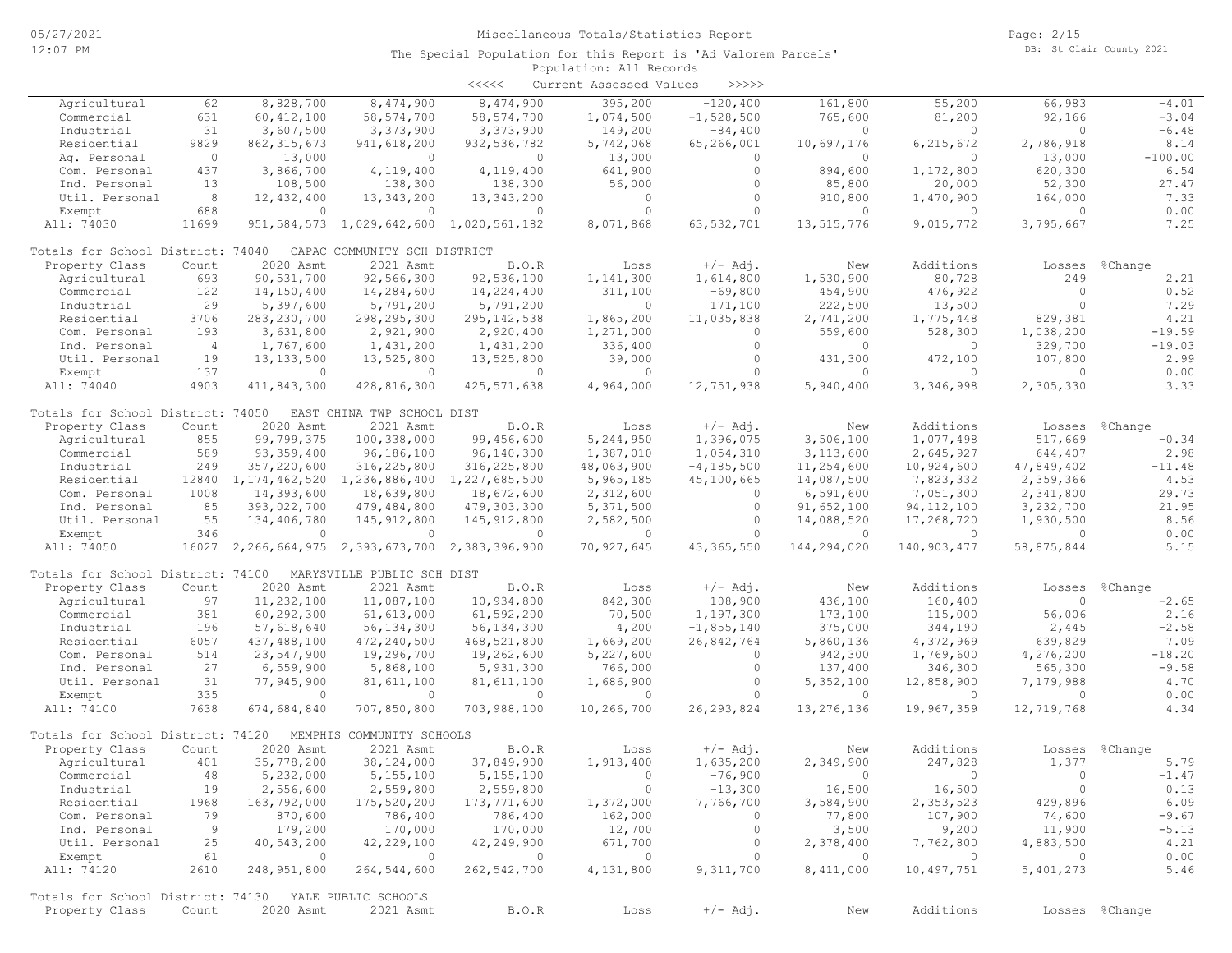|                                                            |              |               |                             | <<<<           | Current Assessed Values | >>>>>        |                |                |           |           |
|------------------------------------------------------------|--------------|---------------|-----------------------------|----------------|-------------------------|--------------|----------------|----------------|-----------|-----------|
| Agricultural                                               | 1066         | 123,007,050   | 117,987,600                 | 118,014,200    | 5,054,500               | $-2,818,801$ | 2,880,451      | 67,751         | 81,071    | $-4.06$   |
| Commercial                                                 | 196          | 19,943,200    | 20,056,100                  | 20,056,100     | 295,300                 | 55,900       | 352,300        | 138,900        | $\circ$   | 0.57      |
| Industrial                                                 | 51           | 82,296,200    | 81,606,700                  | 81,606,700     | 140,700                 | $-548,800$   | $\circ$        | $\circ$        | $\circ$   | $-0.84$   |
| Residential                                                | 5325         | 313,645,674   | 339,775,500                 | 335,827,400    | 2,323,600               | 18, 331, 726 | 6,173,600      | 2,349,685      | 647,509   | 7.07      |
| Com. Personal                                              | 266          | 1,544,800     | 1,760,300                   | 1,759,700      | 283,200                 | $\circ$      | 498,100        | 551,300        | 204,600   | 13.91     |
| Ind. Personal                                              | 16           | 12,527,200    | 12,033,600                  | 12,033,600     | 499,000                 | $\circ$      | 5,400          | 151,200        | 162,500   | $-3.94$   |
| Util. Personal                                             | 31           | 50,701,500    | 52, 152, 900                | 52, 152, 900   | 920,600                 | $\circ$      | 2,372,000      | 2,753,400      | 226,300   | 2.86      |
| Exempt                                                     | 124          | $\circ$       | $\overline{0}$              | $\overline{0}$ | $\overline{0}$          | $\circ$      | $\overline{0}$ | $\circ$        | $\circ$   | 0.00      |
| All: 74130                                                 | 7075         | 603,665,624   | 625, 372, 700               | 621, 450, 600  | 9,516,900               | 15,020,025   | 12,281,851     | 6,012,236      | 1,321,980 | 2.95      |
| Totals for School District: 76060                          |              |               | BROWN CITY COMM SCHOOL DIST |                |                         |              |                |                |           |           |
| Property Class                                             | Count        | 2020 Asmt     | 2021 Asmt                   | B.O.R          | Loss                    | $+/-$ Adj.   | New            | Additions      | Losses    | %Change   |
| Agricultural                                               | 41           | 5,723,800     | 6,264,600                   | 6,264,600      | 146,100                 | 327,000      | 359,900        | 294,200        | $\circ$   | 9.45      |
| Industrial                                                 | $\mathbf{1}$ | 83,700        | 83,700                      | 83,700         | $\Omega$                | $\Omega$     | $\Omega$       | $\Omega$       | $\circ$   | 0.00      |
| Residential                                                | 76           | 5,664,300     | 5,963,200                   | 5,963,200      | 93,100                  | 206,300      | 185,700        | $\circ$        | $\circ$   | 5.28      |
| Com. Personal                                              | 3            | $\circ$       | $\circ$                     | $\circ$        | $\circ$                 | $\circ$      | $\circ$        | $\circ$        | $\Omega$  | 0.00      |
| Util. Personal                                             | 2            | 424,100       | 413,400                     | 413,400        | 10,700                  | $\circ$      | $\circ$        | 1,400          | 4,300     | $-2.52$   |
| Exempt                                                     | 2            | 0             | $\circ$                     | $\mathbf{0}$   | $\mathbf{0}$            | $\Omega$     | $\Omega$       | $\circ$        | $\Omega$  | 0.00      |
| All: 76060                                                 | 125          | 11,895,900    | 12,724,900                  | 12,724,900     | 249,900                 | 533,300      | 545,600        | 295,600        | 4,300     | 6.97      |
| Totals for School District: 76080                          |              |               | CROSWELL LEXINGTON COMM SD  |                |                         |              |                |                |           |           |
| Property Class                                             | Count        | 2020 Asmt     | 2021 Asmt                   | B.O.R          | Loss                    | $+/-$ Adj.   | New            | Additions      | Losses    | %Change   |
| Agricultural                                               | 109          | 15,937,600    | 17,107,400                  | 17,107,400     | $\circ$                 | 965,900      | 203,900        | 203,900        | $\circ$   | 7.34      |
| Commercial                                                 | 25           | 2,543,000     | 2,564,400                   | 2,564,400      | $\circ$                 | 21,400       | $\circ$        | $\circ$        | $\circ$   | 0.84      |
| Industrial                                                 | 10           | 1,811,900     | 1,930,100                   | 1,930,100      | $\Omega$                | 115,700      | 2,500          | 2,500          | $\Omega$  | 6.52      |
| Residential                                                | 752          | 68,443,600    | 73,963,500                  | 73,289,400     | 226,800                 | 3,968,246    | 1,104,354      | 984,854        | 76,508    | 7.08      |
| Com. Personal                                              | 24           | 107,700       | $\circ$                     | $\circ$        | 107,700                 | $\circ$      | $\circ$        | $\circ$        | 107,700   | $-100.00$ |
| Ind. Personal                                              | $\mathbf{1}$ | 810,000       | 724,300                     | 724,300        | 85,700                  | $\circ$      | $\circ$        | $\circ$        | $\circ$   | $-10.58$  |
| Util. Personal                                             | -5           | 4,579,600     | 4,538,400                   | 4,538,400      | 59,000                  | $\circ$      | 17,800         | 106,600        | 28,900    | $-0.90$   |
| Exempt                                                     | 18           | $\Omega$      | $\Omega$                    | $\Omega$       | $\Omega$                | $\Omega$     | $\Omega$       | $\Omega$       | $\Omega$  | 0.00      |
| All: 76080                                                 | 944          | 94, 233, 400  | 100,828,100                 | 100,154,000    | 479,200                 | 5,071,246    | 1,328,554      | 1,297,854      | 213,108   | 6.28      |
|                                                            |              |               |                             |                |                         |              |                |                |           |           |
| Totals for Property Class: Agricultural By School District |              |               |                             |                |                         |              |                |                |           |           |
| School District                                            | Count        | 2020 Asmt     | 2021 Asmt                   | B.O.R          | Loss                    | $+/-$ Adj.   | New            | Additions      | Losses    | %Change   |
| 44020                                                      | 57           | 7,628,500     | 7,322,700                   | 7,322,700      | 344,900                 | $-361,100$   | 400,200        | $\mathbf{0}$   | $\circ$   | $-4.01$   |
| 50040                                                      | 39           | 5,158,200     | 5,336,500                   | 5,336,500      | 321,300                 | 176,100      | 323,500        | $\circ$        | 35,500    | 3.46      |
| 50050                                                      | 70           | 10,708,800    | 10,786,800                  | 10,786,800     | 26,900                  | 104,900      | $\circ$        | $\circ$        | 12,449    | 0.73      |
| 50180                                                      | 202          | 27, 171, 600  | 26, 233, 200                | 26,067,900     | 998,200                 | $-874, 800$  | 769,300        | 245,500        | $\circ$   | $-4.06$   |
| 74010                                                      | 326          | 39,569,900    | 41, 911, 700                | 41,664,300     | 772,900                 | 1,947,905    | 919,395        | 251,595        | 5,890     | 5.29      |
| 74030                                                      | 62           | 8,828,700     | 8,474,900                   | 8,474,900      | 395,200                 | $-120,400$   | 161,800        | 55,200         | 66,983    | $-4.01$   |
| 74040                                                      | 693          | 90,531,700    | 92,566,300                  | 92,536,100     | 1,141,300               | 1,614,800    | 1,530,900      | 80,728         | 249       | 2.21      |
| 74050                                                      | 855          | 99,799,375    | 100,338,000                 | 99,456,600     | 5,244,950               | 1,396,075    | 3,506,100      | 1,077,498      | 517,669   | $-0.34$   |
| 74100                                                      | 97           | 11,232,100    | 11,087,100                  | 10,934,800     | 842,300                 | 108,900      | 436,100        | 160,400        | $\circ$   | $-2.65$   |
| 74120                                                      | 401          | 35,778,200    | 38,124,000                  | 37,849,900     | 1,913,400               | 1,635,200    | 2,349,900      | 247,828        | 1,377     | 5.79      |
| 74130                                                      | 1066         | 123,007,050   | 117,987,600                 | 118,014,200    | 5,054,500               | $-2,818,801$ | 2,880,451      | 67,751         | 81,071    | $-4.06$   |
| 76060                                                      | 41           | 5,723,800     | 6, 264, 600                 | 6, 264, 600    | 146,100                 | 327,000      | 359,900        | 294,200        | $\circ$   | 9.45      |
| 76080                                                      | 109          | 15,937,600    | 17,107,400                  | 17,107,400     | $\mathbf{0}$            | 965,900      | 203,900        | 203,900        | $\circ$   | 7.34      |
| All: Agricultural                                          | 4018         | 481,075,525   | 483,540,800                 | 481,816,700    | 17,201,950              | 4,101,679    | 13,841,446     | 2,684,600      | 721,188   | 0.15      |
| Totals for Property Class: Commercial By School District   |              |               |                             |                |                         |              |                |                |           |           |
| School District                                            | Count        | 2020 Asmt     | 2021 Asmt                   | B.O.R          | Loss                    | $+/-$ Adj.   | New            | Additions      | Losses    | %Change   |
| 44020                                                      | 9            | 646,200       | 666,000                     | 666,000        | $\mathbf{0}$            | 19,800       | $\circ$        | 0              | $\circ$   | 3.06      |
| 50040                                                      | 102          | 18,746,900    | 19,636,800                  | 19,636,800     | $\circ$                 | 400,500      | 489,400        | 326,900        | $\circ$   | 4.75      |
| 50050                                                      | 14           | 748,700       | 770,400                     | 770,400        | $\mathbf{0}$            | 21,700       | $\circ$        | $\overline{0}$ | $\circ$   | 2.90      |
| 50180                                                      | 62           | 7,847,100     | 8,404,200                   | 8,404,200      | $\circ$                 | 137,600      | 419,500        | 419,500        | $\circ$   | 7.10      |
| 74010                                                      | 2211         | 475, 375, 600 | 476,166,500                 | 475,995,900    | 7,819,900               | $-7,216,959$ | 15,657,159     | 8,129,999      | 2,583,070 | 0.13      |
| 74030                                                      | 631          | 60, 412, 100  | 58, 574, 700                | 58, 574, 700   | 1,074,500               | $-1,528,500$ | 765,600        | 81,200         | 92,166    | $-3.04$   |
| 74040                                                      | 122          | 14,150,400    | 14,284,600                  | 14,224,400     | 311,100                 | $-69,800$    | 454,900        | 476,922        | 0         | 0.52      |
| 74050                                                      | 589          | 93, 359, 400  | 96,186,100                  | 96,140,300     | 1,387,010               | 1,054,310    | 3,113,600      | 2,645,927      | 644,407   | 2.98      |
| 74100                                                      | 381          | 60, 292, 300  | 61, 613, 000                | 61,592,200     | 70,500                  | 1,197,300    | 173,100        | 115,000        | 56,006    | 2.16      |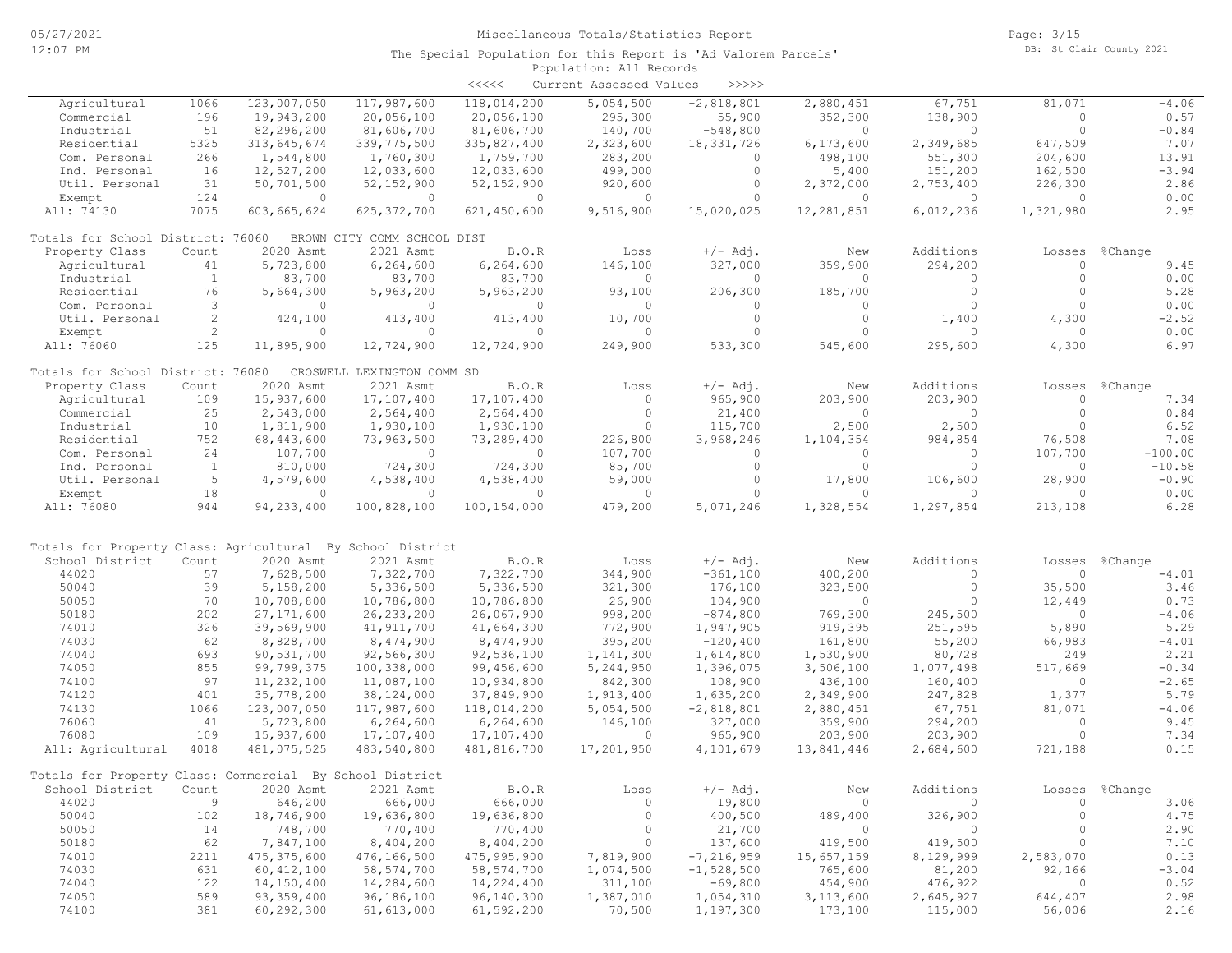|                                                             |              |                                                          |               | <<<<          | Current Assessed Values | >>>>>          |              |                |                |                |
|-------------------------------------------------------------|--------------|----------------------------------------------------------|---------------|---------------|-------------------------|----------------|--------------|----------------|----------------|----------------|
| 74120                                                       | 48           | 5,232,000                                                | 5,155,100     | 5,155,100     | $\circ$                 | $-76,900$      | $\circ$      | $\circ$        | $\circ$        | $-1.47$        |
| 74130                                                       | 196          | 19,943,200                                               | 20,056,100    | 20,056,100    | 295,300                 | 55,900         | 352,300      | 138,900        | $\circ$        | 0.57           |
| 76080                                                       | 25           | 2,543,000                                                | 2,564,400     | 2,564,400     | $\Omega$                | 21,400         | $\Omega$     | $\circ$        | $\circ$        | 0.84           |
| All: Commercial                                             | 4390         | 759,296,900                                              | 764,077,900   | 763,780,500   | 10,958,310              | $-5,983,649$   | 21, 425, 559 | 12,334,348     | 3,375,649      | 0.59           |
| Totals for Property Class: Industrial By School District    |              |                                                          |               |               |                         |                |              |                |                |                |
| School District                                             | Count        | 2020 Asmt                                                | 2021 Asmt     | B.O.R         | Loss                    | $+/-$ Adj.     | New          | Additions      | Losses         | %Change        |
| 50040                                                       | 59           | 14,218,300                                               | 13,397,700    | 13,397,700    | 98,700                  | $-934,100$     | 212,200      | 212,200        | $\circ$        | $-5.77$        |
| 50050                                                       | $\mathbf{1}$ | 37,000                                                   | 37,600        | 37,600        | $\cap$                  | 600            | $\Omega$     | $\Omega$       | $\circ$        | 1.62           |
| 50180                                                       | 48           | 4,594,800                                                | 4,497,000     | 4,497,000     | $\circ$                 | $-97,800$      | $\circ$      | $\circ$        | $\circ$        | $-2.13$        |
| 74010                                                       | 246          | 56,300,800                                               | 57,880,500    | 57,880,500    | 319,100                 | 301,000        | 1,597,800    | 763,339        | $\circ$        | 2.81           |
| 74030                                                       | 31           | 3,607,500                                                | 3,373,900     | 3,373,900     | 149,200                 | $-84,400$      | $\circ$      | $\circ$        | $\circ$        | $-6.48$        |
| 74040                                                       | 29           | 5,397,600                                                | 5,791,200     | 5,791,200     | $\circ$                 | 171,100        | 222,500      | 13,500         | $\circ$        | 7.29           |
| 74050                                                       | 249          | 357,220,600                                              | 316, 225, 800 | 316,225,800   | 48,063,900              | $-4, 185, 500$ | 11,254,600   | 10,924,600     | 47,849,402     | $-11.48$       |
| 74100                                                       | 196          | 57,618,640                                               | 56, 134, 300  | 56, 134, 300  | 4,200                   | $-1,855,140$   | 375,000      | 344,190        | 2,445          | $-2.58$        |
| 74120                                                       | 19           | 2,556,600                                                | 2,559,800     | 2,559,800     | $\circ$                 | $-13,300$      | 16,500       | 16,500         | $\circ$        | 0.13           |
| 74130                                                       | 51           | 82,296,200                                               | 81,606,700    | 81,606,700    | 140,700                 | $-548,800$     | $\circ$      | $\circ$        | $\circ$        | $-0.84$        |
| 76060                                                       | <sup>1</sup> | 83,700                                                   | 83,700        | 83,700        | $\circ$                 | $\circ$        | $\circ$      | $\circ$        | $\circ$        | 0.00           |
| 76080                                                       | 10           | 1,811,900                                                | 1,930,100     | 1,930,100     | $\Omega$                | 115,700        | 2,500        | 2,500          | $\circ$        | 6.52           |
| All: Industrial                                             | 940          | 585,743,640                                              | 543, 518, 300 | 543, 518, 300 | 48,775,800              | $-7,130,640$   | 13,681,100   | 12,276,829     | 47,851,847     | $-7.21$        |
| Totals for Property Class: Residential By School District   |              |                                                          |               |               |                         |                |              |                |                |                |
| School District                                             | Count        | 2020 Asmt                                                | 2021 Asmt     | B.O.R         | Loss                    | $+/-$ Adj.     | New          | Additions      |                | Losses %Change |
| 44020                                                       | 540          | 51,610,300                                               | 55,895,900    | 55,717,900    | 28,100                  | 3,653,500      | 482,200      | 360,978        | $\circ$        | 7.96           |
| 50040                                                       | 2281         | 88, 323, 600                                             | 101,983,400   | 101,225,500   | 295,200                 | 9,274,900      | 3,922,200    | 1,715,246      | 82,100         | 14.61          |
| 50050                                                       | 569          | 53,229,900                                               | 56,485,800    | 56,180,800    | 412,400                 | 2,385,800      | 977,500      | 564,833        | 26,975         | 5.54           |
| 50180                                                       | 1588         | 173, 276, 800                                            | 184,035,900   | 182, 210, 100 | 1,900,600               | 6,510,800      | 4,323,100    | 2,257,633      | 363,942        | 5.16           |
| 74010                                                       |              | 26412 1,660,803,375 1,796,552,600 1,777,932,340          |               |               | 12,591,550              | 101,563,037    | 28, 157, 478 | 11, 173, 635   | 3,469,482      | 7.05           |
| 74030                                                       | 9829         | 862, 315, 673                                            | 941,618,200   | 932, 536, 782 | 5,742,068               | 65,266,001     | 10,697,176   | 6, 215, 672    | 2,786,918      | 8.14           |
| 74040                                                       | 3706         | 283, 230, 700                                            | 298, 295, 300 | 295, 142, 538 | 1,865,200               | 11,035,838     | 2,741,200    | 1,775,448      | 829,381        | 4.21           |
| 74050                                                       |              | 12840 1, 174, 462, 520 1, 236, 886, 400 1, 227, 685, 500 |               |               | 5,965,185               | 45,100,665     | 14,087,500   | 7,823,332      | 2,359,366      | 4.53           |
| 74100                                                       | 6057         | 437,488,100                                              | 472,240,500   | 468,521,800   | 1,669,200               | 26,842,764     | 5,860,136    | 4,372,969      | 639,829        | 7.09           |
| 74120                                                       | 1968         | 163,792,000                                              | 175,520,200   | 173,771,600   | 1,372,000               | 7,766,700      | 3,584,900    | 2,353,523      | 429,896        | 6.09           |
| 74130                                                       | 5325         | 313,645,674                                              | 339,775,500   | 335,827,400   | 2,323,600               | 18,331,726     | 6,173,600    | 2,349,685      | 647,509        | 7.07           |
| 76060                                                       | 76           | 5,664,300                                                | 5,963,200     | 5,963,200     | 93,100                  | 206,300        | 185,700      | $\overline{0}$ | $\overline{0}$ | 5.28           |
| 76080                                                       | 752          | 68,443,600                                               | 73,963,500    | 73,289,400    | 226,800                 | 3,968,246      | 1,104,354    | 984,854        | 76,508         | 7.08           |
| All: Residential                                            |              | 71943 5,336,286,542 5,739,216,400 5,686,004,860          |               |               | 34,485,003              | 301,906,277    | 82, 297, 044 | 41,947,808     | 11,711,906     | 6.55           |
| Totals for Property Class: Ag. Personal By School District  |              |                                                          |               |               |                         |                |              |                |                |                |
| School District                                             | Count        | 2020 Asmt                                                | 2021 Asmt     | B.O.R         | Loss                    | $+/-$ Adj.     | New          | Additions      | Losses         | %Change        |
| 74030                                                       | $\circ$      | 13,000                                                   | $\circ$       | $\circ$       | 13,000                  | $\circ$        | $\circ$      | $\circ$        | 13,000         | $-100.00$      |
| All: Aq. Personal                                           | $\circ$      | 13,000                                                   | $\circ$       | $\circ$       | 13,000                  | $\circ$        | $\circ$      | $\circ$        | 13,000         | $-100.00$      |
| Totals for Property Class: Com. Personal By School District |              |                                                          |               |               |                         |                |              |                |                |                |
| School District                                             | Count        | 2020 Asmt                                                | 2021 Asmt     | B.O.R         | Loss                    | $+/-$ Adj.     | New          | Additions      | Losses         | %Change        |
| 44020                                                       | 22           | 185,100                                                  | 170,100       | 170,100       | 19,500                  | $\Omega$       | 4,500        | 1,100          | 12,200         | $-8.10$        |
| 50040                                                       | 99           | 1,685,000                                                | 1,966,300     | 1,966,300     | 203,700                 | $\circ$        | 485,000      | 701,600        | 348,200        | 16.69          |
| 50050                                                       | 17           | 212,600                                                  | 223,100       | 223,100       | 25,100                  | $\Omega$       | 35,600       | 60,300         | 46,500         | 4.94           |
| 50180                                                       | 95           | 1,358,800                                                | 1,236,800     | 1,281,600     | 305,500                 | $\circ$        | 228,300      | 604,500        | 588,800        | $-5.68$        |
| 74010                                                       | 2380         | 59, 215, 700                                             | 59, 551, 100  | 59, 451, 400  | 7,676,400               | $\circ$        | 7,912,100    | 12,844,900     | 7,214,900      | 0.40           |
| 74030                                                       | 437          | 3,866,700                                                | 4,119,400     | 4,119,400     | 641,900                 | $\Omega$       | 894,600      | 1,172,800      | 620,300        | 6.54           |
| 74040                                                       | 193          | 3,631,800                                                | 2,921,900     | 2,920,400     | 1,271,000               | $\Omega$       | 559,600      | 528,300        | 1,038,200      | $-19.59$       |
| 74050                                                       | 1008         | 14,393,600                                               | 18,639,800    | 18,672,600    | 2,312,600               | $\circ$        | 6,591,600    | 7,051,300      | 2,341,800      | 29.73          |
| 74100                                                       | 514          | 23,547,900                                               | 19,296,700    | 19,262,600    | 5,227,600               | $\Omega$       | 942,300      | 1,769,600      | 4,276,200      | $-18.20$       |
| 74120                                                       | 79           | 870,600                                                  | 786,400       | 786,400       | 162,000                 | $\circ$        | 77,800       | 107,900        | 74,600         | $-9.67$        |
| 74130                                                       | 266          | 1,544,800                                                | 1,760,300     | 1,759,700     | 283,200                 | $\Omega$       | 498,100      | 551,300        | 204,600        | 13.91          |
| 76060                                                       | $\mathbf{3}$ | $\circ$                                                  | $\circ$       | $\Omega$      | $\circ$                 | $\Omega$       | $\bigcirc$   | $\circ$        | $\circ$        | 0.00           |
| 76080                                                       | 24           | 107,700                                                  | $\circ$       | $\circ$       | 107,700                 | $\Omega$       | $\Omega$     | $\circ$        | 107,700        | $-100.00$      |
| All: Com. Personal 5137                                     |              | 110,620,300                                              | 110,671,900   | 110,613,600   | 18,236,200              | $\circ$        | 18,229,500   | 25,393,600     | 16,874,000     | $-0.01$        |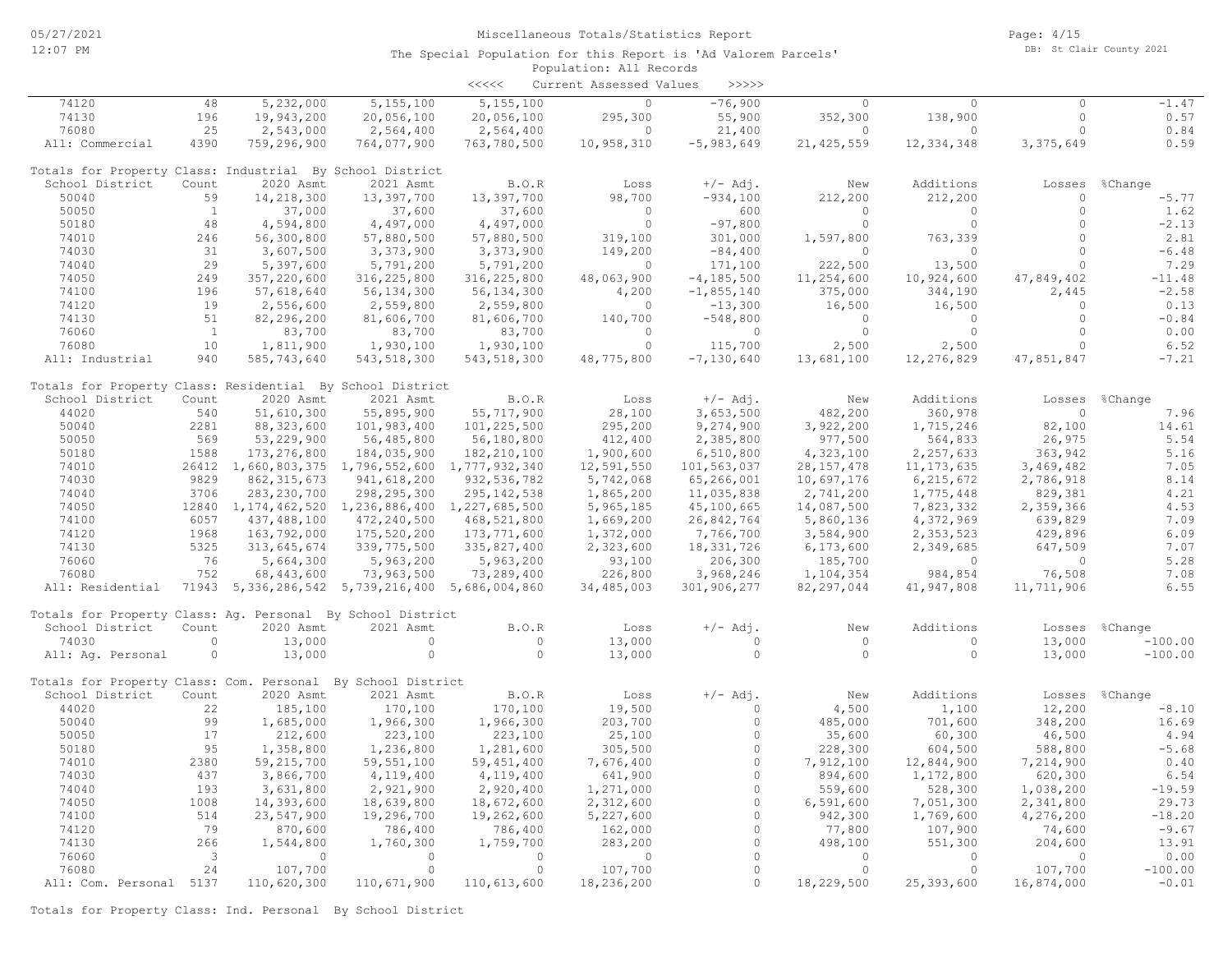|                                                      |                |                  |                    | $\prec\prec\prec\prec\prec$ | Current Assessed Values | >>>>>       |               |               |             |         |          |
|------------------------------------------------------|----------------|------------------|--------------------|-----------------------------|-------------------------|-------------|---------------|---------------|-------------|---------|----------|
| School District                                      | Count          | 2020 Asmt        | 2021 Asmt          | B.O.R                       | Loss                    | $+/-$ Adj.  | New           | Additions     | Losses      | %Change |          |
| 44020                                                | $\mathbf{1}$   | $\circ$          | $\circ$            | $\mathbf{0}$                | $\Omega$                | $\circ$     | 0             | $\circ$       | $\circ$     |         | 0.00     |
| 50040                                                | 26             | 76,489,200       | 70,220,700         | 70,220,700                  | 6,419,700               | $\circ$     | 151,200       | 1,662,800     | 329,200     |         | $-8.20$  |
| 50050                                                | $\mathbf{1}$   | $\mathbf{0}$     | $\circ$            | $\mathbf{0}$                | $\circ$                 | $\Omega$    | $\Omega$      | $\circ$       | $\circ$     |         | 0.00     |
| 50180                                                | $\overline{4}$ | 8,642,200        | 8,098,100          | 8,098,100                   | 544,100                 | $\Omega$    | $\Omega$      | 233,900       | 100         |         | $-6.30$  |
| 74010                                                | 111            | 9,231,800        | 8,990,100          | 8,938,500                   | 1,952,700               | $\Omega$    | 1,659,400     | 1,778,700     | 1,583,000   |         | $-3.18$  |
| 74030                                                | 13             | 108,500          | 138,300            | 138,300                     | 56,000                  | $\Omega$    | 85,800        | 20,000        | 52,300      |         | 27.47    |
| 74040                                                | $\overline{4}$ | 1,767,600        | 1,431,200          | 1,431,200                   | 336,400                 | $\circ$     | $\circ$       | $\circ$       | 329,700     |         | $-19.03$ |
| 74050                                                | 85             | 393,022,700      | 479,484,800        | 479,303,300                 | 5,371,500               | $\Omega$    | 91,652,100    | 94, 112, 100  | 3,232,700   |         | 21.95    |
| 74100                                                | 27             | 6,559,900        | 5,868,100          | 5,931,300                   | 766,000                 | $\circ$     | 137,400       | 346,300       | 565,300     |         | $-9.58$  |
| 74120                                                | 9              | 179,200          | 170,000            | 170,000                     | 12,700                  | $\Omega$    | 3,500         | 9,200         | 11,900      |         | $-5.13$  |
| 74130                                                | 16             | 12,527,200       | 12,033,600         | 12,033,600                  | 499,000                 | $\circ$     | 5,400         | 151,200       | 162,500     |         | $-3.94$  |
| 76080                                                | $\mathbf{1}$   | 810,000          | 724,300            | 724,300                     | 85,700                  | $\Omega$    | 0             | 0             | $\circ$     |         | $-10.58$ |
| All: Ind. Personal                                   | 298            | 509, 338, 300    | 587,159,200        | 586,989,300                 | 16,043,800              | $\circ$     | 93,694,800    | 98, 314, 200  | 6,266,700   |         | 15.25    |
| Totals for Property Class: Util. Personal            |                |                  | By School District |                             |                         |             |               |               |             |         |          |
| School District                                      | Count          | 2020 Asmt        | 2021 Asmt          | B.O.R                       | Loss                    | $+/-$ Adj.  | New           | Additions     | Losses      | %Change |          |
| 44020                                                | $\overline{4}$ | 1,497,400        | 1,413,600          | 1,413,600                   | 83,800                  | $\Omega$    | $\Omega$      | 6,600         | 49,000      |         | $-5.60$  |
| 50040                                                | $\overline{9}$ | 8,328,000        | 9,018,000          | 9,018,000                   | 66,900                  | $\Omega$    | 756,900       | 1,002,900     | 58,300      |         | 8.29     |
| 50050                                                | 10             | 1,992,100        | 1,927,100          | 1,927,100                   | 70,400                  | $\Omega$    | 5,400         | 8,000         | 10,400      |         | $-3.26$  |
| 50180                                                | 20             | 40, 373, 300     | 41,907,500         | 41,907,500                  | 19,200                  | $\Omega$    | 1,553,400     | 2,236,400     | 232,800     |         | 3.80     |
| 74010                                                | 30             | 57,683,800       | 61, 118, 300       | 61, 118, 300                | 190,800                 | $\Omega$    | 3,625,300     | 5,502,900     | 646,600     |         | 5.95     |
| 74030                                                | 8              | 12,432,400       | 13,343,200         | 13, 343, 200                | $\Omega$                | $\Omega$    | 910,800       | 1,470,900     | 164,000     |         | 7.33     |
| 74040                                                | 19             | 13, 133, 500     | 13,525,800         | 13,525,800                  | 39,000                  | $\Omega$    | 431,300       | 472,100       | 107,800     |         | 2.99     |
| 74050                                                | 55             | 134,406,780      | 145, 912, 800      | 145, 912, 800               | 2,582,500               | $\Omega$    | 14,088,520    | 17,268,720    | 1,930,500   |         | 8.56     |
| 74100                                                | 31             | 77,945,900       | 81,611,100         | 81,611,100                  | 1,686,900               | $\Omega$    | 5,352,100     | 12,858,900    | 7,179,988   |         | 4.70     |
| 74120                                                | 25             | 40,543,200       | 42,229,100         | 42,249,900                  | 671,700                 | $\Omega$    | 2,378,400     | 7,762,800     | 4,883,500   |         | 4.21     |
| 74130                                                | 31             | 50,701,500       | 52, 152, 900       | 52, 152, 900                | 920,600                 | $\Omega$    | 2,372,000     | 2,753,400     | 226,300     |         | 2.86     |
| 76060                                                | 2              | 424,100          | 413,400            | 413,400                     | 10,700                  | $\Omega$    | 0             | 1,400         | 4,300       |         | $-2.52$  |
| 76080                                                | 5              | 4,579,600        | 4,538,400          | 4,538,400                   | 59,000                  | $\Omega$    | 17,800        | 106,600       | 28,900      |         | $-0.90$  |
| All: Util. Personal 249                              |                | 444,041,580      | 469, 111, 200      | 469, 132, 000               | 6,401,500               | $\circ$     | 31, 491, 920  | 51, 451, 620  | 15,522,388  |         | 5.65     |
| Totals for Property Class: Exempt By School District |                |                  |                    |                             |                         |             |               |               |             |         |          |
| School District                                      | Count          | 2020 Asmt        | 2021 Asmt          | B.O.R                       | Loss                    | $+/-$ Adj.  | New           | Additions     | Losses      | %Change |          |
| 44020                                                | 13             | $\circ$          | $\circ$            | 0                           | $\circ$                 | $\Omega$    | 0             | $\circ$       | $\circ$     |         | 0.00     |
| 50040                                                | 33             | $\circ$          | $\Omega$           | $\Omega$                    | $\circ$                 | $\Omega$    | $\Omega$      | $\circ$       | $\Omega$    |         | 0.00     |
| 50050                                                | 5              | $\Omega$         | $\circ$            | $\Omega$                    | $\Omega$                | $\Omega$    | $\Omega$      | $\Omega$      | $\Omega$    |         | 0.00     |
| 50180                                                | 28             | $\Omega$         | $\Omega$           | $\Omega$                    | $\Omega$                | $\Omega$    | $\Omega$      | $\Omega$      | $\Omega$    |         | 0.00     |
| 74010                                                | 1254           | $\circ$          | 425,700            | $\Omega$                    | $\Omega$                | $\Omega$    | $\Omega$      | $\circ$       | $\Omega$    |         | 0.00     |
| 74030                                                | 688            | $\circ$          | $\Omega$           | $\Omega$                    | $\Omega$                | $\Omega$    | $\Omega$      | $\Omega$      | $\Omega$    |         | 0.00     |
| 74040                                                | 137            | $\Omega$         | $\Omega$           | $\Omega$                    | $\Omega$                | $\Omega$    | $\Omega$      | $\Omega$      | $\Omega$    |         | 0.00     |
| 74050                                                | 346            | $\Omega$         | $\Omega$           | $\Omega$                    | $\Omega$                | $\Omega$    | $\Omega$      | $\Omega$      | $\Omega$    |         | 0.00     |
| 74100                                                | 335            | $\Omega$         | $\circ$            | $\circ$                     | $\Omega$                | $\Omega$    | $\Omega$      | $\Omega$      | $\Omega$    |         | 0.00     |
| 74120                                                | 61             | $\Omega$         | $\circ$            | $\circ$                     | $\Omega$                | $\Omega$    | $\cap$        | $\Omega$      | $\cap$      |         | 0.00     |
| 74130                                                | 124            | $\Omega$         | $\Omega$           | $\Omega$                    | $\Omega$                | $\Omega$    | $\Omega$      | $\Omega$      | $\Omega$    |         | 0.00     |
| 76060                                                | 2              | $\Omega$         | $\Omega$           | $\Omega$                    | $\Omega$                | $\Omega$    | $\Omega$      | $\Omega$      | $\Omega$    |         | 0.00     |
| 76080                                                | 18             | $\Omega$         | $\Omega$           | $\circ$                     | $\Omega$                | $\Omega$    | $\Omega$      | $\Omega$      | $\Omega$    |         | 0.00     |
| All: Exempt                                          | 3044           | $\Omega$         | 425,700            | $\Omega$                    | $\Omega$                | $\Omega$    | $\Omega$      | $\Omega$      | $\Omega$    |         | 0.00     |
|                                                      |                |                  |                    |                             |                         |             |               |               |             |         |          |
| Totals                                               | Count          | 2020 Asmt        | 2021 Asmt          | B.O.R                       | Loss                    | $+/-$ Adj.  | New           | Additions     | Losses      | %Change |          |
| Real                                                 | 81,291         | 7,162,402,607    | 7,530,353,400      | 7,475,120,360               | 111, 421, 063           | 292,893,667 | 131, 245, 149 | 69,243,585    | 63,660,590  |         | 4.37     |
| Personal                                             | 5,684          | 1,064,013,180    | 1,166,942,300      | 1,166,734,900               | 40,694,500              | 0           | 143, 416, 220 | 175, 159, 420 | 38,676,088  |         | 9.65     |
| Real & Personal 86,975                               |                | 8, 226, 415, 787 | 8,697,295,700      | 8,641,855,260               | 152, 115, 563           | 292,893,667 | 274,661,369   | 244,403,005   | 102,336,678 |         | 5.05     |
| Exempt                                               | 3,044          | $\mathbf{0}$     | 425,700            | $\Omega$                    | $\Omega$                | $\Omega$    | $\Omega$      | $\Omega$      | $\Omega$    |         | 0.00     |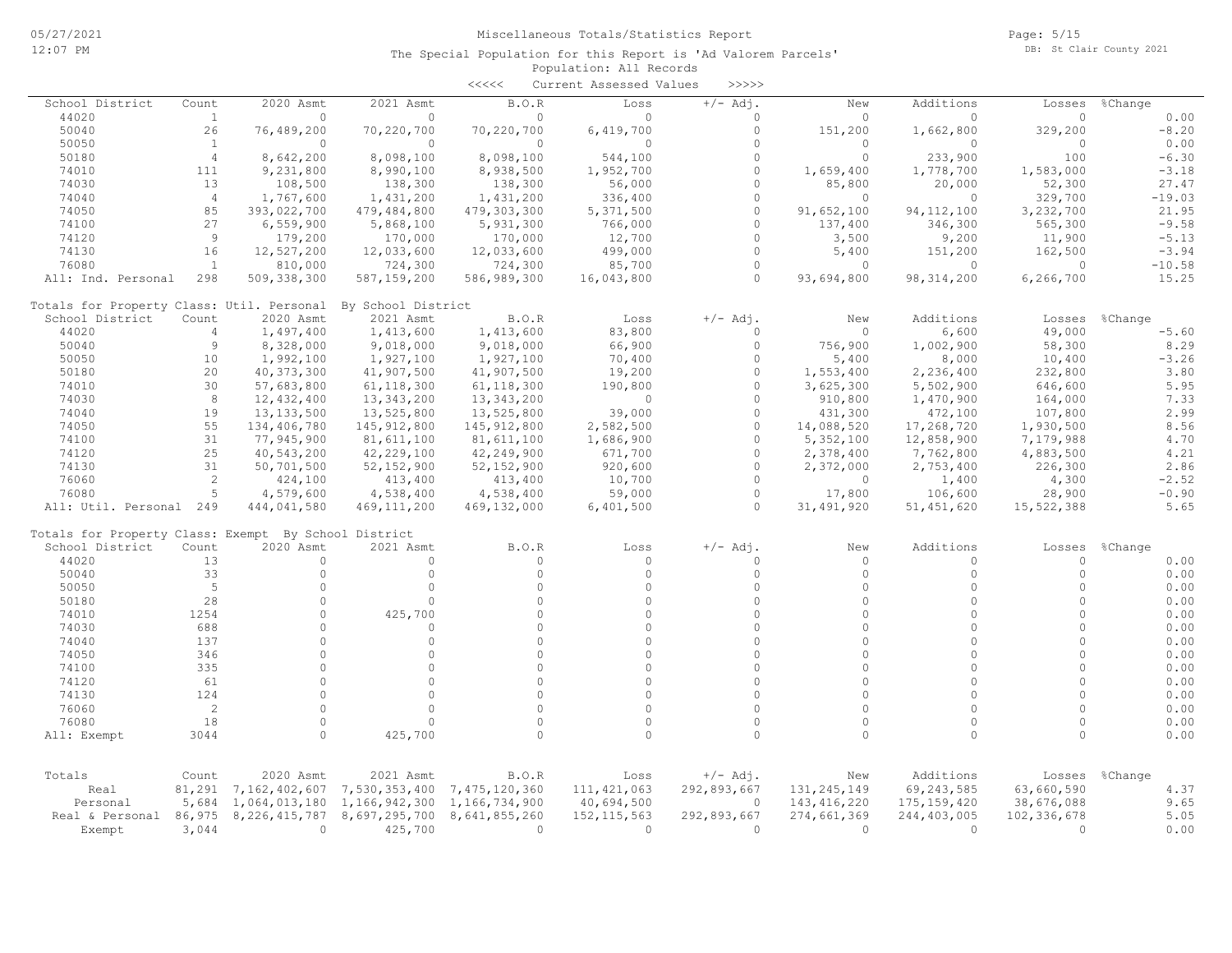Page: 6/15 DB: St Clair County 2021

#### Population: All Records The Special Population for this Report is 'Ad Valorem Parcels'

<<<<< S.E.V., Taxable and Capped Values >>>>>

| Totals for School District: 44020                            |                |                | ALMONT COMMUNITY SCHOOLS    |               |                |               |                                                                                                                                     |               |                |               |
|--------------------------------------------------------------|----------------|----------------|-----------------------------|---------------|----------------|---------------|-------------------------------------------------------------------------------------------------------------------------------------|---------------|----------------|---------------|
| Property Class                                               | Count          | 2020 SEV       | Fin SEV                     | 2021 SEV      | 2020 Tax       | Fin Tax       | 2021 Tax                                                                                                                            | BOR Tax       | 2021 Cap       | 2021 MCAP     |
| Agricultural                                                 | 57             | 7,628,500      | 7,628,500                   | 7,322,700     | 4,272,931      | 4,272,931     | 4,334,328                                                                                                                           | 4,334,328     | 4,332,727      | 4,332,727     |
| Commercial                                                   | 9              | 646,200        | 646,200                     | 666,000       | 590,779        | 528,823       | 536,222                                                                                                                             | 536,222       | 536,222        | 536,222       |
| Residential                                                  | 540            | 51,610,300     | 51,610,300                  | 55,717,900    | 36, 273, 744   | 36, 273, 744  | 37,846,282                                                                                                                          | 37,754,308    | 37, 234, 266   | 37, 142, 292  |
| Com. Personal                                                | 22             | 185,100        | 185,100                     | 170,100       | 185,100        | 185,100       | 170,100                                                                                                                             | 170,100       | 170,100        | 170,100       |
| Ind. Personal                                                | $\mathbf{1}$   | $\Omega$       | $\circ$                     | $\circ$       | 0              | $\circ$       | $\Omega$                                                                                                                            | $\circ$       | $\Omega$       | $\Omega$      |
| Util. Personal                                               | $\overline{4}$ | 1,497,400      | 1,497,400                   | 1,413,600     | 1,497,400      | 1,497,400     | 1,413,600                                                                                                                           | 1,413,600     | 1,413,600      | 1,413,600     |
| Exempt                                                       | 13             | $\circ$        | $\Omega$                    | $\circ$       | 0              | $\circ$       | $\circ$                                                                                                                             | $\circ$       | $\Omega$       | $\Omega$      |
| All: 44020                                                   | 646            | 61,567,500     | 61,567,500                  | 65,290,300    | 42,819,954     | 42,757,998    | 44,300,532                                                                                                                          | 44,208,558    | 43,686,915     | 43,594,941    |
|                                                              |                |                |                             |               |                |               |                                                                                                                                     |               |                |               |
| Totals for School District: 50040                            |                |                | ANCHOR BAY SCHOOL DISTRICT  |               |                |               |                                                                                                                                     |               |                |               |
| Property Class                                               | Count          | 2020 SEV       | Fin SEV                     | 2021 SEV      | 2020 Tax       | Fin Tax       | 2021 Tax                                                                                                                            | BOR Tax       | 2021 Cap       | 2021 MCAP     |
| Agricultural                                                 | 39             | 5,158,200      | 5,158,200                   | 5,336,500     | 3,543,760      | 3,543,760     | 3,600,452                                                                                                                           | 3,600,452     | 3,557,357      | 3,557,357     |
| Commercial                                                   | 102            | 18,746,900     | 18,746,900                  | 19,636,800    | 14,428,097     | 14,428,097    | 16,296,164                                                                                                                          | 16,296,164    | 15,046,834     | 15,046,834    |
| Industrial                                                   | 59             | 14,218,300     | 14,218,300                  | 13,397,700    | 11,429,280     | 11, 429, 280  | 11, 426, 513                                                                                                                        | 11, 426, 513  | 11,711,570     | 11,711,570    |
| Residential                                                  | 2281           | 88, 323, 600   | 88,320,000                  | 101,225,500   | 65,380,581     | 65, 376, 981  | 69,925,647                                                                                                                          | 69,338,625    | 68,410,870     | 68,370,209    |
| Com. Personal                                                | 99             | 1,685,000      | 1,670,000                   | 1,966,300     | 1,685,000      | 1,670,000     | 1,966,300                                                                                                                           | 1,966,300     | 1,966,300      | 1,966,300     |
| Ind. Personal                                                | 26             | 76,489,200     | 76,489,200                  | 70,220,700    | 76,489,200     | 76,489,200    | 70,220,700                                                                                                                          | 70,220,700    | 70,220,700     | 70,220,700    |
| Util. Personal                                               | 9              | 8,328,000      | 8,328,000                   | 9,018,000     | 8,328,000      | 8,328,000     | 9,018,000                                                                                                                           | 9,018,000     | 9,018,000      | 9,018,000     |
| Exempt                                                       | 33             | $\circ$        | $\Omega$                    | $\circ$       | $\circ$        | $\circ$       | $\circ$                                                                                                                             | $\circ$       | $\overline{0}$ | $\Omega$      |
|                                                              |                |                |                             |               |                |               |                                                                                                                                     |               |                |               |
| All: 50040                                                   | 2648           | 212,949,200    | 212,930,600                 | 220,801,500   | 181, 283, 918  | 181, 265, 318 | 182, 453, 776                                                                                                                       | 181,866,754   | 179, 931, 631  | 179,890,970   |
| Totals for School District: 50050                            |                |                | ARMADA AREA SCHOOLS         |               |                |               |                                                                                                                                     |               |                |               |
| Property Class                                               | Count          | 2020 SEV       | Fin SEV                     | 2021 SEV      | 2020 Tax       | Fin Tax       | 2021 Tax                                                                                                                            | BOR Tax       | 2021 Cap       | 2021 MCAP     |
| Agricultural                                                 | 70             | 10,708,800     | 10,708,800                  | 10,786,800    | 6,188,545      | 6,188,545     | 6,390,305                                                                                                                           | 6,390,305     | 6, 262, 524    | 6,262,524     |
|                                                              | 14             |                | 748,700                     |               | 533,145        |               | 537,315                                                                                                                             | 537,315       |                | 540,602       |
| Commercial                                                   |                | 748,700        |                             | 770,400       |                | 533,145       |                                                                                                                                     |               | 540,602        |               |
| Industrial                                                   | <sup>1</sup>   | 37,000         | 37,000                      | 37,600        | 34,608         | 34,608        | 35,092                                                                                                                              | 35,092        | 35,092         | 35,092        |
| Residential                                                  | 569            | 53,229,900     | 53,229,900                  | 56,180,800    | 38,637,906     | 38,637,906    | 40,468,029                                                                                                                          | 40,223,018    | 39,928,228     | 39,716,017    |
| Com. Personal                                                | 17             | 212,600        | 401,860                     | 223,100       | 212,600        | 401,860       | 223,100                                                                                                                             | 223,100       | 223,100        | 223,100       |
| Ind. Personal                                                | $\mathbf{1}$   | $\overline{0}$ | $\Omega$                    | $\circ$       | $\circ$        | $\circ$       | $\mathbf{0}$                                                                                                                        | $\circ$       | $\Omega$       | $\circ$       |
| Util. Personal                                               | 10             | 1,992,100      | 1,992,100                   | 1,927,100     | 1,992,100      | 1,992,100     | 1,927,100                                                                                                                           | 1,927,100     | 1,927,100      | 1,927,100     |
| Exempt                                                       | 5              | $\Omega$       | $\Omega$                    | $\Omega$      | $\Omega$       | $\circ$       | $\Omega$                                                                                                                            | $\Omega$      | $\Omega$       |               |
| All: 50050                                                   | 687            | 66,929,100     | 67,118,360                  | 69,925,800    | 47,598,904     | 47,788,164    | 49,580,941                                                                                                                          | 49, 335, 930  | 48, 916, 646   | 48,704,435    |
|                                                              |                |                |                             |               |                |               |                                                                                                                                     |               |                |               |
| Totals for School District: 50180                            |                |                | RICHMOND COMMUNITY SCHOOLS  |               |                |               |                                                                                                                                     |               |                |               |
| Property Class                                               | Count          | 2020 SEV       | Fin SEV                     | 2021 SEV      | 2020 Tax       | Fin Tax       | 2021 Tax                                                                                                                            | BOR Tax       | 2021 Cap       | 2021 MCAP     |
| Agricultural                                                 | 202            | 27, 171, 600   | 27, 171, 600                | 26,067,900    | 18,712,264     | 18,712,264    | 19,081,714                                                                                                                          | 18,916,414    | 19, 164, 352   | 18,999,052    |
| Commercial                                                   | 62             | 7,847,100      | 7,847,100                   | 8,404,200     | 5,354,319      | 5, 354, 319   | 6,076,588                                                                                                                           | 6,076,588     | 5,848,748      | 5,848,748     |
| Industrial                                                   | 48             | 4,594,800      | 4,594,800                   | 4,497,000     | 2,887,641      | 2,887,641     | 2,861,973                                                                                                                           | 2,861,973     | 2,928,044      | 2,928,044     |
| Residential                                                  | 1588           | 173, 276, 800  | 172,929,300                 | 182, 210, 100 | 121, 404, 349  | 121,056,127   | 128,526,964                                                                                                                         | 127,307,073   | 126, 489, 135  | 125, 194, 399 |
| Com. Personal                                                | 95             | 1,358,800      | 1,358,800                   | 1,281,600     | 1,358,800      | 1,358,800     | 1,236,800                                                                                                                           | 1,281,600     | 1,236,800      | 1,281,600     |
| Ind. Personal                                                | $\overline{4}$ | 8,642,200      | 8,642,200                   | 8,098,100     | 8,642,200      | 8,642,200     | 8,098,100                                                                                                                           | 8,098,100     | 8,098,100      | 8,098,100     |
| Util. Personal                                               | 20             | 40, 373, 300   | 40, 373, 300                | 41,907,500    | 39,693,638     | 39,693,638    | 41,299,386                                                                                                                          | 41,299,386    | 41,299,386     | 41,299,386    |
| Exempt                                                       | 28             | $\circ$        | $\Omega$                    | $\circ$       | $\circ$        | $\circ$       | $\circ$                                                                                                                             | $\circ$       | $\Omega$       | $\Omega$      |
| All: 50180                                                   | 2047           | 263, 264, 600  | 262, 917, 100               | 272,466,400   | 198,053,211    | 197,704,989   | 207, 181, 525                                                                                                                       | 205, 841, 134 | 205,064,565    | 203,649,329   |
|                                                              |                |                |                             |               |                |               |                                                                                                                                     |               |                |               |
| Totals for School District: 74010                            |                |                | PORT HURON AREA SCHOOL DIST |               |                |               |                                                                                                                                     |               |                |               |
| Property Class                                               | Count          | 2020 SEV       | Fin SEV                     | 2021 SEV      | 2020 Tax       | Fin Tax       | 2021 Tax                                                                                                                            | BOR Tax       | 2021 Cap       | 2021 MCAP     |
| Agricultural                                                 | 326            | 39,569,900     | 39,569,900                  | 41,664,300    | 21,984,183     | 21,984,183    | 22,848,260                                                                                                                          | 22,699,819    | 22,685,655     | 22,574,614    |
| Commercial                                                   | 2211           | 475, 375, 600  | 461, 381, 111               | 475,995,900   | 344,883,900    | 336,200,967   | 349, 492, 640                                                                                                                       | 349,609,631   | 349,582,751    | 349,863,962   |
| Industrial                                                   | 246            | 56,300,800     | 56,300,800                  | 57,880,500    | 45,757,815     | 45,757,815    | 47,576,060                                                                                                                          | 47,576,060    | 47,489,078     | 47,489,078    |
| Residential                                                  |                |                |                             |               |                |               | 26412 1,660,803,375 1,657,298,384 1,777,932,340 1,304,478,280 1,301,542,820 1,363,838,286 1,349,890,731 1,343,090,485               |               |                | 1,329,965,731 |
|                                                              |                |                |                             |               |                |               |                                                                                                                                     |               |                |               |
| Com. Personal                                                | 2380           | 59,215,700     | 59,008,750                  | 59,451,400    | 59,215,700     | 59,008,750    | 59,551,100                                                                                                                          | 59,451,400    | 59,551,100     | 59,451,400    |
| Ind. Personal                                                | 111            | 9,231,800      | 9,244,400                   | 8,938,500     | 9,231,800      | 9,244,400     | 8,990,100                                                                                                                           | 8,938,500     | 8,990,100      | 8,938,500     |
| Util. Personal                                               | 30             | 57,683,800     | 57,684,100                  | 61, 118, 300  | 57, 563, 507   | 57, 563, 807  | 60,996,985                                                                                                                          | 60,996,985    | 61,004,450     | 61,004,450    |
| Exempt                                                       | 1254           | $\overline{0}$ | $\overline{0}$              | $\circ$       | $\overline{0}$ | $\circ$       | 412,903                                                                                                                             | $\circ$       | 284,344        | $\circ$       |
| All: 74010                                                   |                |                |                             |               |                |               | 32970 2,358,180,975 2,340,487,445 2,482,981,240 1,843,115,185 1,831,302,742 1,913,706,334 1,899,163,126 1,892,677,963 1,879,287,735 |               |                |               |
|                                                              |                |                |                             |               |                |               |                                                                                                                                     |               |                |               |
| Totals for School District: 74030 ALGONAC COMMUNITY SCH DIST |                |                |                             |               |                |               |                                                                                                                                     |               |                |               |
| Property Class                                               | Count          | 2020 SEV       | Fin SEV                     | 2021 SEV      | 2020 Tax       | Fin Tax       | 2021 Tax                                                                                                                            | BOR Tax       | 2021 Cap       | 2021 MCAP     |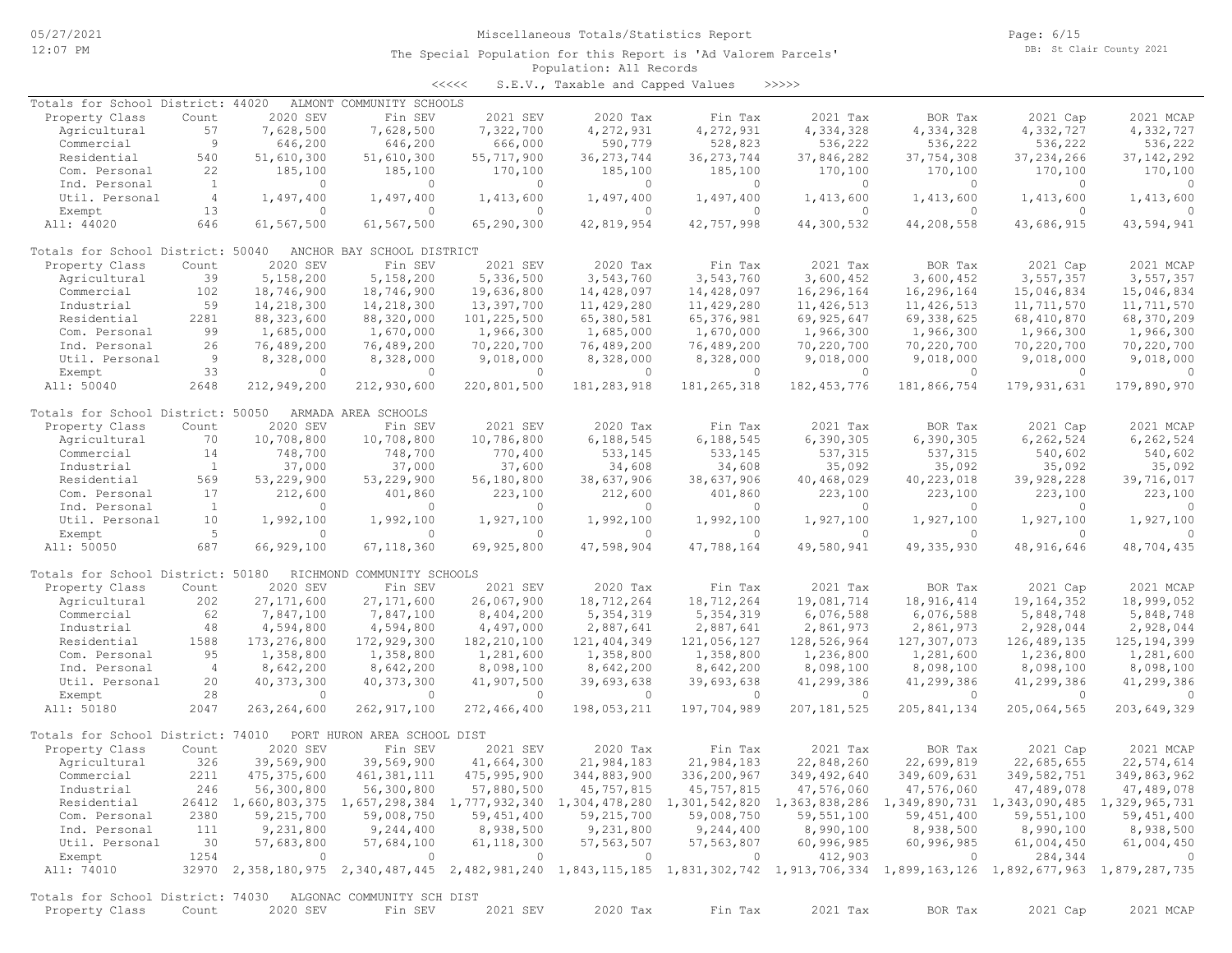|                                                              |                |                        |                              | <<<<                           | S.E.V., Taxable and Capped Values |                                                                                                                 | >>>>>          |                |               |                |
|--------------------------------------------------------------|----------------|------------------------|------------------------------|--------------------------------|-----------------------------------|-----------------------------------------------------------------------------------------------------------------|----------------|----------------|---------------|----------------|
| Agricultural                                                 | 62             | 8,828,700              | 8,828,700                    | 8,474,900                      | 5, 933, 151                       | 5,933,151                                                                                                       | 6,445,573      | 6,445,573      | 5,948,345     | 5,948,345      |
| Commercial                                                   | 631            | 60, 412, 100           | 60, 412, 100                 | 58, 574, 700                   | 44, 291, 243                      | 44, 212, 210                                                                                                    | 44,681,295     | 44,681,295     | 44,754,799    | 44,754,799     |
| Industrial                                                   | 31             | 3,607,500              | 3,607,500                    | 3,373,900                      | 2,782,072                         | 2,782,072                                                                                                       | 2,703,689      | 2,703,689      | 2,713,231     | 2,713,231      |
| Residential                                                  | 9829           | 862, 315, 673          | 861, 374, 373                | 932, 536, 782                  | 628,781,878                       | 628,030,076                                                                                                     | 660, 481, 208  | 654,718,242    | 647, 304, 588 | 642, 575, 022  |
| Ag. Personal                                                 | $\overline{0}$ | 13,000                 | 13,000                       | $\overline{0}$                 | 13,000                            | 13,000                                                                                                          | $\overline{0}$ | $\overline{0}$ | $\circ$       | $\circ$        |
| Com. Personal                                                | 437            | 3,866,700              | 3,859,200                    | 4,119,400                      | 3,866,700                         | 3,859,200                                                                                                       | 4,119,400      | 4,119,400      | 4,119,400     | 4,119,400      |
| Ind. Personal                                                | 13             | 108,500                | 108,500                      | 138,300                        | 108,500                           | 108,500                                                                                                         | 138,300        | 138,300        | 138,300       | 138,300        |
| Util. Personal                                               | 8              | 12,432,400             | 12,432,400                   | 13,343,200                     | 12,432,400                        | 12,432,400                                                                                                      | 13,343,200     | 13,343,200     | 13,343,200    | 13,343,200     |
| Exempt                                                       | 688            | $\circ$                | $\overline{0}$               | $\bigcirc$                     | $\overline{0}$                    | $\circ$                                                                                                         | $\overline{0}$ | $\circ$        | $\circ$       | $\circ$        |
| All: 74030                                                   | 11699          | 951,584,573            |                              | 950, 635, 773 1, 020, 561, 182 | 698,208,944                       | 697,370,609                                                                                                     | 731, 912, 665  | 726,149,699    | 718, 321, 863 | 713,592,297    |
|                                                              |                |                        |                              |                                |                                   |                                                                                                                 |                |                |               |                |
| Totals for School District: 74040                            |                |                        | CAPAC COMMUNITY SCH DISTRICT |                                |                                   |                                                                                                                 |                |                |               |                |
| Property Class                                               | Count          | 2020 SEV               | Fin SEV                      | 2021 SEV                       | 2020 Tax                          | Fin Tax                                                                                                         | 2021 Tax       | BOR Tax        | 2021 Cap      | 2021 MCAP      |
| Agricultural                                                 | 693            | 90,531,700             | 90, 329, 826                 | 92,536,100                     | 50,659,142                        | 50,496,709                                                                                                      | 51,836,325     | 51,826,131     | 51, 461, 989  | 51, 451, 795   |
| Commercial                                                   | 122            | 14,150,400             | 14,004,500                   | 14,224,400                     | 11,160,666                        | 11,020,380                                                                                                      | 11,383,799     | 11,323,599     | 11, 410, 784  | 11, 373, 184   |
| Industrial                                                   | 29             | 5,397,600              | 5,397,600                    | 5,791,200                      | 4,393,577                         | 4,393,577                                                                                                       | 4,677,578      | 4,677,578      | 4,682,106     | 4,682,106      |
| Residential                                                  | 3706           | 283, 230, 700          | 282, 220, 600                | 295, 142, 538                  | 200, 991, 245                     | 200, 201, 056                                                                                                   | 210, 120, 818  | 207,770,539    | 206,716,605   | 204,606,961    |
| Com. Personal                                                | 193            | 3,631,800              | 3,771,800                    | 2,920,400                      | 3,631,800                         | 3,771,800                                                                                                       | 2,921,900      | 2,920,400      | 2,921,900     | 2,920,400      |
| Ind. Personal                                                | $\overline{4}$ | 1,767,600              | 1,767,600                    | 1,431,200                      | 1,767,600                         | 1,767,600                                                                                                       | 1,431,200      | 1,431,200      | 1,431,200     | 1,431,200      |
| Util. Personal                                               | 19             | 13, 133, 500           | 13, 133, 500                 | 13,525,800                     | 13, 133, 500                      | 13, 133, 500                                                                                                    | 13,525,800     | 13,525,800     | 13,525,800    | 13,525,800     |
| Exempt                                                       | 137            | $\overline{0}$         | $\overline{0}$               | $\overline{0}$                 | $\overline{0}$                    | $\circ$                                                                                                         | $\overline{0}$ | $\overline{0}$ | $\circ$       | $\circ$        |
| All: 74040                                                   | 4903           | 411,843,300            | 410,625,426                  | 425, 571, 638                  | 285,737,530                       | 284,784,622                                                                                                     | 295,897,420    | 293, 475, 247  | 292, 150, 384 | 289,991,446    |
| Totals for School District: 74050 EAST CHINA TWP SCHOOL DIST |                |                        |                              |                                |                                   |                                                                                                                 |                |                |               |                |
| Property Class                                               | Count          | 2020 SEV               | Fin SEV                      | 2021 SEV                       | 2020 Tax                          | Fin Tax                                                                                                         | 2021 Tax       | BOR Tax        | 2021 Cap      | 2021 MCAP      |
| Agricultural                                                 | 855            | 99,799,375             | 99, 171, 475                 | 99,456,600                     | 71,582,462                        | 71,104,583                                                                                                      | 72, 427, 538   | 71,734,776     | 71,874,281    | 71,234,814     |
| Commercial                                                   | 589            | 93, 359, 400           | 93,036,100                   | 96,140,300                     | 74,022,437                        | 73,622,998                                                                                                      | 76, 772, 529   | 76,726,729     | 76,595,034    | 76,595,034     |
| Industrial                                                   | 249            | 357,220,600            | 357, 441, 800                | 316,225,800                    | 323,043,675                       | 323, 264, 875                                                                                                   | 288,140,851    | 288, 140, 851  | 290, 195, 772 | 290, 195, 772  |
| Residential                                                  |                | 12840 1, 174, 462, 520 | 1,171,501,935                | 1,227,685,500                  | 910,100,189                       | 907, 614, 466                                                                                                   | 948, 936, 516  | 941,864,726    | 936, 925, 220 | 930, 286, 563  |
| Com. Personal                                                | 1008           | 14,393,600             | 14,361,400                   | 18,672,600                     | 14,393,600                        | 14,361,400                                                                                                      | 18,639,800     | 18,672,600     | 18,639,800    | 18,672,600     |
| Ind. Personal                                                | 85             | 393,022,700            | 392,974,500                  | 479,303,300                    | 393,022,700                       | 392,974,500                                                                                                     | 479,484,800    | 479,303,300    | 479,484,800   | 479, 303, 300  |
| Util. Personal                                               | 55             | 134,406,780            | 134,406,380                  | 145, 912, 800                  | 134,406,780                       | 134,406,380                                                                                                     | 145, 912, 800  | 145, 912, 800  | 145, 951, 115 | 145, 951, 115  |
| Exempt                                                       | 346            | $\Omega$               | $\Omega$                     | $\Omega$                       | $\circ$                           | $\circ$                                                                                                         | $\circ$        | $\circ$        | $\Omega$      | $\Omega$       |
| All: 74050                                                   | 16027          |                        |                              |                                |                                   | 2,266,664,975 2,262,893,590 2,383,396,900 1,920,571,843 1,917,349,202 2,030,314,834 2,022,355,782 2,019,666,022 |                |                |               | 2,012,239,198  |
|                                                              |                |                        |                              |                                |                                   |                                                                                                                 |                |                |               |                |
| Totals for School District: 74100 MARYSVILLE PUBLIC SCH DIST |                |                        |                              |                                |                                   |                                                                                                                 |                |                |               |                |
| Property Class                                               | Count          | 2020 SEV               | Fin SEV                      | 2021 SEV                       | 2020 Tax                          | Fin Tax                                                                                                         | 2021 Tax       | BOR Tax        | 2021 Cap      | 2021 MCAP      |
| Agricultural                                                 | 97             | 11,232,100             | 11,232,100                   | 10,934,800                     | 8,195,677                         | 8,195,677                                                                                                       | 8,175,946      | 8,056,664      | 8,101,738     | 7,982,456      |
| Commercial                                                   | 381            | 60,292,300             | 60,292,300                   | 61,592,200                     | 45,777,026                        | 45,777,026                                                                                                      | 46,560,403     | 46,551,079     | 46,508,565    | 46,508,565     |
| Industrial                                                   | 196            | 57,618,640             | 57,614,440                   | 56, 134, 300                   | 44,985,600                        | 44, 983, 155                                                                                                    | 46,096,799     | 46,096,799     | 45,970,092    | 45,970,092     |
| Residential                                                  | 6057           | 437, 488, 100          | 436,994,900                  | 468,521,800                    | 340, 456, 369                     | 340,059,027                                                                                                     | 358,524,603    | 355,621,577    | 352, 242, 926 | 349,622,632    |
| Com. Personal                                                | 514            | 23,547,900             | 23,547,900                   | 19,262,600                     | 23,547,900                        | 23,547,900                                                                                                      | 19,296,700     | 19,262,600     | 19,296,700    | 19,262,600     |
| Ind. Personal                                                | 27             | 6,559,900              | 6,562,600                    | 5,931,300                      | 6,559,900                         | 6,562,600                                                                                                       | 5,868,100      | 5,931,300      | 5,868,100     | 5,931,300      |
| Util. Personal                                               | 31             | 77,945,900             | 77,945,900                   | 81,611,100                     | 77,873,578                        | 77,873,578                                                                                                      | 81,609,639     | 81,609,639     | 81,656,776    | 81,656,776     |
| Exempt                                                       | 335            | $\circ$                | $\overline{0}$               | $\overline{0}$                 | $\overline{0}$                    | $\overline{0}$                                                                                                  | $\overline{0}$ | $\overline{0}$ | $\circ$       | $\Omega$       |
| All: 74100                                                   | 7638           | 674,684,840            | 674,190,140                  | 703,988,100                    | 547,396,050                       | 546,998,963                                                                                                     | 566, 132, 190  | 563, 129, 658  | 559,644,897   | 556, 934, 421  |
| Totals for School District: 74120                            |                |                        | MEMPHIS COMMUNITY SCHOOLS    |                                |                                   |                                                                                                                 |                |                |               |                |
| Property Class                                               | Count          | 2020 SEV               | Fin SEV                      | 2021 SEV                       | 2020 Tax                          | Fin Tax                                                                                                         | 2021 Tax       | BOR Tax        | 2021 Cap      | 2021 MCAP      |
| Agricultural                                                 | 401            | 35,778,200             | 35,707,700                   | 37,849,900                     | 21, 487, 894                      | 21, 432, 361                                                                                                    | 22, 415, 545   | 22, 239, 034   | 22,266,068    | 22,089,557     |
| Commercial                                                   | 48             | 5,232,000              | 5,232,000                    | 5, 155, 100                    | 3, 367, 438                       | 3, 367, 438                                                                                                     | 3,529,405      | 3,529,405      | 3, 414, 557   | 3, 414, 557    |
| Industrial                                                   | 19             | 2,556,600              | 2,556,600                    | 2,559,800                      | 2,011,566                         | 2,011,566                                                                                                       | 2,037,698      | 2,037,698      | 2,056,219     | 2,056,219      |
| Residential                                                  | 1968           | 163,792,000            | 163,336,500                  | 173,771,600                    | 121, 363, 337                     | 120,967,586                                                                                                     | 128,679,134    | 127,406,928    | 126,229,154   | 124,988,948    |
| Com. Personal                                                | 79             | 870,600                | 870,600                      | 786,400                        | 870,600                           | 870,600                                                                                                         | 786,400        | 786,400        | 786,400       | 786,400        |
| Ind. Personal                                                | 9              | 179,200                | 179,200                      | 170,000                        | 179,200                           | 179,200                                                                                                         | 170,000        | 170,000        | 170,000       | 170,000        |
| Util. Personal                                               | 25             | 40,543,200             | 40,543,200                   | 42,249,900                     | 40,543,200                        | 40,543,200                                                                                                      | 42,229,100     | 42,249,900     | 42, 229, 100  | 42,249,900     |
| Exempt                                                       | 61             | $\circ$                | $\overline{0}$               | $\overline{0}$                 | $\overline{0}$                    | $\overline{0}$                                                                                                  | $\overline{0}$ | $\circ$        | $\circ$       | $\overline{0}$ |
| All: 74120                                                   | 2610           | 248,951,800            | 248, 425, 800                | 262,542,700                    | 189,823,235                       | 189, 371, 951                                                                                                   | 199,847,282    | 198, 419, 365  | 197, 151, 498 | 195,755,581    |
|                                                              |                |                        |                              |                                |                                   |                                                                                                                 |                |                |               |                |
| Totals for School District: 74130 YALE PUBLIC SCHOOLS        |                |                        |                              |                                |                                   |                                                                                                                 |                |                |               |                |
| Property Class                                               | Count          | 2020 SEV               | Fin SEV                      | 2021 SEV                       | 2020 Tax                          | Fin Tax                                                                                                         | 2021 Tax       | BOR Tax        | 2021 Cap      | 2021 MCAP      |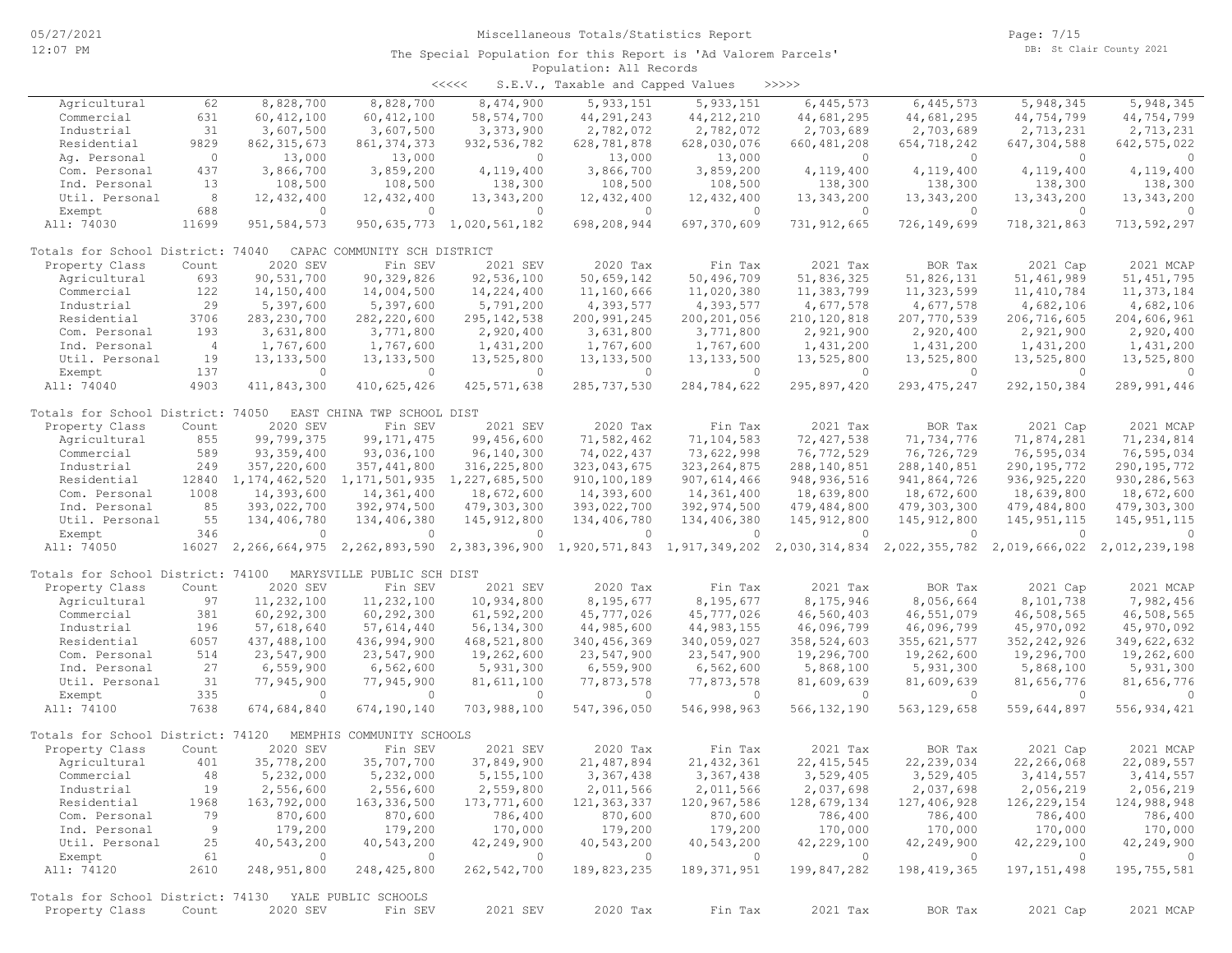| くくくくく | S.E.V., Taxable and Capped Values |  |  |  | >>>>> |
|-------|-----------------------------------|--|--|--|-------|
|-------|-----------------------------------|--|--|--|-------|

| Agricultural                                               | 1066         | 123,007,050   | 122,860,650                 | 118,014,200  | 68, 372, 836  | 68,268,985    | 68, 435, 398  | 68, 410, 394  | 68,157,917    | 68, 132, 913  |
|------------------------------------------------------------|--------------|---------------|-----------------------------|--------------|---------------|---------------|---------------|---------------|---------------|---------------|
| Commercial                                                 | 196          | 19,943,200    | 19,943,200                  | 20,056,100   | 15,240,133    | 15,240,133    | 15,878,410    | 15,878,410    | 15,507,174    | 15,507,174    |
| Industrial                                                 | 51           | 82,296,200    | 82,296,200                  | 81,606,700   | 79,532,926    | 79,532,926    | 80,576,395    | 80,576,395    | 80,564,568    | 80,564,568    |
| Residential                                                | 5325         | 313,645,674   | 312,893,087                 | 335,827,400  | 224,005,621   | 223, 532, 546 | 236, 997, 524 | 233, 991, 121 | 233, 117, 812 | 230, 243, 732 |
| Com. Personal                                              | 266          | 1,544,800     | 1,544,300                   | 1,759,700    | 1,544,800     | 1,544,300     | 1,760,300     | 1,759,700     | 1,760,300     | 1,759,700     |
| Ind. Personal                                              | 16           | 12,527,200    | 12,527,300                  | 12,033,600   | 12,527,200    | 12,527,300    | 12,033,600    | 12,033,600    | 12,033,600    | 12,033,600    |
| Util. Personal                                             | 31           | 50,701,500    | 50,701,700                  | 52, 152, 900 | 46,288,052    | 46,288,252    | 47,725,267    | 47,725,267    | 47,725,267    | 47,725,267    |
| Exempt                                                     | 124          | $\Omega$      | $\Omega$                    | $\circ$      | $\Omega$      | $\circ$       | $\mathbf{0}$  | $\circ$       | $\Omega$      | $\circ$       |
| All: 74130                                                 | 7075         | 603,665,624   | 602,766,437                 | 621,450,600  | 447, 511, 568 | 446, 934, 442 | 463, 406, 894 | 460, 374, 887 | 458,866,638   | 455, 966, 954 |
|                                                            |              |               |                             |              |               |               |               |               |               |               |
| Totals for School District: 76060                          |              |               | BROWN CITY COMM SCHOOL DIST |              |               |               |               |               |               |               |
| Property Class                                             | Count        | 2020 SEV      | Fin SEV                     | 2021 SEV     | 2020 Tax      | Fin Tax       | 2021 Tax      | BOR Tax       | 2021 Cap      | 2021 MCAP     |
| Agricultural                                               | 41           | 5,723,800     | 5,723,800                   | 6,264,600    | 2,816,742     | 2,816,742     | 3,116,098     | 3,116,098     | 3,116,098     | 3,116,098     |
| Industrial                                                 | $\mathbf{1}$ | 83,700        | 83,700                      | 83,700       | 21,678        | 21,678        | 21,981        | 21,981        | 21,981        | 21,981        |
| Residential                                                | 76           | 5,664,300     | 5,595,400                   | 5,963,200    | 3,895,934     | 3,857,698     | 4,034,633     | 4,034,633     | 3,978,211     | 3,978,211     |
| Com. Personal                                              | 3            | $\circ$       | $\circ$                     | $\circ$      | $\circ$       | $\circ$       | $\mathbf{0}$  | $\circ$       | 0             | $\circ$       |
|                                                            | 2            |               |                             |              |               |               |               |               |               |               |
| Util. Personal                                             |              | 424,100       | 424,100                     | 413,400      | 424,100       | 424,100       | 413,400       | 413,400       | 415,802       | 415,802       |
| Exempt                                                     | 2            | $\circ$       | $\circ$                     | $\circ$      | $\circ$       | $\circ$       | 0             | $\circ$       | $\mathbf{0}$  | $\Omega$      |
| All: 76060                                                 | 125          | 11,895,900    | 11,827,000                  | 12,724,900   | 7,158,454     | 7,120,218     | 7,586,112     | 7,586,112     | 7,532,092     | 7,532,092     |
| Totals for School District: 76080                          |              |               | CROSWELL LEXINGTON COMM SD  |              |               |               |               |               |               |               |
|                                                            |              | 2020 SEV      | Fin SEV                     | 2021 SEV     | 2020 Tax      | Fin Tax       | 2021 Tax      | BOR Tax       |               | 2021 MCAP     |
| Property Class                                             | Count        |               |                             |              |               |               |               |               | 2021 Cap      |               |
| Agricultural                                               | 109          | 15,937,600    | 15,937,600                  | 17,107,400   | 7,877,370     | 7,877,370     | 8,191,495     | 8,191,495     | 8,191,495     | 8,191,495     |
| Commercial                                                 | 25           | 2,543,000     | 2,543,000                   | 2,564,400    | 1,782,824     | 1,782,824     | 1,807,140     | 1,807,140     | 1,807,773     | 1,807,773     |
| Industrial                                                 | 10           | 1,811,900     | 1,811,900                   | 1,930,100    | 1,584,061     | 1,584,061     | 1,608,732     | 1,608,732     | 1,608,732     | 1,608,732     |
| Residential                                                | 752          | 68,443,600    | 68,350,900                  | 73,289,400   | 53,829,826    | 53, 775, 872  | 56,605,718    | 56,040,118    | 55,970,305    | 55,490,352    |
| Com. Personal                                              | 24           | 107,700       | 107,700                     | $\circ$      | 107,700       | 107,700       | $\mathbf{0}$  | $\circ$       | $\circ$       | $\Omega$      |
| Ind. Personal                                              | $\mathbf{1}$ | 810,000       | 810,000                     | 724,300      | 810,000       | 810,000       | 724,300       | 724,300       | 724,300       | 724,300       |
| Util. Personal                                             | 5            | 4,579,600     | 4,579,600                   | 4,538,400    | 4,579,600     | 4,579,600     | 4,538,400     | 4,538,400     | 4,538,400     | 4,538,400     |
| Exempt                                                     | 18           | $\circ$       | $\Omega$                    | $\circ$      | $\circ$       | $\circ$       | $\mathbf{0}$  | $\circ$       | $\mathbf{0}$  | $\cap$        |
| All: 76080                                                 | 944          | 94, 233, 400  | 94,140,700                  | 100,154,000  | 70,571,381    | 70,517,427    | 73, 475, 785  | 72,910,185    | 72,841,005    | 72,361,052    |
|                                                            |              |               |                             |              |               |               |               |               |               |               |
|                                                            |              |               |                             |              |               |               |               |               |               |               |
| Totals for Property Class: Agricultural By School District |              |               |                             |              |               |               |               |               |               |               |
| School District                                            | Count        | 2020 SEV      | Fin SEV                     | 2021 SEV     | 2020 Tax      | Fin Tax       | 2021 Tax      | BOR Tax       | 2021 Cap      | 2021 MCAP     |
| 44020                                                      | 57           | 7,628,500     | 7,628,500                   | 7,322,700    | 4,272,931     | 4,272,931     | 4,334,328     | 4,334,328     | 4,332,727     | 4,332,727     |
| 50040                                                      | 39           | 5,158,200     | 5,158,200                   | 5,336,500    | 3,543,760     | 3,543,760     | 3,600,452     | 3,600,452     | 3,557,357     | 3,557,357     |
| 50050                                                      | 70           | 10,708,800    | 10,708,800                  | 10,786,800   | 6,188,545     | 6,188,545     | 6,390,305     | 6,390,305     | 6,262,524     | 6,262,524     |
| 50180                                                      | 202          | 27, 171, 600  | 27, 171, 600                | 26,067,900   | 18,712,264    | 18,712,264    | 19,081,714    | 18,916,414    | 19,164,352    | 18,999,052    |
| 74010                                                      | 326          | 39,569,900    | 39,569,900                  | 41,664,300   | 21,984,183    | 21,984,183    | 22,848,260    | 22,699,819    | 22,685,655    | 22,574,614    |
| 74030                                                      | 62           | 8,828,700     | 8,828,700                   | 8,474,900    | 5, 933, 151   | 5, 933, 151   | 6,445,573     | 6,445,573     | 5,948,345     | 5,948,345     |
| 74040                                                      | 693          | 90,531,700    | 90,329,826                  | 92,536,100   | 50,659,142    | 50,496,709    | 51,836,325    | 51,826,131    | 51, 461, 989  | 51, 451, 795  |
| 74050                                                      | 855          | 99,799,375    | 99, 171, 475                | 99,456,600   | 71,582,462    | 71,104,583    | 72, 427, 538  | 71,734,776    | 71,874,281    | 71,234,814    |
| 74100                                                      | 97           | 11,232,100    | 11,232,100                  | 10,934,800   | 8,195,677     | 8,195,677     | 8,175,946     | 8,056,664     | 8,101,738     | 7,982,456     |
| 74120                                                      | 401          | 35,778,200    | 35,707,700                  | 37,849,900   | 21,487,894    | 21, 432, 361  | 22, 415, 545  | 22, 239, 034  | 22,266,068    | 22,089,557    |
| 74130                                                      | 1066         | 123,007,050   | 122,860,650                 | 118,014,200  | 68, 372, 836  | 68,268,985    |               | 68, 410, 394  |               | 68, 132, 913  |
|                                                            |              |               |                             |              |               |               | 68, 435, 398  |               | 68,157,917    |               |
| 76060                                                      | 41           | 5,723,800     | 5,723,800                   | 6, 264, 600  | 2,816,742     | 2,816,742     | 3,116,098     | 3,116,098     | 3,116,098     | 3,116,098     |
| 76080                                                      | 109          | 15,937,600    | 15,937,600                  | 17,107,400   | 7,877,370     | 7,877,370     | 8,191,495     | 8,191,495     | 8,191,495     | 8,191,495     |
| All: Agricultural                                          | 4018         | 481,075,525   | 480,028,851                 | 481,816,700  | 291,626,957   | 290,827,261   | 297, 298, 977 | 295,961,483   | 295, 120, 546 | 293,873,747   |
|                                                            |              |               |                             |              |               |               |               |               |               |               |
| Totals for Property Class: Commercial By School District   |              |               |                             |              |               |               |               |               |               |               |
| School District                                            | Count        | 2020 SEV      | Fin SEV                     | 2021 SEV     | 2020 Tax      | Fin Tax       | 2021 Tax      | BOR Tax       | 2021 Cap      | 2021 MCAP     |
| 44020                                                      | 9            | 646,200       | 646,200                     | 666,000      | 590,779       | 528,823       | 536,222       | 536,222       | 536,222       | 536,222       |
| 50040                                                      | 102          | 18,746,900    | 18,746,900                  | 19,636,800   | 14,428,097    | 14,428,097    | 16,296,164    | 16,296,164    | 15,046,834    | 15,046,834    |
| 50050                                                      | 14           | 748,700       | 748,700                     | 770,400      | 533,145       | 533,145       | 537, 315      | 537,315       | 540,602       | 540,602       |
| 50180                                                      | 62           | 7,847,100     | 7,847,100                   | 8,404,200    | 5, 354, 319   | 5,354,319     | 6,076,588     | 6,076,588     | 5,848,748     | 5,848,748     |
| 74010                                                      | 2211         | 475, 375, 600 | 461, 381, 111               | 475,995,900  | 344,883,900   | 336,200,967   | 349,492,640   | 349,609,631   | 349,582,751   | 349,863,962   |
| 74030                                                      | 631          | 60, 412, 100  | 60, 412, 100                | 58, 574, 700 | 44, 291, 243  | 44, 212, 210  | 44,681,295    | 44,681,295    | 44,754,799    | 44,754,799    |
| 74040                                                      | 122          | 14,150,400    | 14,004,500                  | 14,224,400   | 11,160,666    | 11,020,380    | 11,383,799    | 11,323,599    | 11,410,784    | 11,373,184    |
| 74050                                                      | 589          | 93, 359, 400  | 93,036,100                  | 96,140,300   | 74,022,437    | 73,622,998    | 76,772,529    | 76,726,729    | 76,595,034    | 76,595,034    |
| 74100                                                      | 381          | 60,292,300    | 60,292,300                  | 61,592,200   | 45,777,026    | 45,777,026    | 46,560,403    | 46,551,079    | 46,508,565    | 46,508,565    |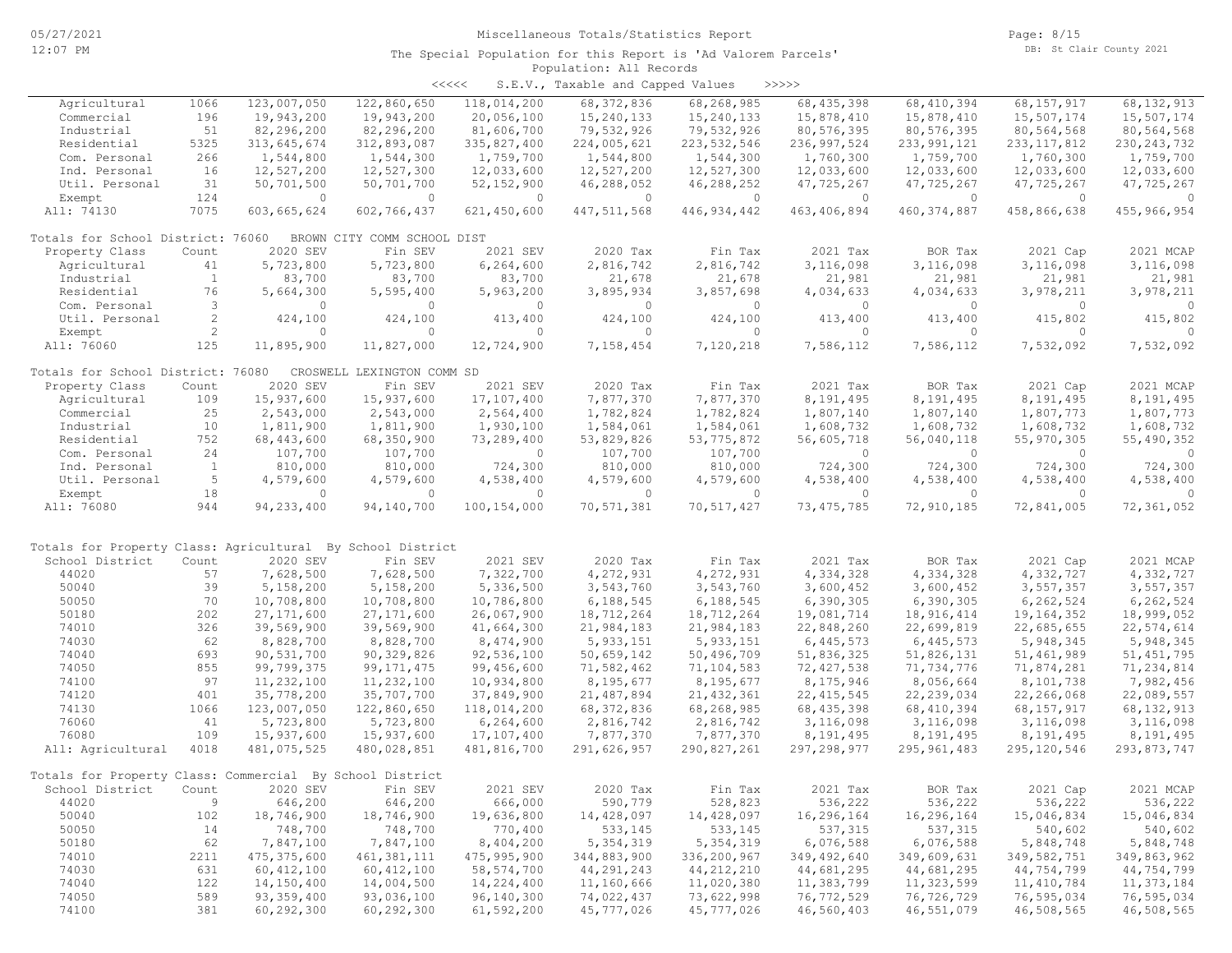<<<<< S.E.V., Taxable and Capped Values >>>>>

| 5,232,000<br>5,232,000<br>5, 155, 100<br>3, 367, 438<br>3, 367, 438<br>3,529,405<br>3,529,405<br>3, 414, 557<br>3, 414, 557<br>74120<br>48<br>74130<br>196<br>20,056,100<br>15,240,133<br>15, 240, 133<br>15,878,410<br>15,507,174<br>15,507,174<br>19,943,200<br>19,943,200<br>15,878,410<br>76080<br>25<br>2,543,000<br>2,543,000<br>2,564,400<br>1,782,824<br>1,807,140<br>1,807,773<br>1,807,773<br>1,782,824<br>1,807,140<br>All: Commercial<br>4390<br>759,296,900<br>744,833,211<br>763,780,500<br>561, 432, 007<br>552,068,360<br>573, 551, 910<br>573, 553, 577<br>571, 553, 843<br>571,797,454<br>Totals for Property Class: Industrial By School District<br>School District<br>2020 SEV<br>Fin SEV<br>2021 SEV<br>2020 Tax<br>Fin Tax<br>2021 Tax<br>BOR Tax<br>2021 Cap<br>2021 MCAP<br>Count<br>50040<br>59<br>14,218,300<br>14,218,300<br>13,397,700<br>11,429,280<br>11,429,280<br>11, 426, 513<br>11, 426, 513<br>11,711,570<br>11,711,570<br>50050<br>$\mathbf{1}$<br>37,000<br>37,000<br>37,600<br>34,608<br>34,608<br>35,092<br>35,092<br>35,092<br>35,092<br>48<br>50180<br>4,594,800<br>4,594,800<br>4,497,000<br>2,887,641<br>2,887,641<br>2,861,973<br>2,861,973<br>2,928,044<br>2,928,044<br>74010<br>246<br>56,300,800<br>56,300,800<br>57,880,500<br>45,757,815<br>45, 757, 815<br>47,576,060<br>47,576,060<br>47,489,078<br>47,489,078<br>74030<br>31<br>2,782,072<br>2,782,072<br>3,607,500<br>3,607,500<br>3,373,900<br>2,703,689<br>2,703,689<br>2,713,231<br>2,713,231<br>74040<br>29<br>5,397,600<br>5,397,600<br>5,791,200<br>4,393,577<br>4,393,577<br>4,677,578<br>4,677,578<br>4,682,106<br>4,682,106<br>74050<br>249<br>357,220,600<br>290, 195, 772<br>357, 441, 800<br>316, 225, 800<br>323,043,675<br>323, 264, 875<br>288, 140, 851<br>288, 140, 851<br>290, 195, 772<br>74100<br>56, 134, 300<br>44, 983, 155<br>46,096,799<br>46,096,799<br>45,970,092<br>45,970,092<br>196<br>57,618,640<br>57,614,440<br>44,985,600<br>19<br>74120<br>2,556,600<br>2,011,566<br>2,011,566<br>2,037,698<br>2,037,698<br>2,056,219<br>2,556,600<br>2,559,800<br>2,056,219<br>74130<br>51<br>82,296,200<br>82,296,200<br>81,606,700<br>79,532,926<br>79,532,926<br>80, 576, 395<br>80,576,395<br>80,564,568<br>80,564,568<br>76060<br>$\overline{1}$<br>83,700<br>83,700<br>83,700<br>21,678<br>21,678<br>21,981<br>21,981<br>21,981<br>21,981<br>76080<br>10<br>1,811,900<br>1,811,900<br>1,930,100<br>1,584,061<br>1,584,061<br>1,608,732<br>1,608,732<br>1,608,732<br>1,608,732<br>All: Industrial<br>940<br>585,743,640<br>489, 976, 485<br>585,960,640<br>543, 518, 300<br>518,464,499<br>518,683,254<br>487, 763, 361<br>487, 763, 361<br>489, 976, 485<br>Totals for Property Class: Residential By School District<br>2021 SEV<br>School District<br>2020 SEV<br>Fin SEV<br>2020 Tax<br>Fin Tax<br>2021 Tax<br>BOR Tax<br>2021 Cap<br>2021 MCAP<br>Count<br>55,717,900<br>36, 273, 744<br>37,754,308<br>37, 142, 292<br>44020<br>540<br>51,610,300<br>51,610,300<br>36, 273, 744<br>37,846,282<br>37, 234, 266<br>50040<br>2281<br>88, 323, 600<br>88,320,000<br>101,225,500<br>65,380,581<br>65, 376, 981<br>69, 925, 647<br>69,338,625<br>68, 410, 870<br>68,370,209<br>50050<br>569<br>53,229,900<br>53,229,900<br>56,180,800<br>38,637,906<br>38,637,906<br>40,468,029<br>40,223,018<br>39,928,228<br>39,716,017<br>50180<br>1588<br>173, 276, 800<br>172,929,300<br>182, 210, 100<br>121, 404, 349<br>121,056,127<br>128,526,964<br>126, 489, 135<br>125, 194, 399<br>127,307,073<br>74010<br>26412 1,660,803,375 1,657,298,384 1,777,932,340<br>1,304,478,280 1,301,542,820<br>1, 363, 838, 286 1, 349, 890, 731 1, 343, 090, 485 1, 329, 965, 731<br>9829<br>74030<br>861, 374, 373<br>647, 304, 588<br>862, 315, 673<br>932, 536, 782<br>628,781,878<br>628,030,076<br>660, 481, 208<br>654,718,242<br>642, 575, 022<br>74040<br>3706<br>283, 230, 700<br>282, 220, 600<br>295, 142, 538<br>200,991,245<br>200, 201, 056<br>210, 120, 818<br>207,770,539<br>206,716,605<br>204,606,961<br>74050<br>936, 925, 220<br>12840 1, 174, 462, 520 1, 171, 501, 935 1, 227, 685, 500<br>910,100,189<br>907, 614, 466<br>948, 936, 516<br>941,864,726<br>930, 286, 563<br>74100<br>6057<br>437,488,100<br>436,994,900<br>468,521,800<br>340, 456, 369<br>340,059,027<br>358,524,603<br>355, 621, 577<br>352, 242, 926<br>349,622,632<br>126, 229, 154<br>74120<br>1968<br>163,792,000<br>163, 336, 500<br>173,771,600<br>121, 363, 337<br>120,967,586<br>128,679,134<br>127,406,928<br>124,988,948<br>74130<br>5325<br>313,645,674<br>312,893,087<br>335,827,400<br>224,005,621<br>223, 532, 546<br>236,997,524<br>233, 991, 121<br>233, 117, 812<br>230, 243, 732<br>76<br>76060<br>5,664,300<br>5,595,400<br>5,963,200<br>3,895,934<br>3,857,698<br>4,034,633<br>4,034,633<br>3,978,211<br>3,978,211<br>76080<br>752<br>68, 443, 600<br>68,350,900<br>73,289,400<br>53,829,826<br>53, 775, 872<br>56,605,718<br>56,040,118<br>55,970,305<br>55,490,352<br>71943 5,336,286,542 5,325,655,579 5,686,004,860 4,049,599,259 4,040,925,905 4,244,985,362 4,205,961,639 4,177,637,805 4,142,181,069<br>All: Residential<br>Totals for Property Class: Aq. Personal By School District<br>2020 SEV<br>2021 SEV<br>2020 Tax<br>Fin Tax<br>2021 Tax<br>BOR Tax<br>2021 Cap<br>2021 MCAP<br>School District<br>Count<br>Fin SEV<br>74030<br>13,000<br>13,000<br>13,000<br>13,000<br>$\circ$<br>$\circ$<br>$\circ$<br>$\circ$<br>$\circ$<br>$\circ$<br>$\circ$<br>13,000<br>$\circ$<br>$\circ$<br>$\circ$<br>$\circ$<br>All: Aq. Personal<br>$\circ$<br>13,000<br>13,000<br>13,000<br>Totals for Property Class: Com. Personal By School District<br>School District<br>2020 SEV<br>Fin SEV<br>2021 SEV<br>2020 Tax<br>2021 Tax<br>BOR Tax<br>2021 MCAP<br>Count<br>Fin Tax<br>2021 Cap<br>170,100<br>185,100<br>170,100<br>44020<br>22<br>185,100<br>185,100<br>185,100<br>170,100<br>170,100<br>170,100<br>50040<br>99<br>1,670,000<br>1,685,000<br>1,670,000<br>1,966,300<br>1,966,300<br>1,966,300<br>1,966,300<br>1,685,000<br>1,966,300<br>50050<br>17<br>212,600<br>401,860<br>223,100<br>212,600<br>401,860<br>223,100<br>223,100<br>223,100<br>223,100<br>50180<br>95<br>1,281,600<br>1,358,800<br>1,358,800<br>1,281,600<br>1,358,800<br>1,358,800<br>1,236,800<br>1,281,600<br>1,236,800<br>74010<br>2380<br>59, 451, 400<br>59, 215, 700<br>59,008,750<br>59, 451, 400<br>59, 215, 700<br>59,008,750<br>59, 551, 100<br>59, 451, 400<br>59, 551, 100<br>74030<br>437<br>3,866,700<br>3,859,200<br>4,119,400<br>3,866,700<br>3,859,200<br>4,119,400<br>4,119,400<br>4,119,400<br>4,119,400<br>193<br>3,771,800<br>2,920,400<br>74040<br>3,631,800<br>2,920,400<br>3,631,800<br>3,771,800<br>2,921,900<br>2,920,400<br>2,921,900<br>74050<br>1008<br>14,361,400<br>18,672,600<br>14,393,600<br>18,672,600<br>14,393,600<br>14,361,400<br>18,639,800<br>18,672,600<br>18,639,800<br>74100<br>514<br>23,547,900<br>19,262,600<br>19,296,700<br>19,296,700<br>19,262,600<br>23,547,900<br>23,547,900<br>23,547,900<br>19,262,600<br>79<br>74120<br>870,600<br>870,600<br>786,400<br>870,600<br>870,600<br>786,400<br>786,400<br>786,400<br>786,400<br>74130<br>266<br>1,544,800<br>1,544,300<br>1,759,700<br>1,544,800<br>1,544,300<br>1,760,300<br>1,759,700<br>1,760,300<br>1,759,700<br>76060<br>$\overline{\phantom{a}}$<br>$\Omega$<br>$\circ$<br>$\Omega$<br>$\circ$<br>$\circ$<br>$\Omega$<br>$\overline{0}$<br>$\Omega$<br>$\circ$<br>24<br>$\circ$<br>76080<br>107,700<br>107,700<br>$\circ$<br>107,700<br>107,700<br>$\circ$<br>$\Omega$<br>$\circ$<br>All: Com. Personal 5137<br>110,620,300<br>110,687,410<br>110,613,600<br>110,620,300<br>110,687,410<br>110,671,900<br>110,613,600<br>110,671,900<br>110,613,600 |  |  |  |  |  |  |
|-----------------------------------------------------------------------------------------------------------------------------------------------------------------------------------------------------------------------------------------------------------------------------------------------------------------------------------------------------------------------------------------------------------------------------------------------------------------------------------------------------------------------------------------------------------------------------------------------------------------------------------------------------------------------------------------------------------------------------------------------------------------------------------------------------------------------------------------------------------------------------------------------------------------------------------------------------------------------------------------------------------------------------------------------------------------------------------------------------------------------------------------------------------------------------------------------------------------------------------------------------------------------------------------------------------------------------------------------------------------------------------------------------------------------------------------------------------------------------------------------------------------------------------------------------------------------------------------------------------------------------------------------------------------------------------------------------------------------------------------------------------------------------------------------------------------------------------------------------------------------------------------------------------------------------------------------------------------------------------------------------------------------------------------------------------------------------------------------------------------------------------------------------------------------------------------------------------------------------------------------------------------------------------------------------------------------------------------------------------------------------------------------------------------------------------------------------------------------------------------------------------------------------------------------------------------------------------------------------------------------------------------------------------------------------------------------------------------------------------------------------------------------------------------------------------------------------------------------------------------------------------------------------------------------------------------------------------------------------------------------------------------------------------------------------------------------------------------------------------------------------------------------------------------------------------------------------------------------------------------------------------------------------------------------------------------------------------------------------------------------------------------------------------------------------------------------------------------------------------------------------------------------------------------------------------------------------------------------------------------------------------------------------------------------------------------------------------------------------------------------------------------------------------------------------------------------------------------------------------------------------------------------------------------------------------------------------------------------------------------------------------------------------------------------------------------------------------------------------------------------------------------------------------------------------------------------------------------------------------------------------------------------------------------------------------------------------------------------------------------------------------------------------------------------------------------------------------------------------------------------------------------------------------------------------------------------------------------------------------------------------------------------------------------------------------------------------------------------------------------------------------------------------------------------------------------------------------------------------------------------------------------------------------------------------------------------------------------------------------------------------------------------------------------------------------------------------------------------------------------------------------------------------------------------------------------------------------------------------------------------------------------------------------------------------------------------------------------------------------------------------------------------------------------------------------------------------------------------------------------------------------------------------------------------------------------------------------------------------------------------------------------------------------------------------------------------------------------------------------------------------------------------------------------------------------------------------------------------------------------------------------------------------------------------------------------------------------------------------------------------------------------------------------------------------------------------------------------------------------------------------------------------------------------------------------------------------------------------------------------------------------------------------------------------------------------------------------------------------------------------------------------------------------------------------------------------------------------------------------------------------------------------------------------------------------------------------------------------------------------------------------------------------------------------------------------------------------------------------------------------------------------------------------------------------------------------------------------------------------------------------------------------------------------------------------------------------------------------------------------------------------------------------------------------------------------------------------------------------------------------------------------------------------------------------------------------------------------------------------------------------------------------------------------------------------------------------------------------------------------------------------------------------------------------------------------------------------------------------------------------------------------------------------------------------------------------------------------------------------------------------------------------------------------------------------------------------------------------------------------------------------------|--|--|--|--|--|--|
|                                                                                                                                                                                                                                                                                                                                                                                                                                                                                                                                                                                                                                                                                                                                                                                                                                                                                                                                                                                                                                                                                                                                                                                                                                                                                                                                                                                                                                                                                                                                                                                                                                                                                                                                                                                                                                                                                                                                                                                                                                                                                                                                                                                                                                                                                                                                                                                                                                                                                                                                                                                                                                                                                                                                                                                                                                                                                                                                                                                                                                                                                                                                                                                                                                                                                                                                                                                                                                                                                                                                                                                                                                                                                                                                                                                                                                                                                                                                                                                                                                                                                                                                                                                                                                                                                                                                                                                                                                                                                                                                                                                                                                                                                                                                                                                                                                                                                                                                                                                                                                                                                                                                                                                                                                                                                                                                                                                                                                                                                                                                                                                                                                                                                                                                                                                                                                                                                                                                                                                                                                                                                                                                                                                                                                                                                                                                                                                                                                                                                                                                                                                                                                                                                                                                                                                                                                                                                                                                                                                                                                                                                                                                                                                                                                                                                                                                                                                                                                                                                                                                                                                                                                                                                                                                                                 |  |  |  |  |  |  |
|                                                                                                                                                                                                                                                                                                                                                                                                                                                                                                                                                                                                                                                                                                                                                                                                                                                                                                                                                                                                                                                                                                                                                                                                                                                                                                                                                                                                                                                                                                                                                                                                                                                                                                                                                                                                                                                                                                                                                                                                                                                                                                                                                                                                                                                                                                                                                                                                                                                                                                                                                                                                                                                                                                                                                                                                                                                                                                                                                                                                                                                                                                                                                                                                                                                                                                                                                                                                                                                                                                                                                                                                                                                                                                                                                                                                                                                                                                                                                                                                                                                                                                                                                                                                                                                                                                                                                                                                                                                                                                                                                                                                                                                                                                                                                                                                                                                                                                                                                                                                                                                                                                                                                                                                                                                                                                                                                                                                                                                                                                                                                                                                                                                                                                                                                                                                                                                                                                                                                                                                                                                                                                                                                                                                                                                                                                                                                                                                                                                                                                                                                                                                                                                                                                                                                                                                                                                                                                                                                                                                                                                                                                                                                                                                                                                                                                                                                                                                                                                                                                                                                                                                                                                                                                                                                                 |  |  |  |  |  |  |
|                                                                                                                                                                                                                                                                                                                                                                                                                                                                                                                                                                                                                                                                                                                                                                                                                                                                                                                                                                                                                                                                                                                                                                                                                                                                                                                                                                                                                                                                                                                                                                                                                                                                                                                                                                                                                                                                                                                                                                                                                                                                                                                                                                                                                                                                                                                                                                                                                                                                                                                                                                                                                                                                                                                                                                                                                                                                                                                                                                                                                                                                                                                                                                                                                                                                                                                                                                                                                                                                                                                                                                                                                                                                                                                                                                                                                                                                                                                                                                                                                                                                                                                                                                                                                                                                                                                                                                                                                                                                                                                                                                                                                                                                                                                                                                                                                                                                                                                                                                                                                                                                                                                                                                                                                                                                                                                                                                                                                                                                                                                                                                                                                                                                                                                                                                                                                                                                                                                                                                                                                                                                                                                                                                                                                                                                                                                                                                                                                                                                                                                                                                                                                                                                                                                                                                                                                                                                                                                                                                                                                                                                                                                                                                                                                                                                                                                                                                                                                                                                                                                                                                                                                                                                                                                                                                 |  |  |  |  |  |  |
|                                                                                                                                                                                                                                                                                                                                                                                                                                                                                                                                                                                                                                                                                                                                                                                                                                                                                                                                                                                                                                                                                                                                                                                                                                                                                                                                                                                                                                                                                                                                                                                                                                                                                                                                                                                                                                                                                                                                                                                                                                                                                                                                                                                                                                                                                                                                                                                                                                                                                                                                                                                                                                                                                                                                                                                                                                                                                                                                                                                                                                                                                                                                                                                                                                                                                                                                                                                                                                                                                                                                                                                                                                                                                                                                                                                                                                                                                                                                                                                                                                                                                                                                                                                                                                                                                                                                                                                                                                                                                                                                                                                                                                                                                                                                                                                                                                                                                                                                                                                                                                                                                                                                                                                                                                                                                                                                                                                                                                                                                                                                                                                                                                                                                                                                                                                                                                                                                                                                                                                                                                                                                                                                                                                                                                                                                                                                                                                                                                                                                                                                                                                                                                                                                                                                                                                                                                                                                                                                                                                                                                                                                                                                                                                                                                                                                                                                                                                                                                                                                                                                                                                                                                                                                                                                                                 |  |  |  |  |  |  |
|                                                                                                                                                                                                                                                                                                                                                                                                                                                                                                                                                                                                                                                                                                                                                                                                                                                                                                                                                                                                                                                                                                                                                                                                                                                                                                                                                                                                                                                                                                                                                                                                                                                                                                                                                                                                                                                                                                                                                                                                                                                                                                                                                                                                                                                                                                                                                                                                                                                                                                                                                                                                                                                                                                                                                                                                                                                                                                                                                                                                                                                                                                                                                                                                                                                                                                                                                                                                                                                                                                                                                                                                                                                                                                                                                                                                                                                                                                                                                                                                                                                                                                                                                                                                                                                                                                                                                                                                                                                                                                                                                                                                                                                                                                                                                                                                                                                                                                                                                                                                                                                                                                                                                                                                                                                                                                                                                                                                                                                                                                                                                                                                                                                                                                                                                                                                                                                                                                                                                                                                                                                                                                                                                                                                                                                                                                                                                                                                                                                                                                                                                                                                                                                                                                                                                                                                                                                                                                                                                                                                                                                                                                                                                                                                                                                                                                                                                                                                                                                                                                                                                                                                                                                                                                                                                                 |  |  |  |  |  |  |
|                                                                                                                                                                                                                                                                                                                                                                                                                                                                                                                                                                                                                                                                                                                                                                                                                                                                                                                                                                                                                                                                                                                                                                                                                                                                                                                                                                                                                                                                                                                                                                                                                                                                                                                                                                                                                                                                                                                                                                                                                                                                                                                                                                                                                                                                                                                                                                                                                                                                                                                                                                                                                                                                                                                                                                                                                                                                                                                                                                                                                                                                                                                                                                                                                                                                                                                                                                                                                                                                                                                                                                                                                                                                                                                                                                                                                                                                                                                                                                                                                                                                                                                                                                                                                                                                                                                                                                                                                                                                                                                                                                                                                                                                                                                                                                                                                                                                                                                                                                                                                                                                                                                                                                                                                                                                                                                                                                                                                                                                                                                                                                                                                                                                                                                                                                                                                                                                                                                                                                                                                                                                                                                                                                                                                                                                                                                                                                                                                                                                                                                                                                                                                                                                                                                                                                                                                                                                                                                                                                                                                                                                                                                                                                                                                                                                                                                                                                                                                                                                                                                                                                                                                                                                                                                                                                 |  |  |  |  |  |  |
|                                                                                                                                                                                                                                                                                                                                                                                                                                                                                                                                                                                                                                                                                                                                                                                                                                                                                                                                                                                                                                                                                                                                                                                                                                                                                                                                                                                                                                                                                                                                                                                                                                                                                                                                                                                                                                                                                                                                                                                                                                                                                                                                                                                                                                                                                                                                                                                                                                                                                                                                                                                                                                                                                                                                                                                                                                                                                                                                                                                                                                                                                                                                                                                                                                                                                                                                                                                                                                                                                                                                                                                                                                                                                                                                                                                                                                                                                                                                                                                                                                                                                                                                                                                                                                                                                                                                                                                                                                                                                                                                                                                                                                                                                                                                                                                                                                                                                                                                                                                                                                                                                                                                                                                                                                                                                                                                                                                                                                                                                                                                                                                                                                                                                                                                                                                                                                                                                                                                                                                                                                                                                                                                                                                                                                                                                                                                                                                                                                                                                                                                                                                                                                                                                                                                                                                                                                                                                                                                                                                                                                                                                                                                                                                                                                                                                                                                                                                                                                                                                                                                                                                                                                                                                                                                                                 |  |  |  |  |  |  |
|                                                                                                                                                                                                                                                                                                                                                                                                                                                                                                                                                                                                                                                                                                                                                                                                                                                                                                                                                                                                                                                                                                                                                                                                                                                                                                                                                                                                                                                                                                                                                                                                                                                                                                                                                                                                                                                                                                                                                                                                                                                                                                                                                                                                                                                                                                                                                                                                                                                                                                                                                                                                                                                                                                                                                                                                                                                                                                                                                                                                                                                                                                                                                                                                                                                                                                                                                                                                                                                                                                                                                                                                                                                                                                                                                                                                                                                                                                                                                                                                                                                                                                                                                                                                                                                                                                                                                                                                                                                                                                                                                                                                                                                                                                                                                                                                                                                                                                                                                                                                                                                                                                                                                                                                                                                                                                                                                                                                                                                                                                                                                                                                                                                                                                                                                                                                                                                                                                                                                                                                                                                                                                                                                                                                                                                                                                                                                                                                                                                                                                                                                                                                                                                                                                                                                                                                                                                                                                                                                                                                                                                                                                                                                                                                                                                                                                                                                                                                                                                                                                                                                                                                                                                                                                                                                                 |  |  |  |  |  |  |
|                                                                                                                                                                                                                                                                                                                                                                                                                                                                                                                                                                                                                                                                                                                                                                                                                                                                                                                                                                                                                                                                                                                                                                                                                                                                                                                                                                                                                                                                                                                                                                                                                                                                                                                                                                                                                                                                                                                                                                                                                                                                                                                                                                                                                                                                                                                                                                                                                                                                                                                                                                                                                                                                                                                                                                                                                                                                                                                                                                                                                                                                                                                                                                                                                                                                                                                                                                                                                                                                                                                                                                                                                                                                                                                                                                                                                                                                                                                                                                                                                                                                                                                                                                                                                                                                                                                                                                                                                                                                                                                                                                                                                                                                                                                                                                                                                                                                                                                                                                                                                                                                                                                                                                                                                                                                                                                                                                                                                                                                                                                                                                                                                                                                                                                                                                                                                                                                                                                                                                                                                                                                                                                                                                                                                                                                                                                                                                                                                                                                                                                                                                                                                                                                                                                                                                                                                                                                                                                                                                                                                                                                                                                                                                                                                                                                                                                                                                                                                                                                                                                                                                                                                                                                                                                                                                 |  |  |  |  |  |  |
|                                                                                                                                                                                                                                                                                                                                                                                                                                                                                                                                                                                                                                                                                                                                                                                                                                                                                                                                                                                                                                                                                                                                                                                                                                                                                                                                                                                                                                                                                                                                                                                                                                                                                                                                                                                                                                                                                                                                                                                                                                                                                                                                                                                                                                                                                                                                                                                                                                                                                                                                                                                                                                                                                                                                                                                                                                                                                                                                                                                                                                                                                                                                                                                                                                                                                                                                                                                                                                                                                                                                                                                                                                                                                                                                                                                                                                                                                                                                                                                                                                                                                                                                                                                                                                                                                                                                                                                                                                                                                                                                                                                                                                                                                                                                                                                                                                                                                                                                                                                                                                                                                                                                                                                                                                                                                                                                                                                                                                                                                                                                                                                                                                                                                                                                                                                                                                                                                                                                                                                                                                                                                                                                                                                                                                                                                                                                                                                                                                                                                                                                                                                                                                                                                                                                                                                                                                                                                                                                                                                                                                                                                                                                                                                                                                                                                                                                                                                                                                                                                                                                                                                                                                                                                                                                                                 |  |  |  |  |  |  |
|                                                                                                                                                                                                                                                                                                                                                                                                                                                                                                                                                                                                                                                                                                                                                                                                                                                                                                                                                                                                                                                                                                                                                                                                                                                                                                                                                                                                                                                                                                                                                                                                                                                                                                                                                                                                                                                                                                                                                                                                                                                                                                                                                                                                                                                                                                                                                                                                                                                                                                                                                                                                                                                                                                                                                                                                                                                                                                                                                                                                                                                                                                                                                                                                                                                                                                                                                                                                                                                                                                                                                                                                                                                                                                                                                                                                                                                                                                                                                                                                                                                                                                                                                                                                                                                                                                                                                                                                                                                                                                                                                                                                                                                                                                                                                                                                                                                                                                                                                                                                                                                                                                                                                                                                                                                                                                                                                                                                                                                                                                                                                                                                                                                                                                                                                                                                                                                                                                                                                                                                                                                                                                                                                                                                                                                                                                                                                                                                                                                                                                                                                                                                                                                                                                                                                                                                                                                                                                                                                                                                                                                                                                                                                                                                                                                                                                                                                                                                                                                                                                                                                                                                                                                                                                                                                                 |  |  |  |  |  |  |
|                                                                                                                                                                                                                                                                                                                                                                                                                                                                                                                                                                                                                                                                                                                                                                                                                                                                                                                                                                                                                                                                                                                                                                                                                                                                                                                                                                                                                                                                                                                                                                                                                                                                                                                                                                                                                                                                                                                                                                                                                                                                                                                                                                                                                                                                                                                                                                                                                                                                                                                                                                                                                                                                                                                                                                                                                                                                                                                                                                                                                                                                                                                                                                                                                                                                                                                                                                                                                                                                                                                                                                                                                                                                                                                                                                                                                                                                                                                                                                                                                                                                                                                                                                                                                                                                                                                                                                                                                                                                                                                                                                                                                                                                                                                                                                                                                                                                                                                                                                                                                                                                                                                                                                                                                                                                                                                                                                                                                                                                                                                                                                                                                                                                                                                                                                                                                                                                                                                                                                                                                                                                                                                                                                                                                                                                                                                                                                                                                                                                                                                                                                                                                                                                                                                                                                                                                                                                                                                                                                                                                                                                                                                                                                                                                                                                                                                                                                                                                                                                                                                                                                                                                                                                                                                                                                 |  |  |  |  |  |  |
|                                                                                                                                                                                                                                                                                                                                                                                                                                                                                                                                                                                                                                                                                                                                                                                                                                                                                                                                                                                                                                                                                                                                                                                                                                                                                                                                                                                                                                                                                                                                                                                                                                                                                                                                                                                                                                                                                                                                                                                                                                                                                                                                                                                                                                                                                                                                                                                                                                                                                                                                                                                                                                                                                                                                                                                                                                                                                                                                                                                                                                                                                                                                                                                                                                                                                                                                                                                                                                                                                                                                                                                                                                                                                                                                                                                                                                                                                                                                                                                                                                                                                                                                                                                                                                                                                                                                                                                                                                                                                                                                                                                                                                                                                                                                                                                                                                                                                                                                                                                                                                                                                                                                                                                                                                                                                                                                                                                                                                                                                                                                                                                                                                                                                                                                                                                                                                                                                                                                                                                                                                                                                                                                                                                                                                                                                                                                                                                                                                                                                                                                                                                                                                                                                                                                                                                                                                                                                                                                                                                                                                                                                                                                                                                                                                                                                                                                                                                                                                                                                                                                                                                                                                                                                                                                                                 |  |  |  |  |  |  |
|                                                                                                                                                                                                                                                                                                                                                                                                                                                                                                                                                                                                                                                                                                                                                                                                                                                                                                                                                                                                                                                                                                                                                                                                                                                                                                                                                                                                                                                                                                                                                                                                                                                                                                                                                                                                                                                                                                                                                                                                                                                                                                                                                                                                                                                                                                                                                                                                                                                                                                                                                                                                                                                                                                                                                                                                                                                                                                                                                                                                                                                                                                                                                                                                                                                                                                                                                                                                                                                                                                                                                                                                                                                                                                                                                                                                                                                                                                                                                                                                                                                                                                                                                                                                                                                                                                                                                                                                                                                                                                                                                                                                                                                                                                                                                                                                                                                                                                                                                                                                                                                                                                                                                                                                                                                                                                                                                                                                                                                                                                                                                                                                                                                                                                                                                                                                                                                                                                                                                                                                                                                                                                                                                                                                                                                                                                                                                                                                                                                                                                                                                                                                                                                                                                                                                                                                                                                                                                                                                                                                                                                                                                                                                                                                                                                                                                                                                                                                                                                                                                                                                                                                                                                                                                                                                                 |  |  |  |  |  |  |
|                                                                                                                                                                                                                                                                                                                                                                                                                                                                                                                                                                                                                                                                                                                                                                                                                                                                                                                                                                                                                                                                                                                                                                                                                                                                                                                                                                                                                                                                                                                                                                                                                                                                                                                                                                                                                                                                                                                                                                                                                                                                                                                                                                                                                                                                                                                                                                                                                                                                                                                                                                                                                                                                                                                                                                                                                                                                                                                                                                                                                                                                                                                                                                                                                                                                                                                                                                                                                                                                                                                                                                                                                                                                                                                                                                                                                                                                                                                                                                                                                                                                                                                                                                                                                                                                                                                                                                                                                                                                                                                                                                                                                                                                                                                                                                                                                                                                                                                                                                                                                                                                                                                                                                                                                                                                                                                                                                                                                                                                                                                                                                                                                                                                                                                                                                                                                                                                                                                                                                                                                                                                                                                                                                                                                                                                                                                                                                                                                                                                                                                                                                                                                                                                                                                                                                                                                                                                                                                                                                                                                                                                                                                                                                                                                                                                                                                                                                                                                                                                                                                                                                                                                                                                                                                                                                 |  |  |  |  |  |  |
|                                                                                                                                                                                                                                                                                                                                                                                                                                                                                                                                                                                                                                                                                                                                                                                                                                                                                                                                                                                                                                                                                                                                                                                                                                                                                                                                                                                                                                                                                                                                                                                                                                                                                                                                                                                                                                                                                                                                                                                                                                                                                                                                                                                                                                                                                                                                                                                                                                                                                                                                                                                                                                                                                                                                                                                                                                                                                                                                                                                                                                                                                                                                                                                                                                                                                                                                                                                                                                                                                                                                                                                                                                                                                                                                                                                                                                                                                                                                                                                                                                                                                                                                                                                                                                                                                                                                                                                                                                                                                                                                                                                                                                                                                                                                                                                                                                                                                                                                                                                                                                                                                                                                                                                                                                                                                                                                                                                                                                                                                                                                                                                                                                                                                                                                                                                                                                                                                                                                                                                                                                                                                                                                                                                                                                                                                                                                                                                                                                                                                                                                                                                                                                                                                                                                                                                                                                                                                                                                                                                                                                                                                                                                                                                                                                                                                                                                                                                                                                                                                                                                                                                                                                                                                                                                                                 |  |  |  |  |  |  |
|                                                                                                                                                                                                                                                                                                                                                                                                                                                                                                                                                                                                                                                                                                                                                                                                                                                                                                                                                                                                                                                                                                                                                                                                                                                                                                                                                                                                                                                                                                                                                                                                                                                                                                                                                                                                                                                                                                                                                                                                                                                                                                                                                                                                                                                                                                                                                                                                                                                                                                                                                                                                                                                                                                                                                                                                                                                                                                                                                                                                                                                                                                                                                                                                                                                                                                                                                                                                                                                                                                                                                                                                                                                                                                                                                                                                                                                                                                                                                                                                                                                                                                                                                                                                                                                                                                                                                                                                                                                                                                                                                                                                                                                                                                                                                                                                                                                                                                                                                                                                                                                                                                                                                                                                                                                                                                                                                                                                                                                                                                                                                                                                                                                                                                                                                                                                                                                                                                                                                                                                                                                                                                                                                                                                                                                                                                                                                                                                                                                                                                                                                                                                                                                                                                                                                                                                                                                                                                                                                                                                                                                                                                                                                                                                                                                                                                                                                                                                                                                                                                                                                                                                                                                                                                                                                                 |  |  |  |  |  |  |
|                                                                                                                                                                                                                                                                                                                                                                                                                                                                                                                                                                                                                                                                                                                                                                                                                                                                                                                                                                                                                                                                                                                                                                                                                                                                                                                                                                                                                                                                                                                                                                                                                                                                                                                                                                                                                                                                                                                                                                                                                                                                                                                                                                                                                                                                                                                                                                                                                                                                                                                                                                                                                                                                                                                                                                                                                                                                                                                                                                                                                                                                                                                                                                                                                                                                                                                                                                                                                                                                                                                                                                                                                                                                                                                                                                                                                                                                                                                                                                                                                                                                                                                                                                                                                                                                                                                                                                                                                                                                                                                                                                                                                                                                                                                                                                                                                                                                                                                                                                                                                                                                                                                                                                                                                                                                                                                                                                                                                                                                                                                                                                                                                                                                                                                                                                                                                                                                                                                                                                                                                                                                                                                                                                                                                                                                                                                                                                                                                                                                                                                                                                                                                                                                                                                                                                                                                                                                                                                                                                                                                                                                                                                                                                                                                                                                                                                                                                                                                                                                                                                                                                                                                                                                                                                                                                 |  |  |  |  |  |  |
|                                                                                                                                                                                                                                                                                                                                                                                                                                                                                                                                                                                                                                                                                                                                                                                                                                                                                                                                                                                                                                                                                                                                                                                                                                                                                                                                                                                                                                                                                                                                                                                                                                                                                                                                                                                                                                                                                                                                                                                                                                                                                                                                                                                                                                                                                                                                                                                                                                                                                                                                                                                                                                                                                                                                                                                                                                                                                                                                                                                                                                                                                                                                                                                                                                                                                                                                                                                                                                                                                                                                                                                                                                                                                                                                                                                                                                                                                                                                                                                                                                                                                                                                                                                                                                                                                                                                                                                                                                                                                                                                                                                                                                                                                                                                                                                                                                                                                                                                                                                                                                                                                                                                                                                                                                                                                                                                                                                                                                                                                                                                                                                                                                                                                                                                                                                                                                                                                                                                                                                                                                                                                                                                                                                                                                                                                                                                                                                                                                                                                                                                                                                                                                                                                                                                                                                                                                                                                                                                                                                                                                                                                                                                                                                                                                                                                                                                                                                                                                                                                                                                                                                                                                                                                                                                                                 |  |  |  |  |  |  |
|                                                                                                                                                                                                                                                                                                                                                                                                                                                                                                                                                                                                                                                                                                                                                                                                                                                                                                                                                                                                                                                                                                                                                                                                                                                                                                                                                                                                                                                                                                                                                                                                                                                                                                                                                                                                                                                                                                                                                                                                                                                                                                                                                                                                                                                                                                                                                                                                                                                                                                                                                                                                                                                                                                                                                                                                                                                                                                                                                                                                                                                                                                                                                                                                                                                                                                                                                                                                                                                                                                                                                                                                                                                                                                                                                                                                                                                                                                                                                                                                                                                                                                                                                                                                                                                                                                                                                                                                                                                                                                                                                                                                                                                                                                                                                                                                                                                                                                                                                                                                                                                                                                                                                                                                                                                                                                                                                                                                                                                                                                                                                                                                                                                                                                                                                                                                                                                                                                                                                                                                                                                                                                                                                                                                                                                                                                                                                                                                                                                                                                                                                                                                                                                                                                                                                                                                                                                                                                                                                                                                                                                                                                                                                                                                                                                                                                                                                                                                                                                                                                                                                                                                                                                                                                                                                                 |  |  |  |  |  |  |
|                                                                                                                                                                                                                                                                                                                                                                                                                                                                                                                                                                                                                                                                                                                                                                                                                                                                                                                                                                                                                                                                                                                                                                                                                                                                                                                                                                                                                                                                                                                                                                                                                                                                                                                                                                                                                                                                                                                                                                                                                                                                                                                                                                                                                                                                                                                                                                                                                                                                                                                                                                                                                                                                                                                                                                                                                                                                                                                                                                                                                                                                                                                                                                                                                                                                                                                                                                                                                                                                                                                                                                                                                                                                                                                                                                                                                                                                                                                                                                                                                                                                                                                                                                                                                                                                                                                                                                                                                                                                                                                                                                                                                                                                                                                                                                                                                                                                                                                                                                                                                                                                                                                                                                                                                                                                                                                                                                                                                                                                                                                                                                                                                                                                                                                                                                                                                                                                                                                                                                                                                                                                                                                                                                                                                                                                                                                                                                                                                                                                                                                                                                                                                                                                                                                                                                                                                                                                                                                                                                                                                                                                                                                                                                                                                                                                                                                                                                                                                                                                                                                                                                                                                                                                                                                                                                 |  |  |  |  |  |  |
|                                                                                                                                                                                                                                                                                                                                                                                                                                                                                                                                                                                                                                                                                                                                                                                                                                                                                                                                                                                                                                                                                                                                                                                                                                                                                                                                                                                                                                                                                                                                                                                                                                                                                                                                                                                                                                                                                                                                                                                                                                                                                                                                                                                                                                                                                                                                                                                                                                                                                                                                                                                                                                                                                                                                                                                                                                                                                                                                                                                                                                                                                                                                                                                                                                                                                                                                                                                                                                                                                                                                                                                                                                                                                                                                                                                                                                                                                                                                                                                                                                                                                                                                                                                                                                                                                                                                                                                                                                                                                                                                                                                                                                                                                                                                                                                                                                                                                                                                                                                                                                                                                                                                                                                                                                                                                                                                                                                                                                                                                                                                                                                                                                                                                                                                                                                                                                                                                                                                                                                                                                                                                                                                                                                                                                                                                                                                                                                                                                                                                                                                                                                                                                                                                                                                                                                                                                                                                                                                                                                                                                                                                                                                                                                                                                                                                                                                                                                                                                                                                                                                                                                                                                                                                                                                                                 |  |  |  |  |  |  |
|                                                                                                                                                                                                                                                                                                                                                                                                                                                                                                                                                                                                                                                                                                                                                                                                                                                                                                                                                                                                                                                                                                                                                                                                                                                                                                                                                                                                                                                                                                                                                                                                                                                                                                                                                                                                                                                                                                                                                                                                                                                                                                                                                                                                                                                                                                                                                                                                                                                                                                                                                                                                                                                                                                                                                                                                                                                                                                                                                                                                                                                                                                                                                                                                                                                                                                                                                                                                                                                                                                                                                                                                                                                                                                                                                                                                                                                                                                                                                                                                                                                                                                                                                                                                                                                                                                                                                                                                                                                                                                                                                                                                                                                                                                                                                                                                                                                                                                                                                                                                                                                                                                                                                                                                                                                                                                                                                                                                                                                                                                                                                                                                                                                                                                                                                                                                                                                                                                                                                                                                                                                                                                                                                                                                                                                                                                                                                                                                                                                                                                                                                                                                                                                                                                                                                                                                                                                                                                                                                                                                                                                                                                                                                                                                                                                                                                                                                                                                                                                                                                                                                                                                                                                                                                                                                                 |  |  |  |  |  |  |
|                                                                                                                                                                                                                                                                                                                                                                                                                                                                                                                                                                                                                                                                                                                                                                                                                                                                                                                                                                                                                                                                                                                                                                                                                                                                                                                                                                                                                                                                                                                                                                                                                                                                                                                                                                                                                                                                                                                                                                                                                                                                                                                                                                                                                                                                                                                                                                                                                                                                                                                                                                                                                                                                                                                                                                                                                                                                                                                                                                                                                                                                                                                                                                                                                                                                                                                                                                                                                                                                                                                                                                                                                                                                                                                                                                                                                                                                                                                                                                                                                                                                                                                                                                                                                                                                                                                                                                                                                                                                                                                                                                                                                                                                                                                                                                                                                                                                                                                                                                                                                                                                                                                                                                                                                                                                                                                                                                                                                                                                                                                                                                                                                                                                                                                                                                                                                                                                                                                                                                                                                                                                                                                                                                                                                                                                                                                                                                                                                                                                                                                                                                                                                                                                                                                                                                                                                                                                                                                                                                                                                                                                                                                                                                                                                                                                                                                                                                                                                                                                                                                                                                                                                                                                                                                                                                 |  |  |  |  |  |  |
|                                                                                                                                                                                                                                                                                                                                                                                                                                                                                                                                                                                                                                                                                                                                                                                                                                                                                                                                                                                                                                                                                                                                                                                                                                                                                                                                                                                                                                                                                                                                                                                                                                                                                                                                                                                                                                                                                                                                                                                                                                                                                                                                                                                                                                                                                                                                                                                                                                                                                                                                                                                                                                                                                                                                                                                                                                                                                                                                                                                                                                                                                                                                                                                                                                                                                                                                                                                                                                                                                                                                                                                                                                                                                                                                                                                                                                                                                                                                                                                                                                                                                                                                                                                                                                                                                                                                                                                                                                                                                                                                                                                                                                                                                                                                                                                                                                                                                                                                                                                                                                                                                                                                                                                                                                                                                                                                                                                                                                                                                                                                                                                                                                                                                                                                                                                                                                                                                                                                                                                                                                                                                                                                                                                                                                                                                                                                                                                                                                                                                                                                                                                                                                                                                                                                                                                                                                                                                                                                                                                                                                                                                                                                                                                                                                                                                                                                                                                                                                                                                                                                                                                                                                                                                                                                                                 |  |  |  |  |  |  |
|                                                                                                                                                                                                                                                                                                                                                                                                                                                                                                                                                                                                                                                                                                                                                                                                                                                                                                                                                                                                                                                                                                                                                                                                                                                                                                                                                                                                                                                                                                                                                                                                                                                                                                                                                                                                                                                                                                                                                                                                                                                                                                                                                                                                                                                                                                                                                                                                                                                                                                                                                                                                                                                                                                                                                                                                                                                                                                                                                                                                                                                                                                                                                                                                                                                                                                                                                                                                                                                                                                                                                                                                                                                                                                                                                                                                                                                                                                                                                                                                                                                                                                                                                                                                                                                                                                                                                                                                                                                                                                                                                                                                                                                                                                                                                                                                                                                                                                                                                                                                                                                                                                                                                                                                                                                                                                                                                                                                                                                                                                                                                                                                                                                                                                                                                                                                                                                                                                                                                                                                                                                                                                                                                                                                                                                                                                                                                                                                                                                                                                                                                                                                                                                                                                                                                                                                                                                                                                                                                                                                                                                                                                                                                                                                                                                                                                                                                                                                                                                                                                                                                                                                                                                                                                                                                                 |  |  |  |  |  |  |
|                                                                                                                                                                                                                                                                                                                                                                                                                                                                                                                                                                                                                                                                                                                                                                                                                                                                                                                                                                                                                                                                                                                                                                                                                                                                                                                                                                                                                                                                                                                                                                                                                                                                                                                                                                                                                                                                                                                                                                                                                                                                                                                                                                                                                                                                                                                                                                                                                                                                                                                                                                                                                                                                                                                                                                                                                                                                                                                                                                                                                                                                                                                                                                                                                                                                                                                                                                                                                                                                                                                                                                                                                                                                                                                                                                                                                                                                                                                                                                                                                                                                                                                                                                                                                                                                                                                                                                                                                                                                                                                                                                                                                                                                                                                                                                                                                                                                                                                                                                                                                                                                                                                                                                                                                                                                                                                                                                                                                                                                                                                                                                                                                                                                                                                                                                                                                                                                                                                                                                                                                                                                                                                                                                                                                                                                                                                                                                                                                                                                                                                                                                                                                                                                                                                                                                                                                                                                                                                                                                                                                                                                                                                                                                                                                                                                                                                                                                                                                                                                                                                                                                                                                                                                                                                                                                 |  |  |  |  |  |  |
|                                                                                                                                                                                                                                                                                                                                                                                                                                                                                                                                                                                                                                                                                                                                                                                                                                                                                                                                                                                                                                                                                                                                                                                                                                                                                                                                                                                                                                                                                                                                                                                                                                                                                                                                                                                                                                                                                                                                                                                                                                                                                                                                                                                                                                                                                                                                                                                                                                                                                                                                                                                                                                                                                                                                                                                                                                                                                                                                                                                                                                                                                                                                                                                                                                                                                                                                                                                                                                                                                                                                                                                                                                                                                                                                                                                                                                                                                                                                                                                                                                                                                                                                                                                                                                                                                                                                                                                                                                                                                                                                                                                                                                                                                                                                                                                                                                                                                                                                                                                                                                                                                                                                                                                                                                                                                                                                                                                                                                                                                                                                                                                                                                                                                                                                                                                                                                                                                                                                                                                                                                                                                                                                                                                                                                                                                                                                                                                                                                                                                                                                                                                                                                                                                                                                                                                                                                                                                                                                                                                                                                                                                                                                                                                                                                                                                                                                                                                                                                                                                                                                                                                                                                                                                                                                                                 |  |  |  |  |  |  |
|                                                                                                                                                                                                                                                                                                                                                                                                                                                                                                                                                                                                                                                                                                                                                                                                                                                                                                                                                                                                                                                                                                                                                                                                                                                                                                                                                                                                                                                                                                                                                                                                                                                                                                                                                                                                                                                                                                                                                                                                                                                                                                                                                                                                                                                                                                                                                                                                                                                                                                                                                                                                                                                                                                                                                                                                                                                                                                                                                                                                                                                                                                                                                                                                                                                                                                                                                                                                                                                                                                                                                                                                                                                                                                                                                                                                                                                                                                                                                                                                                                                                                                                                                                                                                                                                                                                                                                                                                                                                                                                                                                                                                                                                                                                                                                                                                                                                                                                                                                                                                                                                                                                                                                                                                                                                                                                                                                                                                                                                                                                                                                                                                                                                                                                                                                                                                                                                                                                                                                                                                                                                                                                                                                                                                                                                                                                                                                                                                                                                                                                                                                                                                                                                                                                                                                                                                                                                                                                                                                                                                                                                                                                                                                                                                                                                                                                                                                                                                                                                                                                                                                                                                                                                                                                                                                 |  |  |  |  |  |  |
|                                                                                                                                                                                                                                                                                                                                                                                                                                                                                                                                                                                                                                                                                                                                                                                                                                                                                                                                                                                                                                                                                                                                                                                                                                                                                                                                                                                                                                                                                                                                                                                                                                                                                                                                                                                                                                                                                                                                                                                                                                                                                                                                                                                                                                                                                                                                                                                                                                                                                                                                                                                                                                                                                                                                                                                                                                                                                                                                                                                                                                                                                                                                                                                                                                                                                                                                                                                                                                                                                                                                                                                                                                                                                                                                                                                                                                                                                                                                                                                                                                                                                                                                                                                                                                                                                                                                                                                                                                                                                                                                                                                                                                                                                                                                                                                                                                                                                                                                                                                                                                                                                                                                                                                                                                                                                                                                                                                                                                                                                                                                                                                                                                                                                                                                                                                                                                                                                                                                                                                                                                                                                                                                                                                                                                                                                                                                                                                                                                                                                                                                                                                                                                                                                                                                                                                                                                                                                                                                                                                                                                                                                                                                                                                                                                                                                                                                                                                                                                                                                                                                                                                                                                                                                                                                                                 |  |  |  |  |  |  |
|                                                                                                                                                                                                                                                                                                                                                                                                                                                                                                                                                                                                                                                                                                                                                                                                                                                                                                                                                                                                                                                                                                                                                                                                                                                                                                                                                                                                                                                                                                                                                                                                                                                                                                                                                                                                                                                                                                                                                                                                                                                                                                                                                                                                                                                                                                                                                                                                                                                                                                                                                                                                                                                                                                                                                                                                                                                                                                                                                                                                                                                                                                                                                                                                                                                                                                                                                                                                                                                                                                                                                                                                                                                                                                                                                                                                                                                                                                                                                                                                                                                                                                                                                                                                                                                                                                                                                                                                                                                                                                                                                                                                                                                                                                                                                                                                                                                                                                                                                                                                                                                                                                                                                                                                                                                                                                                                                                                                                                                                                                                                                                                                                                                                                                                                                                                                                                                                                                                                                                                                                                                                                                                                                                                                                                                                                                                                                                                                                                                                                                                                                                                                                                                                                                                                                                                                                                                                                                                                                                                                                                                                                                                                                                                                                                                                                                                                                                                                                                                                                                                                                                                                                                                                                                                                                                 |  |  |  |  |  |  |
|                                                                                                                                                                                                                                                                                                                                                                                                                                                                                                                                                                                                                                                                                                                                                                                                                                                                                                                                                                                                                                                                                                                                                                                                                                                                                                                                                                                                                                                                                                                                                                                                                                                                                                                                                                                                                                                                                                                                                                                                                                                                                                                                                                                                                                                                                                                                                                                                                                                                                                                                                                                                                                                                                                                                                                                                                                                                                                                                                                                                                                                                                                                                                                                                                                                                                                                                                                                                                                                                                                                                                                                                                                                                                                                                                                                                                                                                                                                                                                                                                                                                                                                                                                                                                                                                                                                                                                                                                                                                                                                                                                                                                                                                                                                                                                                                                                                                                                                                                                                                                                                                                                                                                                                                                                                                                                                                                                                                                                                                                                                                                                                                                                                                                                                                                                                                                                                                                                                                                                                                                                                                                                                                                                                                                                                                                                                                                                                                                                                                                                                                                                                                                                                                                                                                                                                                                                                                                                                                                                                                                                                                                                                                                                                                                                                                                                                                                                                                                                                                                                                                                                                                                                                                                                                                                                 |  |  |  |  |  |  |
|                                                                                                                                                                                                                                                                                                                                                                                                                                                                                                                                                                                                                                                                                                                                                                                                                                                                                                                                                                                                                                                                                                                                                                                                                                                                                                                                                                                                                                                                                                                                                                                                                                                                                                                                                                                                                                                                                                                                                                                                                                                                                                                                                                                                                                                                                                                                                                                                                                                                                                                                                                                                                                                                                                                                                                                                                                                                                                                                                                                                                                                                                                                                                                                                                                                                                                                                                                                                                                                                                                                                                                                                                                                                                                                                                                                                                                                                                                                                                                                                                                                                                                                                                                                                                                                                                                                                                                                                                                                                                                                                                                                                                                                                                                                                                                                                                                                                                                                                                                                                                                                                                                                                                                                                                                                                                                                                                                                                                                                                                                                                                                                                                                                                                                                                                                                                                                                                                                                                                                                                                                                                                                                                                                                                                                                                                                                                                                                                                                                                                                                                                                                                                                                                                                                                                                                                                                                                                                                                                                                                                                                                                                                                                                                                                                                                                                                                                                                                                                                                                                                                                                                                                                                                                                                                                                 |  |  |  |  |  |  |
|                                                                                                                                                                                                                                                                                                                                                                                                                                                                                                                                                                                                                                                                                                                                                                                                                                                                                                                                                                                                                                                                                                                                                                                                                                                                                                                                                                                                                                                                                                                                                                                                                                                                                                                                                                                                                                                                                                                                                                                                                                                                                                                                                                                                                                                                                                                                                                                                                                                                                                                                                                                                                                                                                                                                                                                                                                                                                                                                                                                                                                                                                                                                                                                                                                                                                                                                                                                                                                                                                                                                                                                                                                                                                                                                                                                                                                                                                                                                                                                                                                                                                                                                                                                                                                                                                                                                                                                                                                                                                                                                                                                                                                                                                                                                                                                                                                                                                                                                                                                                                                                                                                                                                                                                                                                                                                                                                                                                                                                                                                                                                                                                                                                                                                                                                                                                                                                                                                                                                                                                                                                                                                                                                                                                                                                                                                                                                                                                                                                                                                                                                                                                                                                                                                                                                                                                                                                                                                                                                                                                                                                                                                                                                                                                                                                                                                                                                                                                                                                                                                                                                                                                                                                                                                                                                                 |  |  |  |  |  |  |
|                                                                                                                                                                                                                                                                                                                                                                                                                                                                                                                                                                                                                                                                                                                                                                                                                                                                                                                                                                                                                                                                                                                                                                                                                                                                                                                                                                                                                                                                                                                                                                                                                                                                                                                                                                                                                                                                                                                                                                                                                                                                                                                                                                                                                                                                                                                                                                                                                                                                                                                                                                                                                                                                                                                                                                                                                                                                                                                                                                                                                                                                                                                                                                                                                                                                                                                                                                                                                                                                                                                                                                                                                                                                                                                                                                                                                                                                                                                                                                                                                                                                                                                                                                                                                                                                                                                                                                                                                                                                                                                                                                                                                                                                                                                                                                                                                                                                                                                                                                                                                                                                                                                                                                                                                                                                                                                                                                                                                                                                                                                                                                                                                                                                                                                                                                                                                                                                                                                                                                                                                                                                                                                                                                                                                                                                                                                                                                                                                                                                                                                                                                                                                                                                                                                                                                                                                                                                                                                                                                                                                                                                                                                                                                                                                                                                                                                                                                                                                                                                                                                                                                                                                                                                                                                                                                 |  |  |  |  |  |  |
|                                                                                                                                                                                                                                                                                                                                                                                                                                                                                                                                                                                                                                                                                                                                                                                                                                                                                                                                                                                                                                                                                                                                                                                                                                                                                                                                                                                                                                                                                                                                                                                                                                                                                                                                                                                                                                                                                                                                                                                                                                                                                                                                                                                                                                                                                                                                                                                                                                                                                                                                                                                                                                                                                                                                                                                                                                                                                                                                                                                                                                                                                                                                                                                                                                                                                                                                                                                                                                                                                                                                                                                                                                                                                                                                                                                                                                                                                                                                                                                                                                                                                                                                                                                                                                                                                                                                                                                                                                                                                                                                                                                                                                                                                                                                                                                                                                                                                                                                                                                                                                                                                                                                                                                                                                                                                                                                                                                                                                                                                                                                                                                                                                                                                                                                                                                                                                                                                                                                                                                                                                                                                                                                                                                                                                                                                                                                                                                                                                                                                                                                                                                                                                                                                                                                                                                                                                                                                                                                                                                                                                                                                                                                                                                                                                                                                                                                                                                                                                                                                                                                                                                                                                                                                                                                                                 |  |  |  |  |  |  |
|                                                                                                                                                                                                                                                                                                                                                                                                                                                                                                                                                                                                                                                                                                                                                                                                                                                                                                                                                                                                                                                                                                                                                                                                                                                                                                                                                                                                                                                                                                                                                                                                                                                                                                                                                                                                                                                                                                                                                                                                                                                                                                                                                                                                                                                                                                                                                                                                                                                                                                                                                                                                                                                                                                                                                                                                                                                                                                                                                                                                                                                                                                                                                                                                                                                                                                                                                                                                                                                                                                                                                                                                                                                                                                                                                                                                                                                                                                                                                                                                                                                                                                                                                                                                                                                                                                                                                                                                                                                                                                                                                                                                                                                                                                                                                                                                                                                                                                                                                                                                                                                                                                                                                                                                                                                                                                                                                                                                                                                                                                                                                                                                                                                                                                                                                                                                                                                                                                                                                                                                                                                                                                                                                                                                                                                                                                                                                                                                                                                                                                                                                                                                                                                                                                                                                                                                                                                                                                                                                                                                                                                                                                                                                                                                                                                                                                                                                                                                                                                                                                                                                                                                                                                                                                                                                                 |  |  |  |  |  |  |
|                                                                                                                                                                                                                                                                                                                                                                                                                                                                                                                                                                                                                                                                                                                                                                                                                                                                                                                                                                                                                                                                                                                                                                                                                                                                                                                                                                                                                                                                                                                                                                                                                                                                                                                                                                                                                                                                                                                                                                                                                                                                                                                                                                                                                                                                                                                                                                                                                                                                                                                                                                                                                                                                                                                                                                                                                                                                                                                                                                                                                                                                                                                                                                                                                                                                                                                                                                                                                                                                                                                                                                                                                                                                                                                                                                                                                                                                                                                                                                                                                                                                                                                                                                                                                                                                                                                                                                                                                                                                                                                                                                                                                                                                                                                                                                                                                                                                                                                                                                                                                                                                                                                                                                                                                                                                                                                                                                                                                                                                                                                                                                                                                                                                                                                                                                                                                                                                                                                                                                                                                                                                                                                                                                                                                                                                                                                                                                                                                                                                                                                                                                                                                                                                                                                                                                                                                                                                                                                                                                                                                                                                                                                                                                                                                                                                                                                                                                                                                                                                                                                                                                                                                                                                                                                                                                 |  |  |  |  |  |  |
|                                                                                                                                                                                                                                                                                                                                                                                                                                                                                                                                                                                                                                                                                                                                                                                                                                                                                                                                                                                                                                                                                                                                                                                                                                                                                                                                                                                                                                                                                                                                                                                                                                                                                                                                                                                                                                                                                                                                                                                                                                                                                                                                                                                                                                                                                                                                                                                                                                                                                                                                                                                                                                                                                                                                                                                                                                                                                                                                                                                                                                                                                                                                                                                                                                                                                                                                                                                                                                                                                                                                                                                                                                                                                                                                                                                                                                                                                                                                                                                                                                                                                                                                                                                                                                                                                                                                                                                                                                                                                                                                                                                                                                                                                                                                                                                                                                                                                                                                                                                                                                                                                                                                                                                                                                                                                                                                                                                                                                                                                                                                                                                                                                                                                                                                                                                                                                                                                                                                                                                                                                                                                                                                                                                                                                                                                                                                                                                                                                                                                                                                                                                                                                                                                                                                                                                                                                                                                                                                                                                                                                                                                                                                                                                                                                                                                                                                                                                                                                                                                                                                                                                                                                                                                                                                                                 |  |  |  |  |  |  |
|                                                                                                                                                                                                                                                                                                                                                                                                                                                                                                                                                                                                                                                                                                                                                                                                                                                                                                                                                                                                                                                                                                                                                                                                                                                                                                                                                                                                                                                                                                                                                                                                                                                                                                                                                                                                                                                                                                                                                                                                                                                                                                                                                                                                                                                                                                                                                                                                                                                                                                                                                                                                                                                                                                                                                                                                                                                                                                                                                                                                                                                                                                                                                                                                                                                                                                                                                                                                                                                                                                                                                                                                                                                                                                                                                                                                                                                                                                                                                                                                                                                                                                                                                                                                                                                                                                                                                                                                                                                                                                                                                                                                                                                                                                                                                                                                                                                                                                                                                                                                                                                                                                                                                                                                                                                                                                                                                                                                                                                                                                                                                                                                                                                                                                                                                                                                                                                                                                                                                                                                                                                                                                                                                                                                                                                                                                                                                                                                                                                                                                                                                                                                                                                                                                                                                                                                                                                                                                                                                                                                                                                                                                                                                                                                                                                                                                                                                                                                                                                                                                                                                                                                                                                                                                                                                                 |  |  |  |  |  |  |
|                                                                                                                                                                                                                                                                                                                                                                                                                                                                                                                                                                                                                                                                                                                                                                                                                                                                                                                                                                                                                                                                                                                                                                                                                                                                                                                                                                                                                                                                                                                                                                                                                                                                                                                                                                                                                                                                                                                                                                                                                                                                                                                                                                                                                                                                                                                                                                                                                                                                                                                                                                                                                                                                                                                                                                                                                                                                                                                                                                                                                                                                                                                                                                                                                                                                                                                                                                                                                                                                                                                                                                                                                                                                                                                                                                                                                                                                                                                                                                                                                                                                                                                                                                                                                                                                                                                                                                                                                                                                                                                                                                                                                                                                                                                                                                                                                                                                                                                                                                                                                                                                                                                                                                                                                                                                                                                                                                                                                                                                                                                                                                                                                                                                                                                                                                                                                                                                                                                                                                                                                                                                                                                                                                                                                                                                                                                                                                                                                                                                                                                                                                                                                                                                                                                                                                                                                                                                                                                                                                                                                                                                                                                                                                                                                                                                                                                                                                                                                                                                                                                                                                                                                                                                                                                                                                 |  |  |  |  |  |  |
|                                                                                                                                                                                                                                                                                                                                                                                                                                                                                                                                                                                                                                                                                                                                                                                                                                                                                                                                                                                                                                                                                                                                                                                                                                                                                                                                                                                                                                                                                                                                                                                                                                                                                                                                                                                                                                                                                                                                                                                                                                                                                                                                                                                                                                                                                                                                                                                                                                                                                                                                                                                                                                                                                                                                                                                                                                                                                                                                                                                                                                                                                                                                                                                                                                                                                                                                                                                                                                                                                                                                                                                                                                                                                                                                                                                                                                                                                                                                                                                                                                                                                                                                                                                                                                                                                                                                                                                                                                                                                                                                                                                                                                                                                                                                                                                                                                                                                                                                                                                                                                                                                                                                                                                                                                                                                                                                                                                                                                                                                                                                                                                                                                                                                                                                                                                                                                                                                                                                                                                                                                                                                                                                                                                                                                                                                                                                                                                                                                                                                                                                                                                                                                                                                                                                                                                                                                                                                                                                                                                                                                                                                                                                                                                                                                                                                                                                                                                                                                                                                                                                                                                                                                                                                                                                                                 |  |  |  |  |  |  |
|                                                                                                                                                                                                                                                                                                                                                                                                                                                                                                                                                                                                                                                                                                                                                                                                                                                                                                                                                                                                                                                                                                                                                                                                                                                                                                                                                                                                                                                                                                                                                                                                                                                                                                                                                                                                                                                                                                                                                                                                                                                                                                                                                                                                                                                                                                                                                                                                                                                                                                                                                                                                                                                                                                                                                                                                                                                                                                                                                                                                                                                                                                                                                                                                                                                                                                                                                                                                                                                                                                                                                                                                                                                                                                                                                                                                                                                                                                                                                                                                                                                                                                                                                                                                                                                                                                                                                                                                                                                                                                                                                                                                                                                                                                                                                                                                                                                                                                                                                                                                                                                                                                                                                                                                                                                                                                                                                                                                                                                                                                                                                                                                                                                                                                                                                                                                                                                                                                                                                                                                                                                                                                                                                                                                                                                                                                                                                                                                                                                                                                                                                                                                                                                                                                                                                                                                                                                                                                                                                                                                                                                                                                                                                                                                                                                                                                                                                                                                                                                                                                                                                                                                                                                                                                                                                                 |  |  |  |  |  |  |
|                                                                                                                                                                                                                                                                                                                                                                                                                                                                                                                                                                                                                                                                                                                                                                                                                                                                                                                                                                                                                                                                                                                                                                                                                                                                                                                                                                                                                                                                                                                                                                                                                                                                                                                                                                                                                                                                                                                                                                                                                                                                                                                                                                                                                                                                                                                                                                                                                                                                                                                                                                                                                                                                                                                                                                                                                                                                                                                                                                                                                                                                                                                                                                                                                                                                                                                                                                                                                                                                                                                                                                                                                                                                                                                                                                                                                                                                                                                                                                                                                                                                                                                                                                                                                                                                                                                                                                                                                                                                                                                                                                                                                                                                                                                                                                                                                                                                                                                                                                                                                                                                                                                                                                                                                                                                                                                                                                                                                                                                                                                                                                                                                                                                                                                                                                                                                                                                                                                                                                                                                                                                                                                                                                                                                                                                                                                                                                                                                                                                                                                                                                                                                                                                                                                                                                                                                                                                                                                                                                                                                                                                                                                                                                                                                                                                                                                                                                                                                                                                                                                                                                                                                                                                                                                                                                 |  |  |  |  |  |  |
|                                                                                                                                                                                                                                                                                                                                                                                                                                                                                                                                                                                                                                                                                                                                                                                                                                                                                                                                                                                                                                                                                                                                                                                                                                                                                                                                                                                                                                                                                                                                                                                                                                                                                                                                                                                                                                                                                                                                                                                                                                                                                                                                                                                                                                                                                                                                                                                                                                                                                                                                                                                                                                                                                                                                                                                                                                                                                                                                                                                                                                                                                                                                                                                                                                                                                                                                                                                                                                                                                                                                                                                                                                                                                                                                                                                                                                                                                                                                                                                                                                                                                                                                                                                                                                                                                                                                                                                                                                                                                                                                                                                                                                                                                                                                                                                                                                                                                                                                                                                                                                                                                                                                                                                                                                                                                                                                                                                                                                                                                                                                                                                                                                                                                                                                                                                                                                                                                                                                                                                                                                                                                                                                                                                                                                                                                                                                                                                                                                                                                                                                                                                                                                                                                                                                                                                                                                                                                                                                                                                                                                                                                                                                                                                                                                                                                                                                                                                                                                                                                                                                                                                                                                                                                                                                                                 |  |  |  |  |  |  |
|                                                                                                                                                                                                                                                                                                                                                                                                                                                                                                                                                                                                                                                                                                                                                                                                                                                                                                                                                                                                                                                                                                                                                                                                                                                                                                                                                                                                                                                                                                                                                                                                                                                                                                                                                                                                                                                                                                                                                                                                                                                                                                                                                                                                                                                                                                                                                                                                                                                                                                                                                                                                                                                                                                                                                                                                                                                                                                                                                                                                                                                                                                                                                                                                                                                                                                                                                                                                                                                                                                                                                                                                                                                                                                                                                                                                                                                                                                                                                                                                                                                                                                                                                                                                                                                                                                                                                                                                                                                                                                                                                                                                                                                                                                                                                                                                                                                                                                                                                                                                                                                                                                                                                                                                                                                                                                                                                                                                                                                                                                                                                                                                                                                                                                                                                                                                                                                                                                                                                                                                                                                                                                                                                                                                                                                                                                                                                                                                                                                                                                                                                                                                                                                                                                                                                                                                                                                                                                                                                                                                                                                                                                                                                                                                                                                                                                                                                                                                                                                                                                                                                                                                                                                                                                                                                                 |  |  |  |  |  |  |
|                                                                                                                                                                                                                                                                                                                                                                                                                                                                                                                                                                                                                                                                                                                                                                                                                                                                                                                                                                                                                                                                                                                                                                                                                                                                                                                                                                                                                                                                                                                                                                                                                                                                                                                                                                                                                                                                                                                                                                                                                                                                                                                                                                                                                                                                                                                                                                                                                                                                                                                                                                                                                                                                                                                                                                                                                                                                                                                                                                                                                                                                                                                                                                                                                                                                                                                                                                                                                                                                                                                                                                                                                                                                                                                                                                                                                                                                                                                                                                                                                                                                                                                                                                                                                                                                                                                                                                                                                                                                                                                                                                                                                                                                                                                                                                                                                                                                                                                                                                                                                                                                                                                                                                                                                                                                                                                                                                                                                                                                                                                                                                                                                                                                                                                                                                                                                                                                                                                                                                                                                                                                                                                                                                                                                                                                                                                                                                                                                                                                                                                                                                                                                                                                                                                                                                                                                                                                                                                                                                                                                                                                                                                                                                                                                                                                                                                                                                                                                                                                                                                                                                                                                                                                                                                                                                 |  |  |  |  |  |  |
|                                                                                                                                                                                                                                                                                                                                                                                                                                                                                                                                                                                                                                                                                                                                                                                                                                                                                                                                                                                                                                                                                                                                                                                                                                                                                                                                                                                                                                                                                                                                                                                                                                                                                                                                                                                                                                                                                                                                                                                                                                                                                                                                                                                                                                                                                                                                                                                                                                                                                                                                                                                                                                                                                                                                                                                                                                                                                                                                                                                                                                                                                                                                                                                                                                                                                                                                                                                                                                                                                                                                                                                                                                                                                                                                                                                                                                                                                                                                                                                                                                                                                                                                                                                                                                                                                                                                                                                                                                                                                                                                                                                                                                                                                                                                                                                                                                                                                                                                                                                                                                                                                                                                                                                                                                                                                                                                                                                                                                                                                                                                                                                                                                                                                                                                                                                                                                                                                                                                                                                                                                                                                                                                                                                                                                                                                                                                                                                                                                                                                                                                                                                                                                                                                                                                                                                                                                                                                                                                                                                                                                                                                                                                                                                                                                                                                                                                                                                                                                                                                                                                                                                                                                                                                                                                                                 |  |  |  |  |  |  |
|                                                                                                                                                                                                                                                                                                                                                                                                                                                                                                                                                                                                                                                                                                                                                                                                                                                                                                                                                                                                                                                                                                                                                                                                                                                                                                                                                                                                                                                                                                                                                                                                                                                                                                                                                                                                                                                                                                                                                                                                                                                                                                                                                                                                                                                                                                                                                                                                                                                                                                                                                                                                                                                                                                                                                                                                                                                                                                                                                                                                                                                                                                                                                                                                                                                                                                                                                                                                                                                                                                                                                                                                                                                                                                                                                                                                                                                                                                                                                                                                                                                                                                                                                                                                                                                                                                                                                                                                                                                                                                                                                                                                                                                                                                                                                                                                                                                                                                                                                                                                                                                                                                                                                                                                                                                                                                                                                                                                                                                                                                                                                                                                                                                                                                                                                                                                                                                                                                                                                                                                                                                                                                                                                                                                                                                                                                                                                                                                                                                                                                                                                                                                                                                                                                                                                                                                                                                                                                                                                                                                                                                                                                                                                                                                                                                                                                                                                                                                                                                                                                                                                                                                                                                                                                                                                                 |  |  |  |  |  |  |
|                                                                                                                                                                                                                                                                                                                                                                                                                                                                                                                                                                                                                                                                                                                                                                                                                                                                                                                                                                                                                                                                                                                                                                                                                                                                                                                                                                                                                                                                                                                                                                                                                                                                                                                                                                                                                                                                                                                                                                                                                                                                                                                                                                                                                                                                                                                                                                                                                                                                                                                                                                                                                                                                                                                                                                                                                                                                                                                                                                                                                                                                                                                                                                                                                                                                                                                                                                                                                                                                                                                                                                                                                                                                                                                                                                                                                                                                                                                                                                                                                                                                                                                                                                                                                                                                                                                                                                                                                                                                                                                                                                                                                                                                                                                                                                                                                                                                                                                                                                                                                                                                                                                                                                                                                                                                                                                                                                                                                                                                                                                                                                                                                                                                                                                                                                                                                                                                                                                                                                                                                                                                                                                                                                                                                                                                                                                                                                                                                                                                                                                                                                                                                                                                                                                                                                                                                                                                                                                                                                                                                                                                                                                                                                                                                                                                                                                                                                                                                                                                                                                                                                                                                                                                                                                                                                 |  |  |  |  |  |  |
|                                                                                                                                                                                                                                                                                                                                                                                                                                                                                                                                                                                                                                                                                                                                                                                                                                                                                                                                                                                                                                                                                                                                                                                                                                                                                                                                                                                                                                                                                                                                                                                                                                                                                                                                                                                                                                                                                                                                                                                                                                                                                                                                                                                                                                                                                                                                                                                                                                                                                                                                                                                                                                                                                                                                                                                                                                                                                                                                                                                                                                                                                                                                                                                                                                                                                                                                                                                                                                                                                                                                                                                                                                                                                                                                                                                                                                                                                                                                                                                                                                                                                                                                                                                                                                                                                                                                                                                                                                                                                                                                                                                                                                                                                                                                                                                                                                                                                                                                                                                                                                                                                                                                                                                                                                                                                                                                                                                                                                                                                                                                                                                                                                                                                                                                                                                                                                                                                                                                                                                                                                                                                                                                                                                                                                                                                                                                                                                                                                                                                                                                                                                                                                                                                                                                                                                                                                                                                                                                                                                                                                                                                                                                                                                                                                                                                                                                                                                                                                                                                                                                                                                                                                                                                                                                                                 |  |  |  |  |  |  |
|                                                                                                                                                                                                                                                                                                                                                                                                                                                                                                                                                                                                                                                                                                                                                                                                                                                                                                                                                                                                                                                                                                                                                                                                                                                                                                                                                                                                                                                                                                                                                                                                                                                                                                                                                                                                                                                                                                                                                                                                                                                                                                                                                                                                                                                                                                                                                                                                                                                                                                                                                                                                                                                                                                                                                                                                                                                                                                                                                                                                                                                                                                                                                                                                                                                                                                                                                                                                                                                                                                                                                                                                                                                                                                                                                                                                                                                                                                                                                                                                                                                                                                                                                                                                                                                                                                                                                                                                                                                                                                                                                                                                                                                                                                                                                                                                                                                                                                                                                                                                                                                                                                                                                                                                                                                                                                                                                                                                                                                                                                                                                                                                                                                                                                                                                                                                                                                                                                                                                                                                                                                                                                                                                                                                                                                                                                                                                                                                                                                                                                                                                                                                                                                                                                                                                                                                                                                                                                                                                                                                                                                                                                                                                                                                                                                                                                                                                                                                                                                                                                                                                                                                                                                                                                                                                                 |  |  |  |  |  |  |
|                                                                                                                                                                                                                                                                                                                                                                                                                                                                                                                                                                                                                                                                                                                                                                                                                                                                                                                                                                                                                                                                                                                                                                                                                                                                                                                                                                                                                                                                                                                                                                                                                                                                                                                                                                                                                                                                                                                                                                                                                                                                                                                                                                                                                                                                                                                                                                                                                                                                                                                                                                                                                                                                                                                                                                                                                                                                                                                                                                                                                                                                                                                                                                                                                                                                                                                                                                                                                                                                                                                                                                                                                                                                                                                                                                                                                                                                                                                                                                                                                                                                                                                                                                                                                                                                                                                                                                                                                                                                                                                                                                                                                                                                                                                                                                                                                                                                                                                                                                                                                                                                                                                                                                                                                                                                                                                                                                                                                                                                                                                                                                                                                                                                                                                                                                                                                                                                                                                                                                                                                                                                                                                                                                                                                                                                                                                                                                                                                                                                                                                                                                                                                                                                                                                                                                                                                                                                                                                                                                                                                                                                                                                                                                                                                                                                                                                                                                                                                                                                                                                                                                                                                                                                                                                                                                 |  |  |  |  |  |  |
|                                                                                                                                                                                                                                                                                                                                                                                                                                                                                                                                                                                                                                                                                                                                                                                                                                                                                                                                                                                                                                                                                                                                                                                                                                                                                                                                                                                                                                                                                                                                                                                                                                                                                                                                                                                                                                                                                                                                                                                                                                                                                                                                                                                                                                                                                                                                                                                                                                                                                                                                                                                                                                                                                                                                                                                                                                                                                                                                                                                                                                                                                                                                                                                                                                                                                                                                                                                                                                                                                                                                                                                                                                                                                                                                                                                                                                                                                                                                                                                                                                                                                                                                                                                                                                                                                                                                                                                                                                                                                                                                                                                                                                                                                                                                                                                                                                                                                                                                                                                                                                                                                                                                                                                                                                                                                                                                                                                                                                                                                                                                                                                                                                                                                                                                                                                                                                                                                                                                                                                                                                                                                                                                                                                                                                                                                                                                                                                                                                                                                                                                                                                                                                                                                                                                                                                                                                                                                                                                                                                                                                                                                                                                                                                                                                                                                                                                                                                                                                                                                                                                                                                                                                                                                                                                                                 |  |  |  |  |  |  |
|                                                                                                                                                                                                                                                                                                                                                                                                                                                                                                                                                                                                                                                                                                                                                                                                                                                                                                                                                                                                                                                                                                                                                                                                                                                                                                                                                                                                                                                                                                                                                                                                                                                                                                                                                                                                                                                                                                                                                                                                                                                                                                                                                                                                                                                                                                                                                                                                                                                                                                                                                                                                                                                                                                                                                                                                                                                                                                                                                                                                                                                                                                                                                                                                                                                                                                                                                                                                                                                                                                                                                                                                                                                                                                                                                                                                                                                                                                                                                                                                                                                                                                                                                                                                                                                                                                                                                                                                                                                                                                                                                                                                                                                                                                                                                                                                                                                                                                                                                                                                                                                                                                                                                                                                                                                                                                                                                                                                                                                                                                                                                                                                                                                                                                                                                                                                                                                                                                                                                                                                                                                                                                                                                                                                                                                                                                                                                                                                                                                                                                                                                                                                                                                                                                                                                                                                                                                                                                                                                                                                                                                                                                                                                                                                                                                                                                                                                                                                                                                                                                                                                                                                                                                                                                                                                                 |  |  |  |  |  |  |
|                                                                                                                                                                                                                                                                                                                                                                                                                                                                                                                                                                                                                                                                                                                                                                                                                                                                                                                                                                                                                                                                                                                                                                                                                                                                                                                                                                                                                                                                                                                                                                                                                                                                                                                                                                                                                                                                                                                                                                                                                                                                                                                                                                                                                                                                                                                                                                                                                                                                                                                                                                                                                                                                                                                                                                                                                                                                                                                                                                                                                                                                                                                                                                                                                                                                                                                                                                                                                                                                                                                                                                                                                                                                                                                                                                                                                                                                                                                                                                                                                                                                                                                                                                                                                                                                                                                                                                                                                                                                                                                                                                                                                                                                                                                                                                                                                                                                                                                                                                                                                                                                                                                                                                                                                                                                                                                                                                                                                                                                                                                                                                                                                                                                                                                                                                                                                                                                                                                                                                                                                                                                                                                                                                                                                                                                                                                                                                                                                                                                                                                                                                                                                                                                                                                                                                                                                                                                                                                                                                                                                                                                                                                                                                                                                                                                                                                                                                                                                                                                                                                                                                                                                                                                                                                                                                 |  |  |  |  |  |  |
|                                                                                                                                                                                                                                                                                                                                                                                                                                                                                                                                                                                                                                                                                                                                                                                                                                                                                                                                                                                                                                                                                                                                                                                                                                                                                                                                                                                                                                                                                                                                                                                                                                                                                                                                                                                                                                                                                                                                                                                                                                                                                                                                                                                                                                                                                                                                                                                                                                                                                                                                                                                                                                                                                                                                                                                                                                                                                                                                                                                                                                                                                                                                                                                                                                                                                                                                                                                                                                                                                                                                                                                                                                                                                                                                                                                                                                                                                                                                                                                                                                                                                                                                                                                                                                                                                                                                                                                                                                                                                                                                                                                                                                                                                                                                                                                                                                                                                                                                                                                                                                                                                                                                                                                                                                                                                                                                                                                                                                                                                                                                                                                                                                                                                                                                                                                                                                                                                                                                                                                                                                                                                                                                                                                                                                                                                                                                                                                                                                                                                                                                                                                                                                                                                                                                                                                                                                                                                                                                                                                                                                                                                                                                                                                                                                                                                                                                                                                                                                                                                                                                                                                                                                                                                                                                                                 |  |  |  |  |  |  |
|                                                                                                                                                                                                                                                                                                                                                                                                                                                                                                                                                                                                                                                                                                                                                                                                                                                                                                                                                                                                                                                                                                                                                                                                                                                                                                                                                                                                                                                                                                                                                                                                                                                                                                                                                                                                                                                                                                                                                                                                                                                                                                                                                                                                                                                                                                                                                                                                                                                                                                                                                                                                                                                                                                                                                                                                                                                                                                                                                                                                                                                                                                                                                                                                                                                                                                                                                                                                                                                                                                                                                                                                                                                                                                                                                                                                                                                                                                                                                                                                                                                                                                                                                                                                                                                                                                                                                                                                                                                                                                                                                                                                                                                                                                                                                                                                                                                                                                                                                                                                                                                                                                                                                                                                                                                                                                                                                                                                                                                                                                                                                                                                                                                                                                                                                                                                                                                                                                                                                                                                                                                                                                                                                                                                                                                                                                                                                                                                                                                                                                                                                                                                                                                                                                                                                                                                                                                                                                                                                                                                                                                                                                                                                                                                                                                                                                                                                                                                                                                                                                                                                                                                                                                                                                                                                                 |  |  |  |  |  |  |
|                                                                                                                                                                                                                                                                                                                                                                                                                                                                                                                                                                                                                                                                                                                                                                                                                                                                                                                                                                                                                                                                                                                                                                                                                                                                                                                                                                                                                                                                                                                                                                                                                                                                                                                                                                                                                                                                                                                                                                                                                                                                                                                                                                                                                                                                                                                                                                                                                                                                                                                                                                                                                                                                                                                                                                                                                                                                                                                                                                                                                                                                                                                                                                                                                                                                                                                                                                                                                                                                                                                                                                                                                                                                                                                                                                                                                                                                                                                                                                                                                                                                                                                                                                                                                                                                                                                                                                                                                                                                                                                                                                                                                                                                                                                                                                                                                                                                                                                                                                                                                                                                                                                                                                                                                                                                                                                                                                                                                                                                                                                                                                                                                                                                                                                                                                                                                                                                                                                                                                                                                                                                                                                                                                                                                                                                                                                                                                                                                                                                                                                                                                                                                                                                                                                                                                                                                                                                                                                                                                                                                                                                                                                                                                                                                                                                                                                                                                                                                                                                                                                                                                                                                                                                                                                                                                 |  |  |  |  |  |  |
|                                                                                                                                                                                                                                                                                                                                                                                                                                                                                                                                                                                                                                                                                                                                                                                                                                                                                                                                                                                                                                                                                                                                                                                                                                                                                                                                                                                                                                                                                                                                                                                                                                                                                                                                                                                                                                                                                                                                                                                                                                                                                                                                                                                                                                                                                                                                                                                                                                                                                                                                                                                                                                                                                                                                                                                                                                                                                                                                                                                                                                                                                                                                                                                                                                                                                                                                                                                                                                                                                                                                                                                                                                                                                                                                                                                                                                                                                                                                                                                                                                                                                                                                                                                                                                                                                                                                                                                                                                                                                                                                                                                                                                                                                                                                                                                                                                                                                                                                                                                                                                                                                                                                                                                                                                                                                                                                                                                                                                                                                                                                                                                                                                                                                                                                                                                                                                                                                                                                                                                                                                                                                                                                                                                                                                                                                                                                                                                                                                                                                                                                                                                                                                                                                                                                                                                                                                                                                                                                                                                                                                                                                                                                                                                                                                                                                                                                                                                                                                                                                                                                                                                                                                                                                                                                                                 |  |  |  |  |  |  |
|                                                                                                                                                                                                                                                                                                                                                                                                                                                                                                                                                                                                                                                                                                                                                                                                                                                                                                                                                                                                                                                                                                                                                                                                                                                                                                                                                                                                                                                                                                                                                                                                                                                                                                                                                                                                                                                                                                                                                                                                                                                                                                                                                                                                                                                                                                                                                                                                                                                                                                                                                                                                                                                                                                                                                                                                                                                                                                                                                                                                                                                                                                                                                                                                                                                                                                                                                                                                                                                                                                                                                                                                                                                                                                                                                                                                                                                                                                                                                                                                                                                                                                                                                                                                                                                                                                                                                                                                                                                                                                                                                                                                                                                                                                                                                                                                                                                                                                                                                                                                                                                                                                                                                                                                                                                                                                                                                                                                                                                                                                                                                                                                                                                                                                                                                                                                                                                                                                                                                                                                                                                                                                                                                                                                                                                                                                                                                                                                                                                                                                                                                                                                                                                                                                                                                                                                                                                                                                                                                                                                                                                                                                                                                                                                                                                                                                                                                                                                                                                                                                                                                                                                                                                                                                                                                                 |  |  |  |  |  |  |
|                                                                                                                                                                                                                                                                                                                                                                                                                                                                                                                                                                                                                                                                                                                                                                                                                                                                                                                                                                                                                                                                                                                                                                                                                                                                                                                                                                                                                                                                                                                                                                                                                                                                                                                                                                                                                                                                                                                                                                                                                                                                                                                                                                                                                                                                                                                                                                                                                                                                                                                                                                                                                                                                                                                                                                                                                                                                                                                                                                                                                                                                                                                                                                                                                                                                                                                                                                                                                                                                                                                                                                                                                                                                                                                                                                                                                                                                                                                                                                                                                                                                                                                                                                                                                                                                                                                                                                                                                                                                                                                                                                                                                                                                                                                                                                                                                                                                                                                                                                                                                                                                                                                                                                                                                                                                                                                                                                                                                                                                                                                                                                                                                                                                                                                                                                                                                                                                                                                                                                                                                                                                                                                                                                                                                                                                                                                                                                                                                                                                                                                                                                                                                                                                                                                                                                                                                                                                                                                                                                                                                                                                                                                                                                                                                                                                                                                                                                                                                                                                                                                                                                                                                                                                                                                                                                 |  |  |  |  |  |  |
|                                                                                                                                                                                                                                                                                                                                                                                                                                                                                                                                                                                                                                                                                                                                                                                                                                                                                                                                                                                                                                                                                                                                                                                                                                                                                                                                                                                                                                                                                                                                                                                                                                                                                                                                                                                                                                                                                                                                                                                                                                                                                                                                                                                                                                                                                                                                                                                                                                                                                                                                                                                                                                                                                                                                                                                                                                                                                                                                                                                                                                                                                                                                                                                                                                                                                                                                                                                                                                                                                                                                                                                                                                                                                                                                                                                                                                                                                                                                                                                                                                                                                                                                                                                                                                                                                                                                                                                                                                                                                                                                                                                                                                                                                                                                                                                                                                                                                                                                                                                                                                                                                                                                                                                                                                                                                                                                                                                                                                                                                                                                                                                                                                                                                                                                                                                                                                                                                                                                                                                                                                                                                                                                                                                                                                                                                                                                                                                                                                                                                                                                                                                                                                                                                                                                                                                                                                                                                                                                                                                                                                                                                                                                                                                                                                                                                                                                                                                                                                                                                                                                                                                                                                                                                                                                                                 |  |  |  |  |  |  |
|                                                                                                                                                                                                                                                                                                                                                                                                                                                                                                                                                                                                                                                                                                                                                                                                                                                                                                                                                                                                                                                                                                                                                                                                                                                                                                                                                                                                                                                                                                                                                                                                                                                                                                                                                                                                                                                                                                                                                                                                                                                                                                                                                                                                                                                                                                                                                                                                                                                                                                                                                                                                                                                                                                                                                                                                                                                                                                                                                                                                                                                                                                                                                                                                                                                                                                                                                                                                                                                                                                                                                                                                                                                                                                                                                                                                                                                                                                                                                                                                                                                                                                                                                                                                                                                                                                                                                                                                                                                                                                                                                                                                                                                                                                                                                                                                                                                                                                                                                                                                                                                                                                                                                                                                                                                                                                                                                                                                                                                                                                                                                                                                                                                                                                                                                                                                                                                                                                                                                                                                                                                                                                                                                                                                                                                                                                                                                                                                                                                                                                                                                                                                                                                                                                                                                                                                                                                                                                                                                                                                                                                                                                                                                                                                                                                                                                                                                                                                                                                                                                                                                                                                                                                                                                                                                                 |  |  |  |  |  |  |
|                                                                                                                                                                                                                                                                                                                                                                                                                                                                                                                                                                                                                                                                                                                                                                                                                                                                                                                                                                                                                                                                                                                                                                                                                                                                                                                                                                                                                                                                                                                                                                                                                                                                                                                                                                                                                                                                                                                                                                                                                                                                                                                                                                                                                                                                                                                                                                                                                                                                                                                                                                                                                                                                                                                                                                                                                                                                                                                                                                                                                                                                                                                                                                                                                                                                                                                                                                                                                                                                                                                                                                                                                                                                                                                                                                                                                                                                                                                                                                                                                                                                                                                                                                                                                                                                                                                                                                                                                                                                                                                                                                                                                                                                                                                                                                                                                                                                                                                                                                                                                                                                                                                                                                                                                                                                                                                                                                                                                                                                                                                                                                                                                                                                                                                                                                                                                                                                                                                                                                                                                                                                                                                                                                                                                                                                                                                                                                                                                                                                                                                                                                                                                                                                                                                                                                                                                                                                                                                                                                                                                                                                                                                                                                                                                                                                                                                                                                                                                                                                                                                                                                                                                                                                                                                                                                 |  |  |  |  |  |  |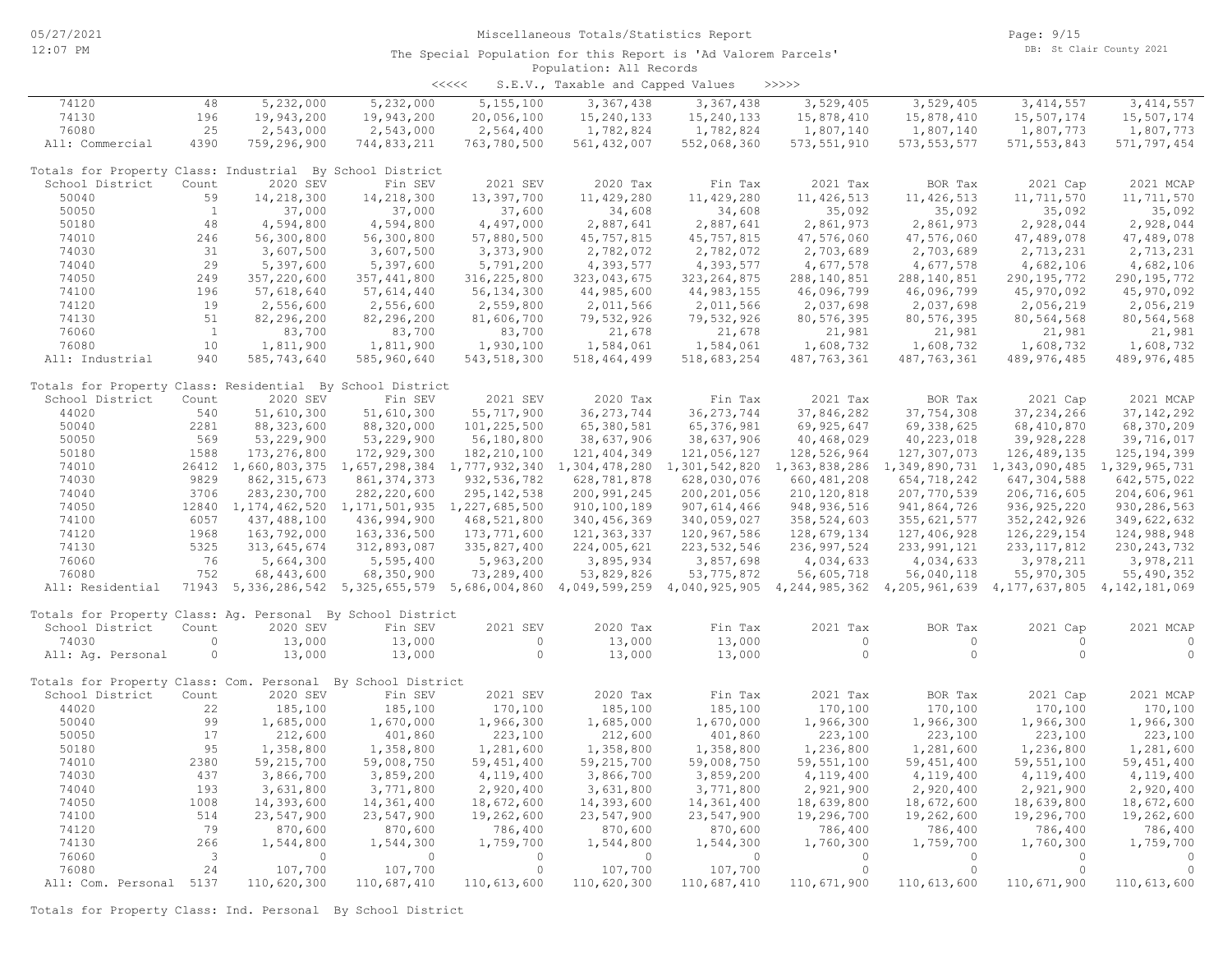|                                                      |                |                  |                    | <<<<          | S.E.V., Taxable and Capped Values |               | >>>>>         |               |               |               |
|------------------------------------------------------|----------------|------------------|--------------------|---------------|-----------------------------------|---------------|---------------|---------------|---------------|---------------|
| School District                                      | Count          | 2020 SEV         | Fin SEV            | 2021 SEV      | 2020 Tax                          | Fin Tax       | 2021 Tax      | BOR Tax       | 2021 Cap      | 2021 MCAP     |
| 44020                                                | 1              | $\Omega$         | $\Omega$           | $\Omega$      | $\Omega$                          | $\Omega$      | $\Omega$      | $\circ$       | $\Omega$      | $\Omega$      |
| 50040                                                | 26             | 76,489,200       | 76,489,200         | 70,220,700    | 76,489,200                        | 76,489,200    | 70,220,700    | 70,220,700    | 70,220,700    | 70,220,700    |
| 50050                                                | <sup>1</sup>   | $\circ$          | 0                  | $\circ$       | $\circ$                           | $\circ$       | $\circ$       | $\circ$       | $\circ$       | $\Omega$      |
| 50180                                                | $\overline{4}$ | 8,642,200        | 8,642,200          | 8,098,100     | 8,642,200                         | 8,642,200     | 8,098,100     | 8,098,100     | 8,098,100     | 8,098,100     |
| 74010                                                | 111            | 9,231,800        | 9,244,400          | 8,938,500     | 9,231,800                         | 9,244,400     | 8,990,100     | 8,938,500     | 8,990,100     | 8,938,500     |
| 74030                                                | 13             | 108,500          | 108,500            | 138,300       | 108,500                           | 108,500       | 138,300       | 138,300       | 138,300       | 138,300       |
| 74040                                                | $\overline{4}$ | 1,767,600        | 1,767,600          | 1,431,200     | 1,767,600                         | 1,767,600     | 1,431,200     | 1,431,200     | 1,431,200     | 1,431,200     |
| 74050                                                | 85             | 393,022,700      | 392,974,500        | 479,303,300   | 393,022,700                       | 392,974,500   | 479,484,800   | 479,303,300   | 479,484,800   | 479,303,300   |
| 74100                                                | 27             | 6,559,900        | 6,562,600          | 5,931,300     | 6,559,900                         | 6,562,600     | 5,868,100     | 5,931,300     | 5,868,100     | 5,931,300     |
| 74120                                                | 9              | 179,200          | 179,200            | 170,000       | 179,200                           | 179,200       | 170,000       | 170,000       | 170,000       | 170,000       |
| 74130                                                | 16             | 12,527,200       | 12,527,300         | 12,033,600    | 12,527,200                        | 12,527,300    | 12,033,600    | 12,033,600    | 12,033,600    | 12,033,600    |
| 76080                                                | <sup>1</sup>   | 810,000          | 810,000            | 724,300       | 810,000                           | 810,000       | 724,300       | 724,300       | 724,300       | 724,300       |
| All: Ind. Personal                                   | 298            | 509, 338, 300    | 509,305,500        | 586,989,300   | 509, 338, 300                     | 509,305,500   | 587, 159, 200 | 586,989,300   | 587,159,200   | 586,989,300   |
| Totals for Property Class: Util. Personal            |                |                  | By School District |               |                                   |               |               |               |               |               |
| School District                                      | Count          | 2020 SEV         | Fin SEV            | 2021 SEV      | 2020 Tax                          | Fin Tax       | 2021 Tax      | BOR Tax       | 2021 Cap      | 2021 MCAP     |
| 44020                                                | $\overline{4}$ | 1,497,400        | 1,497,400          | 1,413,600     | 1,497,400                         | 1,497,400     | 1,413,600     | 1,413,600     | 1,413,600     | 1,413,600     |
| 50040                                                | 9              | 8,328,000        | 8,328,000          | 9,018,000     | 8,328,000                         | 8,328,000     | 9,018,000     | 9,018,000     | 9,018,000     | 9,018,000     |
| 50050                                                | 10             | 1,992,100        | 1,992,100          | 1,927,100     | 1,992,100                         | 1,992,100     | 1,927,100     | 1,927,100     | 1,927,100     | 1,927,100     |
| 50180                                                | 20             | 40, 373, 300     | 40, 373, 300       | 41,907,500    | 39,693,638                        | 39,693,638    | 41,299,386    | 41,299,386    | 41,299,386    | 41,299,386    |
| 74010                                                | 30             | 57,683,800       | 57,684,100         | 61, 118, 300  | 57, 563, 507                      | 57, 563, 807  | 60,996,985    | 60,996,985    | 61,004,450    | 61,004,450    |
| 74030                                                | 8              | 12,432,400       | 12,432,400         | 13, 343, 200  | 12,432,400                        | 12,432,400    | 13, 343, 200  | 13,343,200    | 13,343,200    | 13, 343, 200  |
| 74040                                                | 19             | 13, 133, 500     | 13, 133, 500       | 13,525,800    | 13, 133, 500                      | 13, 133, 500  | 13,525,800    | 13,525,800    | 13,525,800    | 13,525,800    |
| 74050                                                | 55             | 134,406,780      | 134,406,380        | 145, 912, 800 | 134,406,780                       | 134,406,380   | 145, 912, 800 | 145, 912, 800 | 145, 951, 115 | 145, 951, 115 |
| 74100                                                | 31             | 77,945,900       | 77,945,900         | 81,611,100    | 77,873,578                        | 77,873,578    | 81,609,639    | 81,609,639    | 81,656,776    | 81,656,776    |
| 74120                                                | 25             | 40,543,200       | 40,543,200         | 42,249,900    | 40,543,200                        | 40,543,200    | 42,229,100    | 42,249,900    | 42,229,100    | 42,249,900    |
| 74130                                                | 31             | 50,701,500       | 50,701,700         | 52, 152, 900  | 46,288,052                        | 46,288,252    | 47,725,267    | 47,725,267    | 47,725,267    | 47,725,267    |
| 76060                                                | 2              | 424,100          | 424,100            | 413,400       | 424,100                           | 424,100       | 413,400       | 413,400       | 415,802       | 415,802       |
| 76080                                                | 5              | 4,579,600        | 4,579,600          | 4,538,400     | 4,579,600                         | 4,579,600     | 4,538,400     | 4,538,400     | 4,538,400     | 4,538,400     |
| All: Util. Personal 249                              |                | 444,041,580      | 444,041,680        | 469,132,000   | 438,755,855                       | 438,755,955   | 463, 952, 677 | 463, 973, 477 | 464,047,996   | 464,068,796   |
| Totals for Property Class: Exempt By School District |                |                  |                    |               |                                   |               |               |               |               |               |
| School District                                      | Count          | 2020 SEV         | Fin SEV            | 2021 SEV      | 2020 Tax                          | Fin Tax       | 2021 Tax      | BOR Tax       | 2021 Cap      | 2021 MCAP     |
| 44020                                                | 13             | $\circ$          | $\circ$            | $\circ$       | $\circ$                           | $\Omega$      | $\Omega$      | $\Omega$      | $\Omega$      | $\Omega$      |
| 50040                                                | 33             | $\circ$          | $\circ$            | $\Omega$      | $\circ$                           | $\circ$       | $\Omega$      | $\Omega$      | $\Omega$      | $\circ$       |
| 50050                                                | 5              | $\circ$          | $\circ$            | $\Omega$      | $\circ$                           | $\Omega$      | $\Omega$      | $\Omega$      | $\Omega$      | $\circ$       |
| 50180                                                | 28             | $\circ$          | $\Omega$           | $\Omega$      | $\circ$                           | $\Omega$      | $\Omega$      | $\Omega$      | $\Omega$      | $\circ$       |
| 74010                                                | 1254           | $\circ$          | $\Omega$           | $\Omega$      | $\circ$                           | $\Omega$      | 412,903       | $\Omega$      | 284,344       | $\circ$       |
| 74030                                                | 688            | $\circ$          | $\Omega$           | $\Omega$      | $\circ$                           | $\Omega$      | $\Omega$      | $\Omega$      | $\circ$       | $\circ$       |
| 74040                                                | 137            | $\circ$          | $\circ$            | $\circ$       | $\circ$                           | $\circ$       | $\Omega$      | $\Omega$      | $\circ$       | $\circ$       |
| 74050                                                | 346            | $\Omega$         | $\Omega$           | $\Omega$      | $\Omega$                          | $\Omega$      | $\Omega$      | $\Omega$      | $\cap$        | $\circ$       |
| 74100                                                | 335            | $\Omega$         | $\Omega$           | $\Omega$      | $\Omega$                          | $\Omega$      | $\Omega$      | $\cap$        | $\Omega$      | $\circ$       |
| 74120                                                | 61             | $\circ$          | $\Omega$           | $\Omega$      | $\circ$                           | $\circ$       | $\Omega$      | $\Omega$      | $\Omega$      | $\circ$       |
| 74130                                                | 124            | $\circ$          | $\Omega$           | $\Omega$      | $\circ$                           | $\Omega$      | $\Omega$      | $\Omega$      | $\Omega$      | $\circ$       |
| 76060                                                | 2              | $\Omega$         | $\Omega$           | $\Omega$      | $\circ$                           | $\Omega$      | $\Omega$      | $\Omega$      | $\Omega$      | $\circ$       |
| 76080                                                | 18             | $\circ$          | $\circ$            | $\circ$       | $\circ$                           | $\circ$       | $\Omega$      | $\Omega$      | $\Omega$      | $\circ$       |
| All: Exempt                                          | 3044           | $\circ$          | $\cap$             | $\Omega$      | $\circ$                           | $\Omega$      | 412,903       |               | 284,344       | $\Omega$      |
|                                                      |                |                  |                    |               |                                   |               |               |               |               |               |
| Totals                                               | Count          | 2020 SEV         | Fin SEV            | 2021 SEV      | 2020 Tax                          | Fin Tax       | 2021 Tax      | BOR Tax       | 2021 Cap      | 2021 MCAP     |
| Real                                                 | 81,291         | 7,162,402,607    | 7,136,478,281      | 7,475,120,360 | 5, 421, 122, 722                  | 5,402,504,780 | 5,603,599,610 | 5,563,240,060 | 5,534,288,679 | 5,497,828,755 |
| Personal                                             | 5,684          | 1,064,013,180    | 1,064,047,590      | 1,166,734,900 | 1,058,727,455                     | 1,058,761,865 | 1,161,783,777 | 1,161,576,377 | 1,161,879,096 | 1,161,671,696 |
| Real & Personal                                      | 86,975         | 8, 226, 415, 787 | 8,200,525,871      | 8,641,855,260 | 6,479,850,177                     | 6,461,266,645 | 6,765,383,387 | 6,724,816,437 | 6,696,167,775 | 6,659,500,451 |
| Exempt                                               | 3,044          | $\circ$          | $\circ$            | $\circ$       | $\circ$                           | $\circ$       | 412,903       | $\mathbf{0}$  | 284,344       | $\circ$       |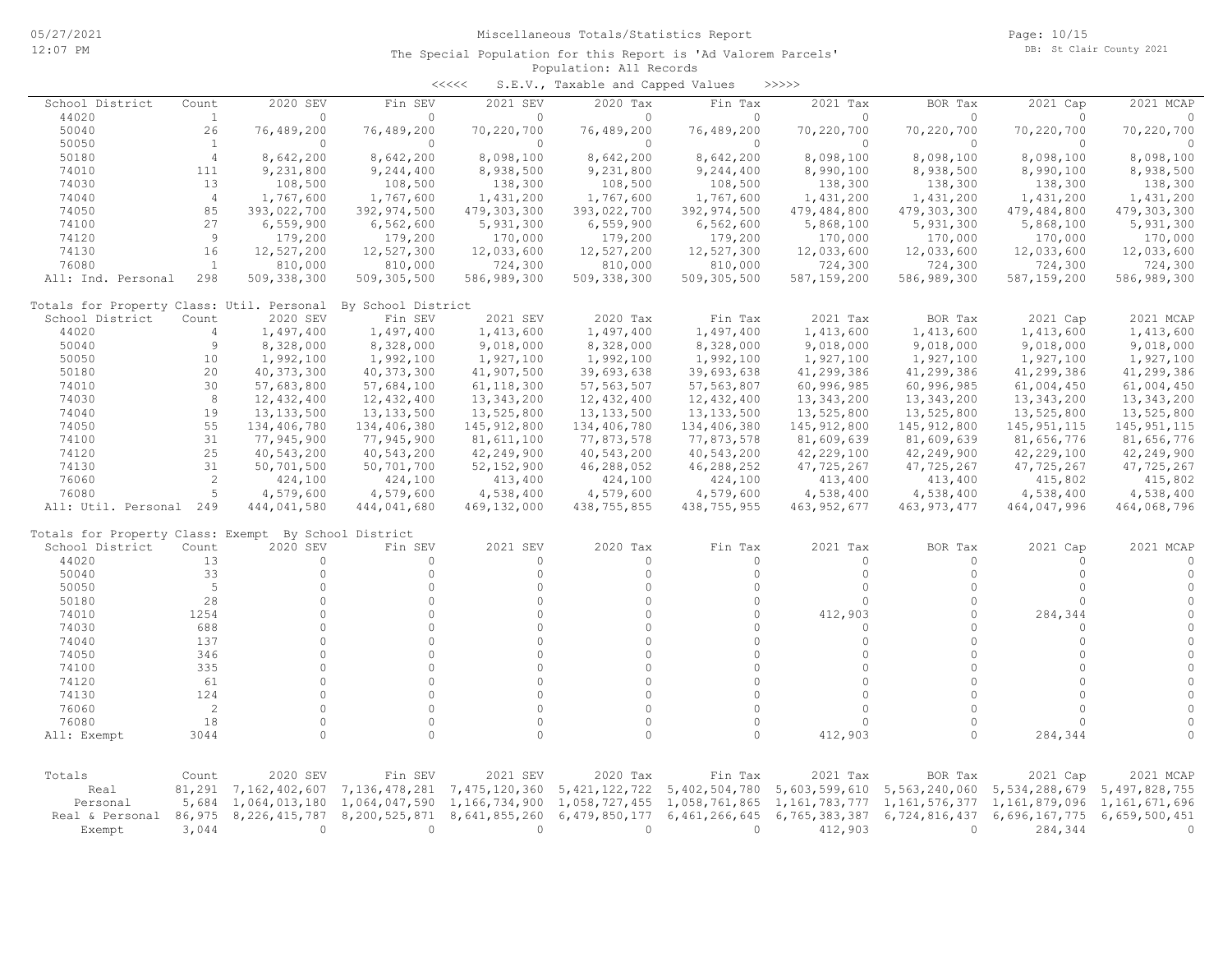\*\*\*\*\* DDA/LDFA Totals \*\*\*\*\*

|                     |       | Base        | Current    | Current      | Current        | Final        | Final        | Final          |
|---------------------|-------|-------------|------------|--------------|----------------|--------------|--------------|----------------|
| DDA/LDFA            | Count | Value       | Assessed   | Taxable      | Captured       | Assessed     | Taxable      | Captured       |
| TIFA # 1            | 343   | 8,879,022   | 14,267,400 | 11,887,084   | 344,655        | 14,101,500   | 11,505,932   | 223,219        |
| TIFA #3             | 244   | 4,238,100   | 12,454,500 | 8,725,529    | 4,574,729      | 11,582,300   | 8,455,965    | 4,217,865      |
| 18 WATER ST MARINA  | 9     | 220,800     | 2,266,700  | 2,190,849    | 1,970,049      | 2,180,900    | 2,180,900    | 1,960,100      |
| 07 NBD, YMCA #2     | 52    | 500,000     | 7,463,900  | 6,555,238    | 6,055,238      | 6, 256, 000  | 5,668,877    | 5,168,877      |
| 20 D.D.A.           | 1476  | $\Omega$    | 97,392,500 | 76,044,800   | 75,283,642     | 93, 491, 300 | 73,388,116   | 72,637,467     |
| DDA DIST 2002       | 375   | 20,186,467  | 25,942,200 | 21,107,398   | 1,768,711      | 25,286,500   | 20,869,434   | 630,582        |
| YALE DDA            | 195   | 3,158,372   | 6,581,500  | 5, 471, 111  | 2,312,539      | 6,709,200    | 5,140,846    | 1,982,474      |
| DDA NO. 1           | 687   | 16,706,003  | 49,559,759 | 37, 127, 535 | 20, 421, 532   | 49,019,393   | 36,069,026   | 19,363,023     |
| DDA/TIFA #1         | 48    | 2,952,525   |            | 0            | $-2,952,525$   | 0            |              | $-2, 952, 525$ |
| 28-DDA/TIFA #1      | 820   | 17,836,100  | 40,892,400 | 33, 351, 771 | 15,515,671     | 43,488,000   | 34,763,056   | 16,926,956     |
| 12 BROWNFIELD PLAN  | 223   | 11,897,110  | 15,290,300 | 10,965,058   | $-1, 425, 210$ | 15,002,700   | 10,307,827   | $-2,071,932$   |
| TIFA DISTRICT #1    | 116   | 1,557,617   | 4,918,100  | 3,580,934    | 2,023,017      | 4,853,900    | 3,456,917    | 1,899,200      |
| 02 IND. PARK (ORIGI | 235   | 8,358,566   | 36,278,400 | 31,944,778   | 23,586,212     | 35,524,600   | 31,675,092   | 23, 316, 526   |
| 08 MAINSTREET #5    | 314   | 5, 138, 325 | 13,078,300 | 8,855,471    | 3,717,146      | 12,403,500   | 8,394,376    | 3,256,051      |
| TIFA #1             | 140   | 2,381,225   | 7,016,300  | 5,476,467    | 2,963,682      | 6,870,500    | 5,383,642    | 2,869,866      |
| 01 T. H. - CROSS PT | 180   | 3,399,605   | 16,630,000 | 13,718,154   | 10,318,549     | 17,034,400   | 13,702,193   | 10,302,588     |
| DDA DISTRICT        | 21    | $\Omega$    | 50,200     | 50,200       | 50,200         | 53,300       | 53,300       | 53,300         |
| $\circ$             | 329   | $\Omega$    | 2,379,500  | 1,825,646    | $\bigcap$      | 2,048,800    | 1,512,424    | $\Omega$       |
| 03 PH PAPER COMPANY | 52    | 10,182,575  | 7,843,300  | 6,525,822    | $-3,656,753$   | 7,665,000    | 6,504,785    | $-3,677,790$   |
| 09 EDISON REDEPMT # | 73    | 202,225     | 11,443,100 | 10,500,215   | 10,297,990     | 10,841,000   | 10,270,339   | 10,068,114     |
| 11 BROWNFIELD PLAN  | 75    | 1,887,480   | 11,290,600 | 8,946,193    | 7,058,713      | 10,537,600   | 8,847,361    | 6,959,881      |
| 19 HURON MAINSTREET | 44    | 1,047,400   | 2,301,000  | 1,204,634    | 157,234        | 2,174,200    | 1,183,773    | 136,373        |
| TIFA #2             | 58    | 2,487,000   | 5,435,400  | 4,096,565    | 1,616,065      | 4,824,700    | 3,668,609    | 1,181,609      |
| 04 KRAFFT-HOLLAND   | 322   | 2,286,075   | 33,055,800 | 26,815,150   | 24,529,075     | 30,710,500   | 26, 312, 962 | 24,026,887     |
| 10 IND. PARK (EXPAN | 24    | 57,175      | 6,950,400  | 6,445,469    | 6,388,294      | 5,936,600    | 5,406,485    | 5,349,310      |
| 2013 DISTRICT       | 28    | 155, 111    | 10,605,800 | 9,854,110    | 9,698,999      | 11,871,100   | 9,921,234    | 9,766,123      |
| LDFA NO CAPTURE     | 7     | $\Omega$    | 976,400    | 802,983      | 326,869        | 1,059,100    | 801,902      | 332,360        |
| SAD #80-02 MULBERRY | 2     | $\Omega$    | 222,100    | 183,651      | 183,651        | 200,300      | 181,116      | 181,116        |
| 13 BROWNFIELD PLAN  | 66    | 2,210,799   | 3,008,600  | 2,056,336    | $-154, 463$    | 2,708,200    | 1,963,700    | $-247,099$     |
| 05 PEERLESS THOMAS  | 29    | 105,225     | 3,584,500  | 3,047,212    | 2,941,987      | 3,364,200    | 2,972,137    | 2,866,912      |
| 14 BROWNFIELD 381   | 18    | 1,708,500   | 3,584,500  | 3,047,212    | 1,338,712      | 3,364,200    | 2,972,137    | 1,263,637      |
| 15 BROWNFIELD SCST  | 5     | $\Omega$    |            | $\Omega$     | $\Omega$       | $\Omega$     |              |                |
| 21 BENS 314, LLC    | 2     | 59,100      | 103,300    | 62,422       | 3,322          | 99,000       | 61,561       | 2,461          |
| LDFA                | 17    | 525,775     | 1,787,600  | 1,616,959    | 1,091,184      | 1,912,800    | 1,629,651    | 1,103,876      |
| CHRYSLER            | 12    | $\Omega$    | 13,388,400 | 12,931,159   | 12,439,859     | 2,916,400    | 2,239,058    | 1,692,958      |
| 16 BROWNFIELD HARKE | 9     | $\Omega$    | $\bigcap$  | $\Omega$     | $\bigcap$      | $\Omega$     | $\bigcap$    |                |
| $2001 - 50$ YRS     | 27    |             | 138,400    | 114,897      | 114,897        | 133,600      | 113,312      | 113,312        |
| 17 BROWNFIELD SPERR | 4     | 65,000      | 637,900    | 628,810      | 563,810        | 693,000      | 693,000      | 628,000        |
| SCHEFENACKER        | 2     | 55,182      | 1,970,400  | 1,659,070    | $\Omega$       | 2,022,000    | 1,636,164    | $\Omega$       |

\*\*\*\*\* CFT/IFT/REHAB Totals \*\*\*\*\*

|                                            | Count | SEV Value | Taxable Value |
|--------------------------------------------|-------|-----------|---------------|
| PILT - Payment in Lieu of  Real            |       | 276.400   | 276,400       |
| PILT - Payment in Lieu of  Personal        |       | 15,000    | 15,000        |
| PILT - Payment in Lieu of  Real & Personal |       | 291,400   | 291,400       |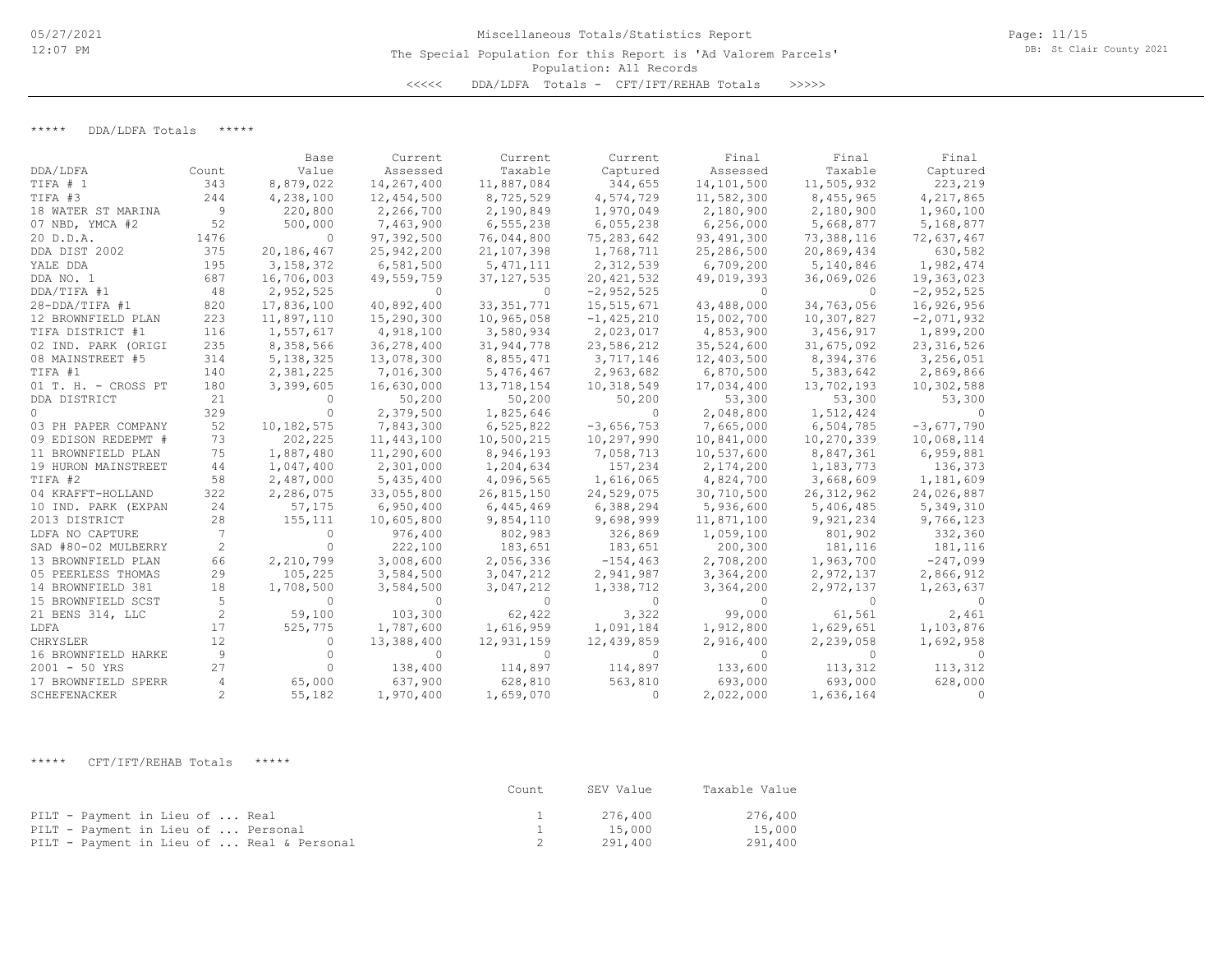The Special Population for this Report is 'Ad Valorem Parcels'

### Population: All Records

<<<<< Special Act Totals >>>>>

\*\*\*\*\* DDA/LDFA Totals \*\*\*\*\*

|                     |       | Base        | Current      | Current      | Current        | Final       | Final        | Final        |
|---------------------|-------|-------------|--------------|--------------|----------------|-------------|--------------|--------------|
| DDA/LDFA            | Count | Value       | Assessed     | Taxable      | Captured       | Assessed    | Taxable      | Captured     |
| TIFA # 1            | 343   | 8,879,022   | 14,267,400   | 11,887,084   | 344,655        | 14,101,500  | 11,505,932   | 223,219      |
| TIFA #3             | 244   | 4,238,100   | 12,454,500   | 8,725,529    | 4,574,729      | 11,582,300  | 8,455,965    | 4,217,865    |
| 18 WATER ST MARINA  | 9     | 220,800     | 2,266,700    | 2,190,849    | 1,970,049      | 2,180,900   | 2,180,900    | 1,960,100    |
| 07 NBD, YMCA #2     | 52    | 500,000     | 7,463,900    | 6, 555, 238  | 6,055,238      | 6, 256, 000 | 5,668,877    | 5,168,877    |
| 20 D.D.A.           | 1476  | $\Omega$    | 97,392,500   | 76,044,800   | 75,283,642     | 93,491,300  | 73,388,116   | 72,637,467   |
| DDA DIST 2002       | 375   | 20,186,467  | 25,942,200   | 21,107,398   | 1,768,711      | 25,286,500  | 20,869,434   | 630,582      |
| YALE DDA            | 195   | 3, 158, 372 | 6,581,500    | 5, 471, 111  | 2,312,539      | 6,709,200   | 5,140,846    | 1,982,474    |
| DDA NO. 1           | 687   | 16,706,003  | 49,559,759   | 37, 127, 535 | 20, 421, 532   | 49,019,393  | 36,069,026   | 19,363,023   |
| DDA/TIFA #1         | 48    | 2,952,525   | $\Omega$     | $\Omega$     | $-2,952,525$   | $\Omega$    | $\Omega$     | $-2,952,525$ |
| $28 - DDA/TIFA$ #1  | 820   | 17,836,100  | 40,892,400   | 33, 351, 771 | 15,515,671     | 43,488,000  | 34,763,056   | 16,926,956   |
| 12 BROWNFIELD PLAN  | 223   | 11,897,110  | 15,290,300   | 10,965,058   | $-1, 425, 210$ | 15,002,700  | 10,307,827   | $-2,071,932$ |
| TIFA DISTRICT #1    | 116   | 1,557,617   | 4,918,100    | 3,580,934    | 2,023,017      | 4,853,900   | 3,456,917    | 1,899,200    |
| 02 IND. PARK (ORIGI | 235   | 8,358,566   | 36,278,400   | 31,944,778   | 23,586,212     | 35,524,600  | 31,675,092   | 23, 316, 526 |
| 08 MAINSTREET #5    | 314   | 5, 138, 325 | 13,078,300   | 8,855,471    | 3,717,146      | 12,403,500  | 8,394,376    | 3,256,051    |
| TIFA #1             | 140   | 2,381,225   | 7,016,300    | 5,476,467    | 2,963,682      | 6,870,500   | 5,383,642    | 2,869,866    |
| 01 T. H. - CROSS PT | 180   | 3,399,605   | 16,630,000   | 13,718,154   | 10,318,549     | 17,034,400  | 13,702,193   | 10,302,588   |
| DDA DISTRICT        | 21    | $\Omega$    | 50,200       | 50,200       | 50,200         | 53,300      | 53,300       | 53,300       |
| $\Omega$            | 329   | $\bigcap$   | 2,379,500    | 1,825,646    | $\Omega$       | 2,048,800   | 1,512,424    |              |
| 03 PH PAPER COMPANY | 52    | 10,182,575  | 7,843,300    | 6,525,822    | $-3,656,753$   | 7,665,000   | 6,504,785    | $-3,677,790$ |
| 09 EDISON REDEPMT # | 73    | 202,225     | 11, 443, 100 | 10,500,215   | 10,297,990     | 10,841,000  | 10,270,339   | 10,068,114   |
| 11 BROWNFIELD PLAN  | 75    | 1,887,480   | 11,290,600   | 8,946,193    | 7,058,713      | 10,537,600  | 8,847,361    | 6,959,881    |
| 19 HURON MAINSTREET | 44    | 1,047,400   | 2,301,000    | 1,204,634    | 157,234        | 2,174,200   | 1,183,773    | 136,373      |
| TIFA #2             | 58    | 2,487,000   | 5,435,400    | 4,096,565    | 1,616,065      | 4,824,700   | 3,668,609    | 1,181,609    |
| 04 KRAFFT-HOLLAND   | 322   | 2,286,075   | 33,055,800   | 26,815,150   | 24,529,075     | 30,710,500  | 26, 312, 962 | 24,026,887   |
| 10 IND. PARK (EXPAN | 24    | 57,175      | 6,950,400    | 6,445,469    | 6,388,294      | 5,936,600   | 5,406,485    | 5,349,310    |
| 2013 DISTRICT       | 28    | 155,111     | 10,605,800   | 9,854,110    | 9,698,999      | 11,871,100  | 9,921,234    | 9,766,123    |
| LDFA NO CAPTURE     | 7     | $\Omega$    | 976,400      | 802,983      | 326,869        | 1,059,100   | 801,902      | 332,360      |
| SAD #80-02 MULBERRY | 2     | $\Omega$    | 222,100      | 183,651      | 183,651        | 200,300     | 181,116      | 181,116      |
| 13 BROWNFIELD PLAN  | 66    | 2,210,799   | 3,008,600    | 2,056,336    | $-154, 463$    | 2,708,200   | 1,963,700    | $-247,099$   |
| 05 PEERLESS THOMAS  | 29    | 105,225     | 3,584,500    | 3,047,212    | 2,941,987      | 3,364,200   | 2,972,137    | 2,866,912    |
| 14 BROWNFIELD 381   | 18    | 1,708,500   | 3,584,500    | 3,047,212    | 1,338,712      | 3,364,200   | 2,972,137    | 1,263,637    |
| 15 BROWNFIELD SCST  | 5     | $\Omega$    | $\Omega$     | 0            | $\Omega$       | 0           | $\Omega$     |              |
| 21 BENS 314, LLC    | 2     | 59,100      | 103,300      | 62,422       | 3,322          | 99,000      | 61,561       | 2,461        |
| LDFA                | 17    | 525,775     | 1,787,600    | 1,616,959    | 1,091,184      | 1,912,800   | 1,629,651    | 1,103,876    |
| CHRYSLER            | 12    | 0           | 13,388,400   | 12,931,159   | 12,439,859     | 2,916,400   | 2,239,058    | 1,692,958    |
| 16 BROWNFIELD HARKE | 9     | ∩           | $\Omega$     | 0            | $\Omega$       | 0           | $\Omega$     |              |
| $2001 - 50$ YRS     | 27    | $\Omega$    | 138,400      | 114,897      | 114,897        | 133,600     | 113,312      | 113,312      |
| 17 BROWNFIELD SPERR | 4     | 65,000      | 637,900      | 628,810      | 563,810        | 693,000     | 693,000      | 628,000      |
| SCHEFENACKER        | 2     | 55,182      | 1,970,400    | 1,659,070    | $\Omega$       | 2,022,000   | 1,636,164    | $\Omega$     |

\*\*\*\*\* Special Act Totals \*\*\*\*\*

|                                     |                 | Count | SEV Value | Taxable Value |
|-------------------------------------|-----------------|-------|-----------|---------------|
| PA 494/204 - Developmental Property | Real            |       | 137700    | 137700        |
| PA 494/204 - Developmental Property | Personal        |       |           |               |
| PA 494/204 - Developmental Property | Real & Personal |       | 137700    | 137700        |
| Charitable Nonprofit Housing        | Real            |       |           |               |
| Charitable Nonprofit Housing        | Personal        |       |           |               |
| Charitable Nonprofit Housing        | Real & Personal |       |           |               |
| Sr Ctzn/Dis Fam Hsq-PILT 2008 Rates | Real            |       | 276400    | 276400        |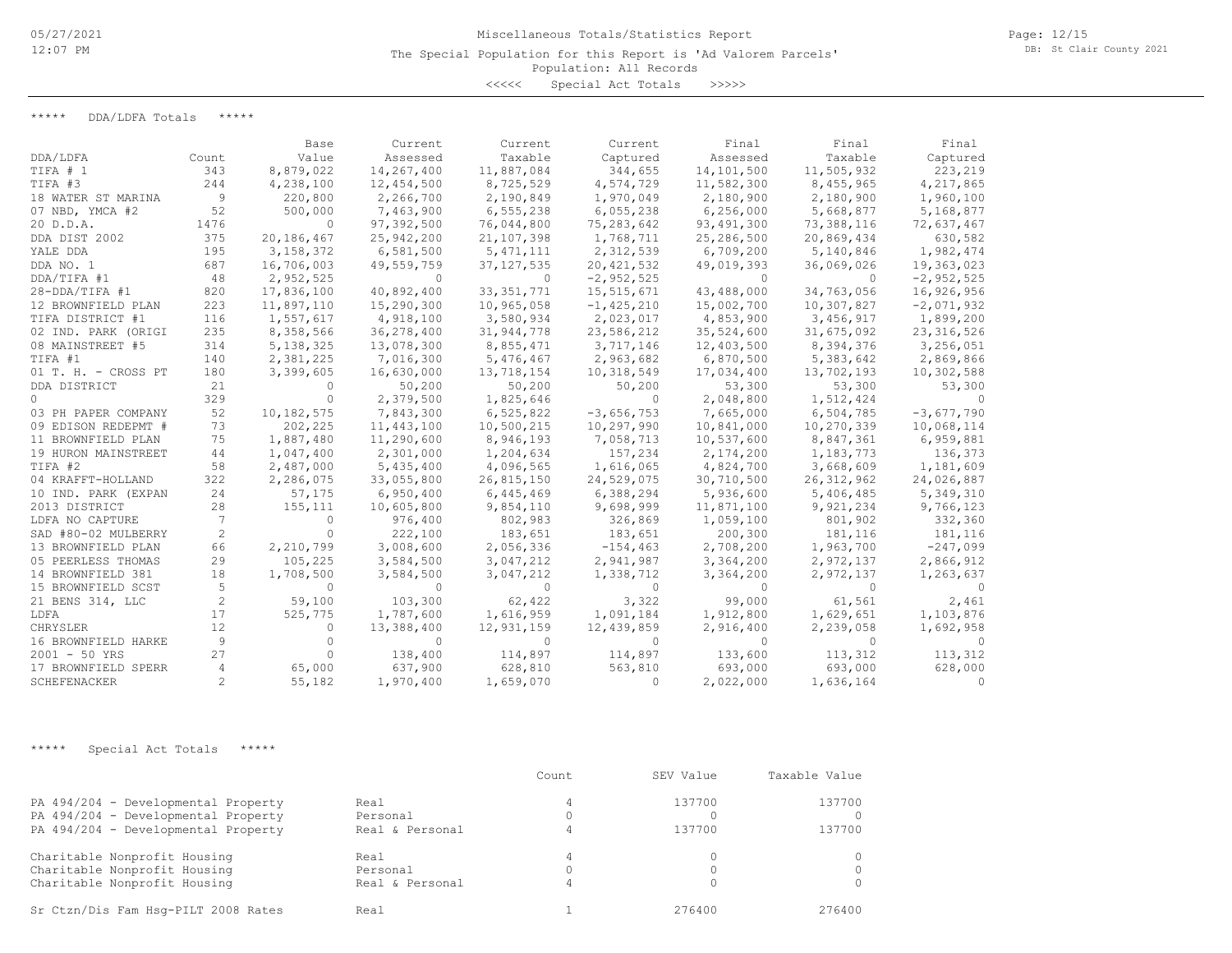05/27/2021 12:07 PM

# Miscellaneous Totals/Statistics Report

Page: 13/15 DB: St Clair County 2021

#### Population: All Records The Special Population for this Report is 'Ad Valorem Parcels' .<br><<<<< Special Act Totals >>>>>>>

|                                     | くくくくく           | SPECIAL ACT TOTALS |        |        |  |
|-------------------------------------|-----------------|--------------------|--------|--------|--|
| Sr Ctzn/Dis Fam Hsg-PILT 2008 Rates | Personal        |                    | 15000  | 15000  |  |
| Sr Ctzn/Dis Fam Hsq-PILT 2008 Rates | Real & Personal |                    | 291400 | 291400 |  |
| Land Bank (Not a Special Act)       | Real            |                    |        |        |  |
| Land Bank (Not a Special Act)       | Personal        |                    |        |        |  |
| Land Bank (Not a Special Act)       | Real & Personal |                    |        |        |  |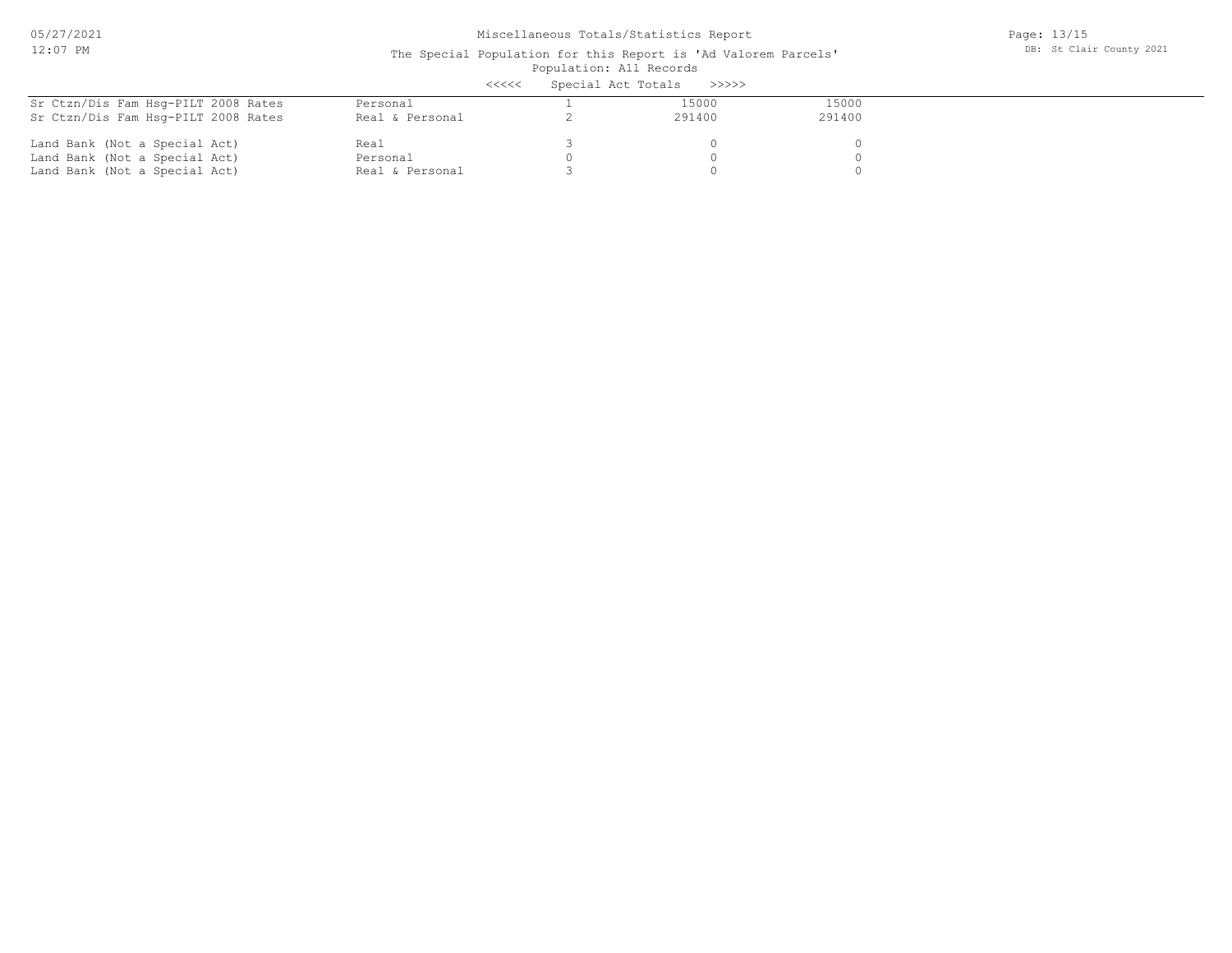\*\*\*\*\* Top 20 S.E.V.s \*\*\*\*\*

| 13-999-0220-000                   | DTE ELECTRIC COMPANY          |              | \$210,000,000                     |
|-----------------------------------|-------------------------------|--------------|-----------------------------------|
| 18-999-0600-010                   | DTE ELECTRIC COMPANY          |              | \$123,147,000                     |
| 18-051-0001-000                   | DETROIT EDISON CO             |              | \$98,909,400                      |
| $22 - 021 - 1002 - 000$           | DETROIT EDISON CO             |              | \$77,240,900                      |
| 18-999-0600-020                   | DTE ELECTRIC COMPANY          |              | \$71,835,700                      |
| $23 - 999 - 0029 - 000$           | CONSUMERS ENERGY COMPANY      |              | \$68, 760, 300                    |
| 13-013-1001-000                   | DETROIT EDISON CO             |              | \$46, 736, 800                    |
| 13-999-0410-500                   | DTE GAS COMPANY               |              | $$39,465,800$<br>$$38,364,700$    |
| 18-998-0010-200                   | DETROIT EDISON CO             |              |                                   |
| 18-018-3001-000                   | DTE ELECTRIC COMPANY          |              | \$31, 947, 400                    |
| 13-013-1001-001                   | DETROIT EDISON CO             |              | \$27,533,100                      |
| $03 - 999 - 0420 - 300$           | ITC TRANSMISSION              |              | \$23, 245, 700                    |
| $30 - 999 - 0360 - 000$           | ENBRIDGE ENERGY LIMITED PART  |              | \$19,715,400                      |
| $30 - 999 - 0370 - 000$           | ENBRIDGE ENERGY LIMITED PART  |              | \$19,453,300                      |
| 22-999-0004-100                   | INTERNATIONAL TRANSMISSION CO |              | \$19,382,800                      |
| 31-999-0101-000                   | ITC HOLDINGS TRANSMISSION     |              | \$17,977,700                      |
| 18-999-0019-800                   | ITC TRANSMISSION              |              | $\frac{1}{2}$<br>16, 413, 500     |
| 16-999-0021-000                   | ENBRIDGE ENERGY LTD           |              | $\ddot{\mathsf{s}}$<br>16,357,600 |
| 13-999-0215-000                   | DTE ELECTRIC COMPANY          |              | \$15,750,000                      |
| $06 - 999 - 0236 - 000$           | DTE ELECTRIC COMPANY          | $\mathsf{S}$ | 14,094,100                        |
| ***** Top 20 Taxable Values ***** |                               |              |                                   |
| $13 - 999 - 0220 - 000$           | DTE ELECTRIC COMPANY          |              | \$210,000,000                     |
| 18-999-0600-010                   | DTE ELECTRIC COMPANY          |              | \$123,147,000                     |
| 18-051-0001-000                   | DETROIT EDISON CO             |              | \$98,909,400                      |
| $22 - 021 - 1002 - 000$           | DETROIT EDISON CO             |              | \$77,240,900                      |
| 18-999-0600-020                   | DTE ELECTRIC COMPANY          |              | $$71,835,700$<br>$$68,760,300$    |
| $23 - 999 - 0029 - 000$           | CONSUMERS ENERGY COMPANY      |              |                                   |
| 13-013-1001-000                   | DETROIT EDISON CO             |              | \$46, 736, 800                    |
| 13-999-0410-500                   | DTE GAS COMPANY               |              | \$39,465,800                      |
| 13-013-1001-001                   | DETROIT EDISON CO             |              | $$27,533,100$<br>$$27,476,847$    |
| 18-018-3001-000                   | DTE ELECTRIC COMPANY          |              |                                   |
| 18-998-0010-200                   | DETROIT EDISON CO             |              | \$24, 195, 085                    |
| $03 - 999 - 0420 - 300$           | ITC TRANSMISSION              |              | \$23, 245, 700                    |
| $30 - 999 - 0360 - 000$           | ENBRIDGE ENERGY LIMITED PART  |              | \$19,715,400                      |
| $30 - 999 - 0370 - 000$           | ENBRIDGE ENERGY LIMITED PART  |              | \$19,453,300                      |
| $22 - 999 - 0004 - 100$           | INTERNATIONAL TRANSMISSION CO |              | \$19,382,800                      |
| 31-999-0101-000                   | ITC HOLDINGS TRANSMISSION     |              | \$17,977,700                      |
| 18-999-0019-800                   | ITC TRANSMISSION              |              | $\mathsf{S}^-$<br>16, 413, 500    |
| 13-999-0215-000                   | DTE ELECTRIC COMPANY          |              | $$15,750,000$<br>$$15,749,486$    |
| 16-999-0021-000                   | ENBRIDGE ENERGY LTD           |              |                                   |
| $06 - 999 - 0236 - 000$           | DTE ELECTRIC COMPANY          | Š.           | 14,094,100                        |

| *****<br>Top 20 Owners by Taxable Value |     | ***** |  |                                            |
|-----------------------------------------|-----|-------|--|--------------------------------------------|
| DTE ELECTRIC COMPANY                    | has |       |  | 573,958,819 Taxable Value in 64 Parcel(s)  |
| DETROIT EDISON CO                       | has |       |  | 298,143,675 Taxable Value in 123 Parcel(s) |
| DTE GAS COMPANY                         | has |       |  | 74,601,600 Taxable Value in 10 Parcel(s)   |
| CONSUMERS ENERGY COMPANY                | has |       |  | $69,093,602$ Taxable Value in 8 Parcel(s)  |
| ITC TRANSMISSION                        | has |       |  | $60,052,100$ Taxable Value in 18 Parcel(s) |
| ENBRIDGE ENERGY LIMITED PART            | has |       |  | 39,168,700 Taxable Value in 2 Parcel(s)    |
| INTERNATIONAL TRANSMISSION CO           | has |       |  | 25,075,400 Taxable Value in 9 Parcel(s)    |
| ENBRIDGE ENERGY LTD                     | has |       |  | 23,575,186 Taxable Value in 2 Parcel(s)    |
| SEMCO ENERGY INC                        | has |       |  | 22,956,177 Taxable Value in 33 Parcel(s)   |
| NEW CARCO ACOUISITION LLC               | has |       |  | 19,135,299 Taxable Value in 3 Parcel(s)    |
| ITC HOLDINGS TRANSMISSION               | has |       |  | $17,977,700$ Taxable Value in 1 Parcel(s)  |
| INTERNATIONAL TRANSMISSION              | has |       |  | 12,300,015 Taxable Value in 53 Parcel(s)   |
| MPT OF PORT HURON LLC                   | has |       |  | $12,038,632$ Taxable Value in 16 Parcel(s) |